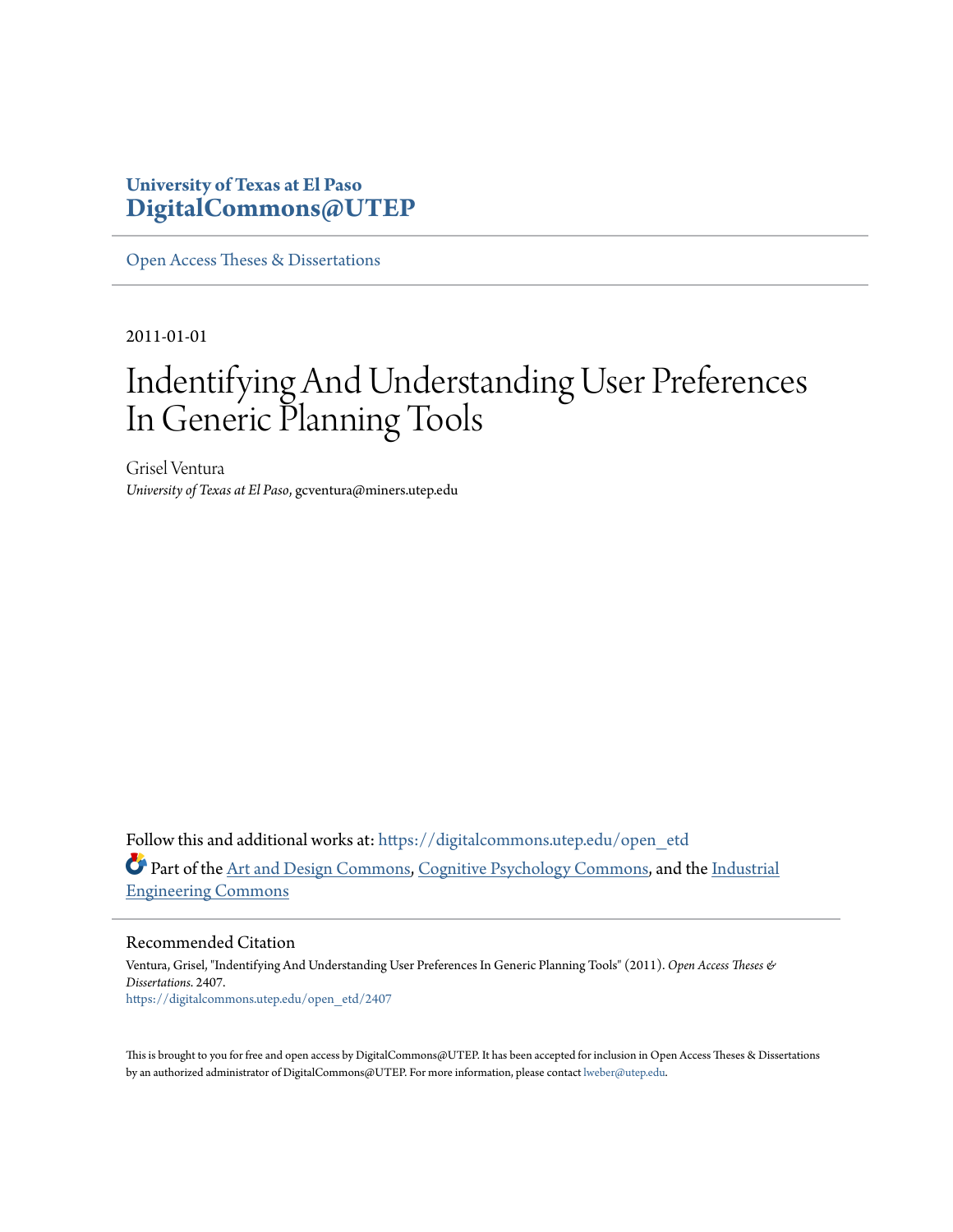## IDENTIFYING AND UNDERSTANDING USER PREFERENCES IN GENERIC TOOLS FOR PLANNING

### GRISEL VENTURA-LUNA

Department of Industrial, Manufacturing and Systems Engineering

APPROVED:

Arunkumar Pennathur, Ph.D., Chair

\_\_\_\_\_\_\_\_\_\_\_\_\_\_\_\_\_\_\_\_\_\_\_\_\_\_\_\_\_\_\_\_\_\_\_

 $\mathcal{L}_\text{max}$ 

\_\_\_\_\_\_\_\_\_\_\_\_\_\_\_\_\_\_\_\_\_\_\_\_\_\_\_\_\_\_\_\_\_\_\_

\_\_\_\_\_\_\_\_\_\_\_\_\_\_\_\_\_\_\_\_\_\_\_\_\_\_\_\_\_\_\_\_\_\_\_

Luis Rene Contreras, Ph.D.

Rafael S. Gutierrez, Ph.D.

Samuel Riccillo, Ph.D.

Benjamin C. Flores, Ph.D. Acting Dean of the Graduate School

 $\overline{\phantom{a}}$  , where  $\overline{\phantom{a}}$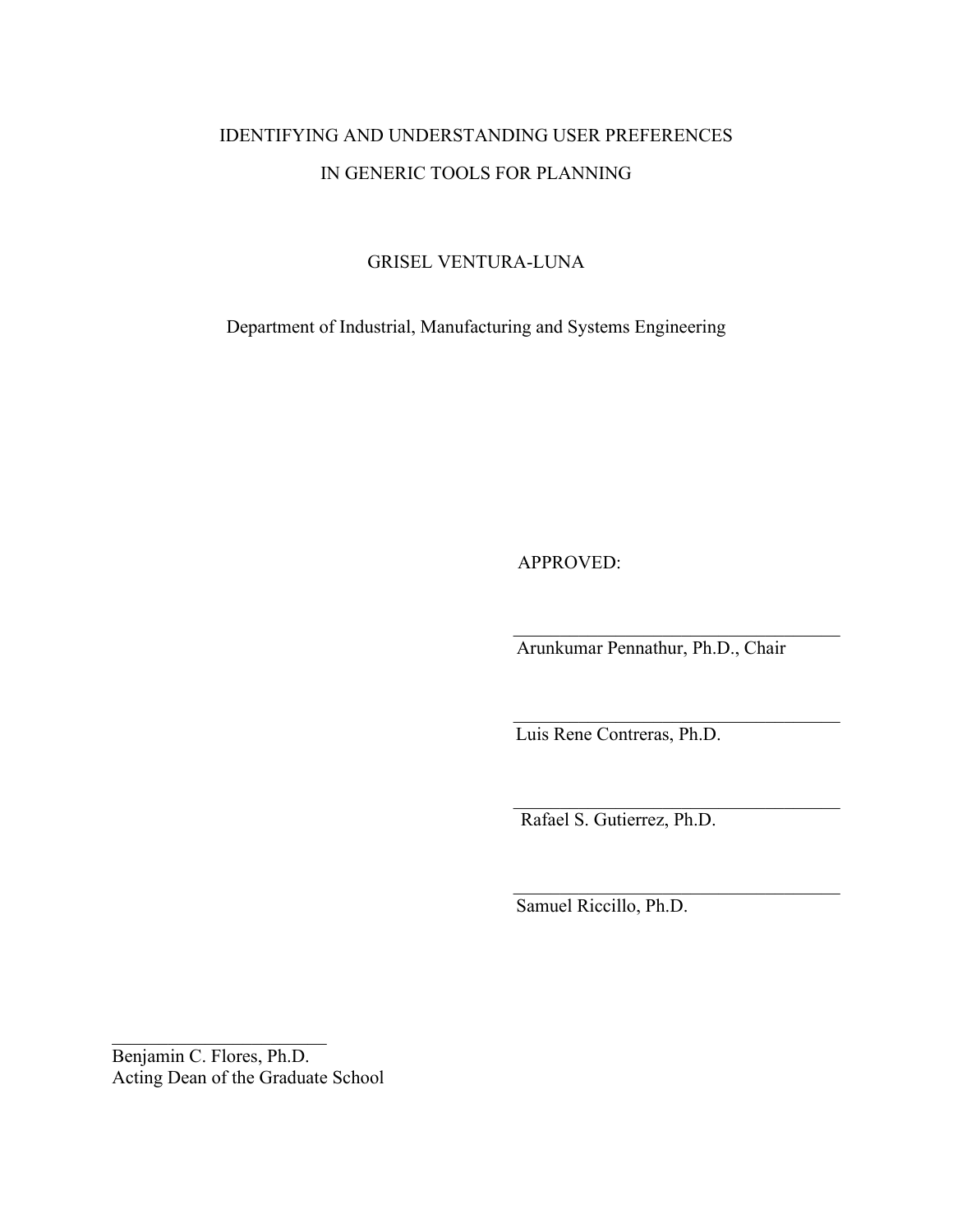Dedicado a mis padres; Raúl y Rosa; a mis hermanas Julieta y Tania; y a mi esposo René por su amor, apoyo y comprensión en este paso importante en mi vida.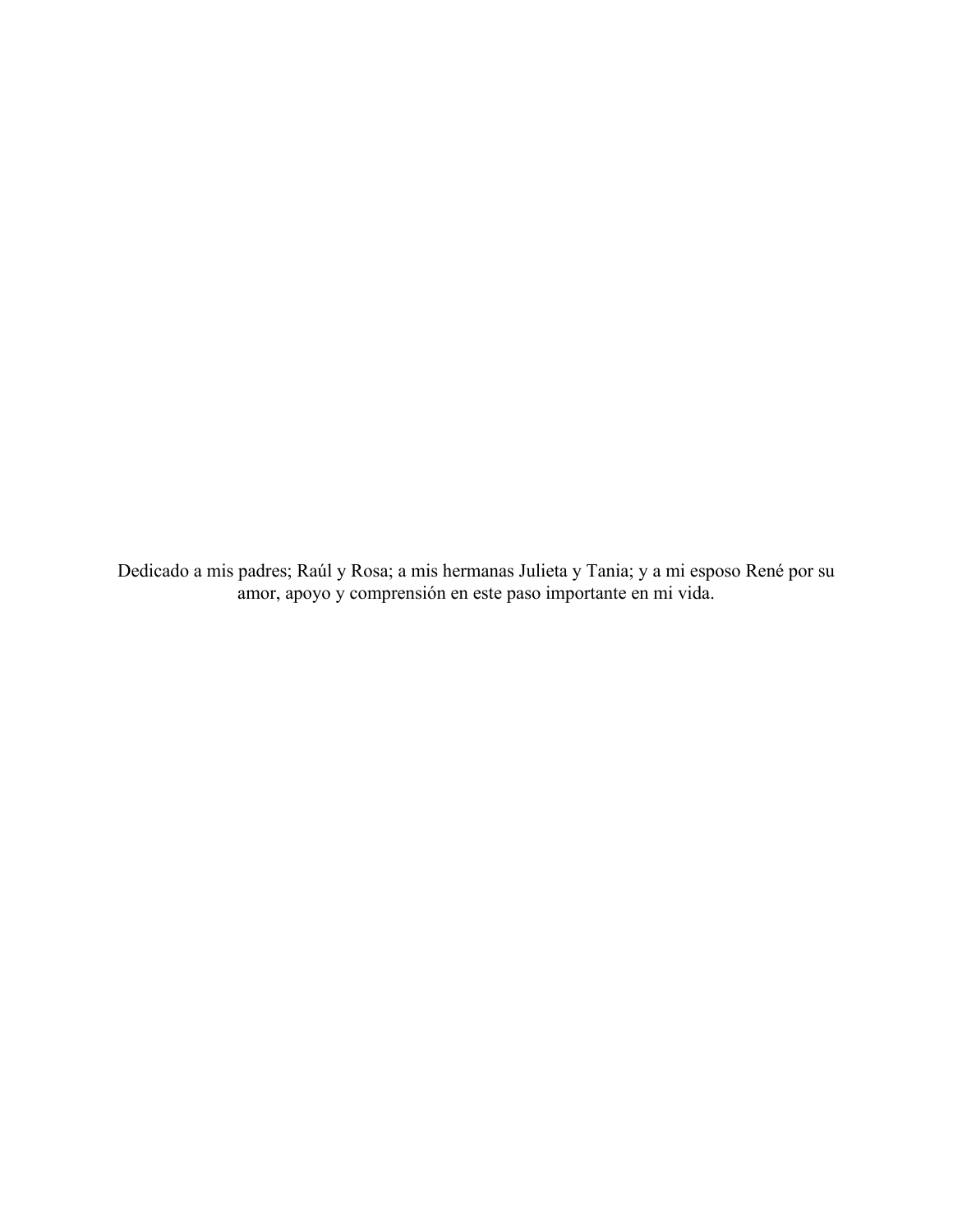### IDENTIFYING AND UNDERSTANDING USER PREFERENCES

### IN GENERIC TOOLS FOR PLANNING

by

### GRISEL VENTURA-LUNA

### THESIS

Presented to the Faculty of the Graduate School of The University of Texas at El Paso in Partial Fulfillment of the Requirements for the Degree of

### MASTER OF SCIENCE

Department of Industrial, Manufacturing and Systems Engineering THE UNIVERSITY OF TEXAS AT EL PASO August 2011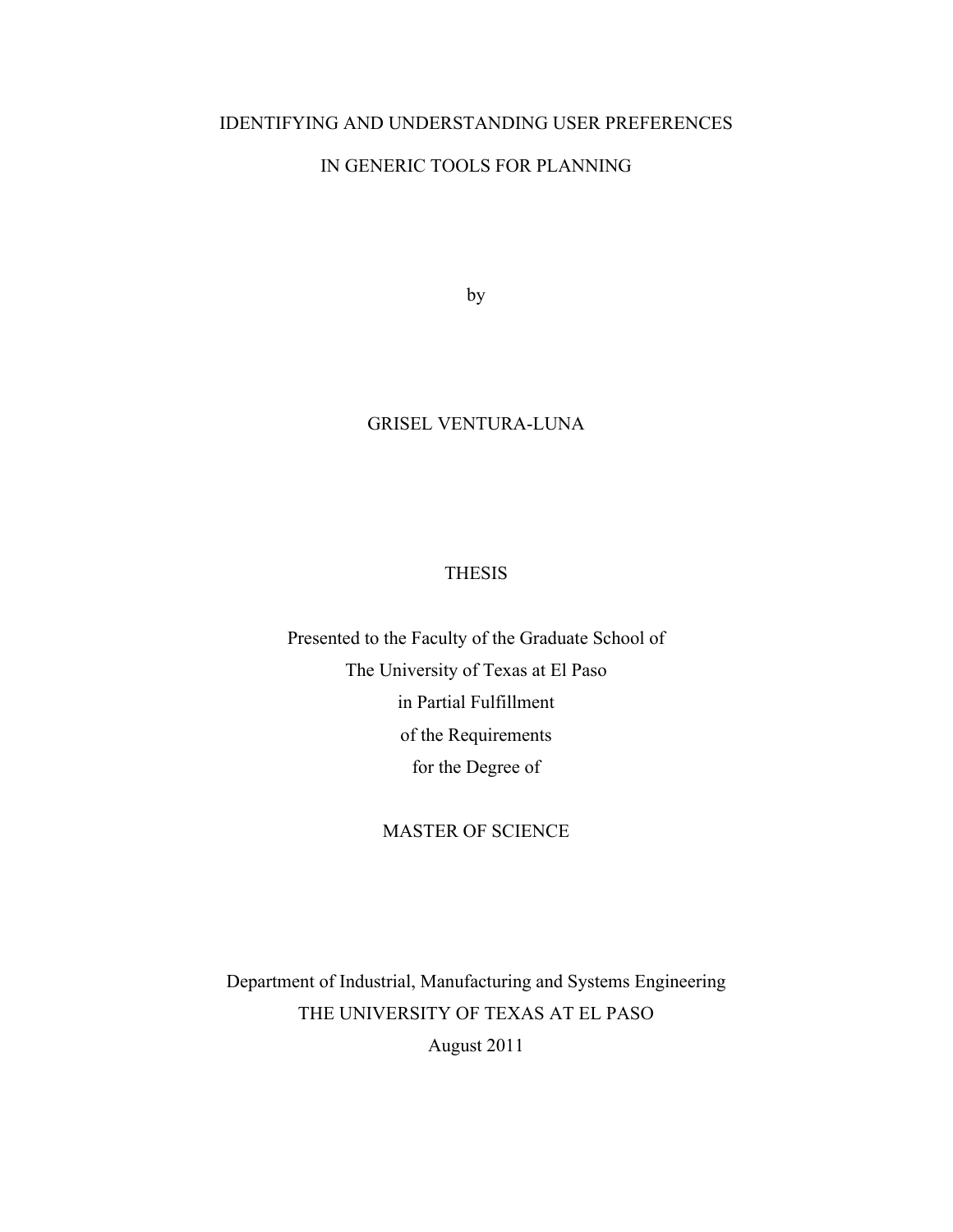#### **ACKNOWLEDGMENTS**

 I would like to express my sincere gratitude to my advisor Dr. Arunkumar Pennathur for his time, patience and wise advice throughout my time as a master student, research assistant and in the development of this research study. Definitely, my experience with research in the area of human factors and ergonomics, under his guidance, couldn't be better.

 Also, I would like to acknowledge Dr. Luis Rene Contreras for this time and patience during all my time in UTEP. I would also like to thank Dr. Rafael Gutierrez and Dr. Samuel Riccillo for accepting to be part of my committee.

 Last but not least, to all my friends in Industrial, Mechanical and Electrical Engineering who helped me recruit participants and work as subjects in pilot experiments.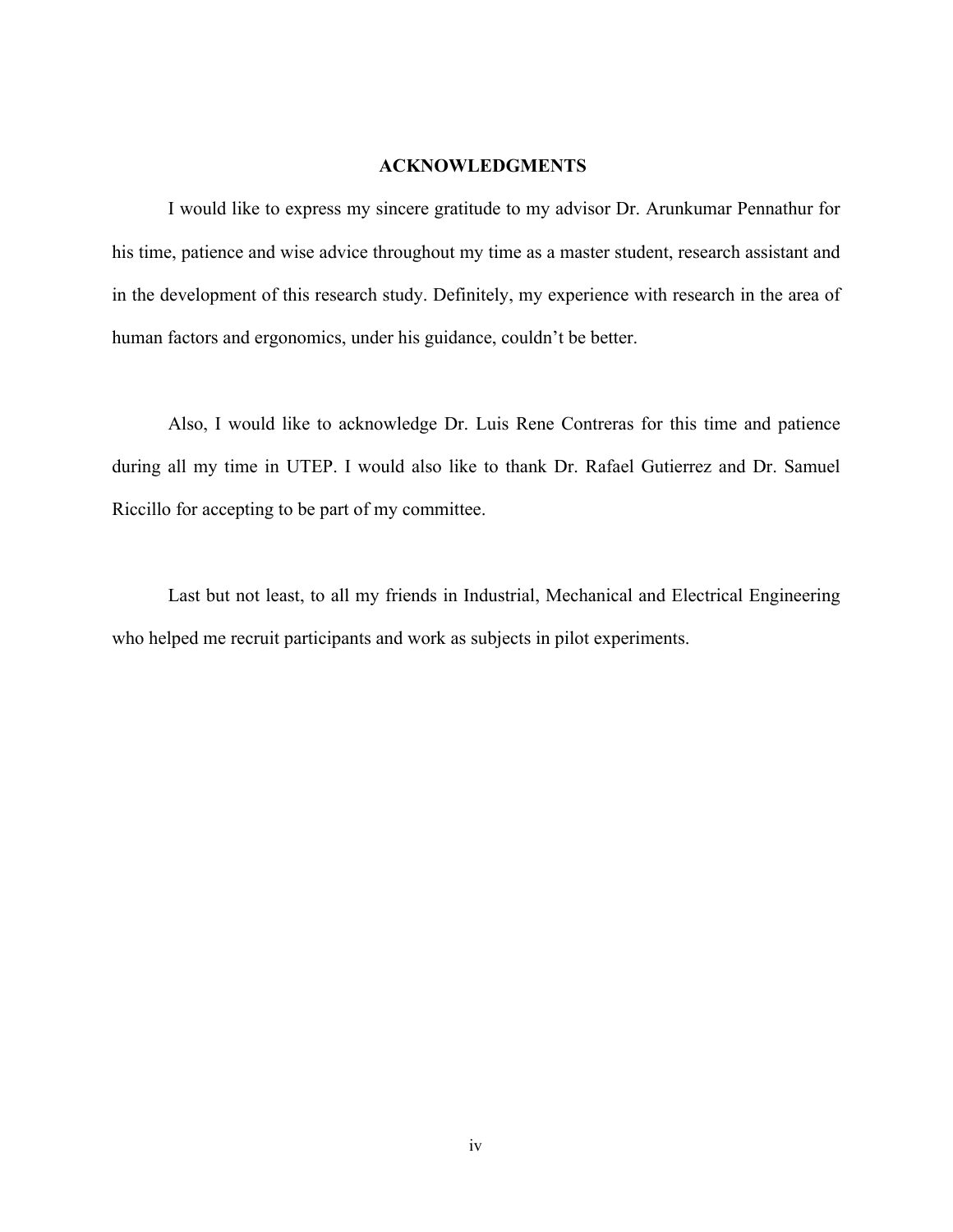#### **ABSTRACT**

 Planning is an important cognitive work activity. To support this complex task, the development of planning tools is important to support people during decision-making and problem-solving tasks. Nowadays, a large number of manual and electronic tools support this complex activity; manual and electronic planning tools aid people in creating strategies for effective work performance. However, there is limited information on the design of generic planning tools people use for their activities, and why people choose to use the planning tool they do. Some examples of generic tools for planning are calendars, checklists, agendas, etc.

 To answer this question, this research study identifies and understands user preferences in the selection of these types of planning tools, particularly when users can choose manual or electronic planning tools. Principles of design, such as affordance, are considered in this study to generate insight on users' preferences between manual and electronic generic planning tools. Usability evaluation techniques and qualitative analyses were used for the study. Eight engineering students, male and females, from the University of Texas at El Paso were recruited for an open-ended interview. Participants were asked to describe their planning process and their successes and struggles when using a particular generic planning tool for the creation of a plan. Participants were audiotaped during the interview. The data collected from audiotapes was transcribed and qualitatively coded to identify user preferences in relationship to the characteristics of planning tools they used. The analysis of transcripts obtained from participants' interviews from data analyses showed that user's preferences on generic planning tools are linked to principles of design such as affordance and visibility.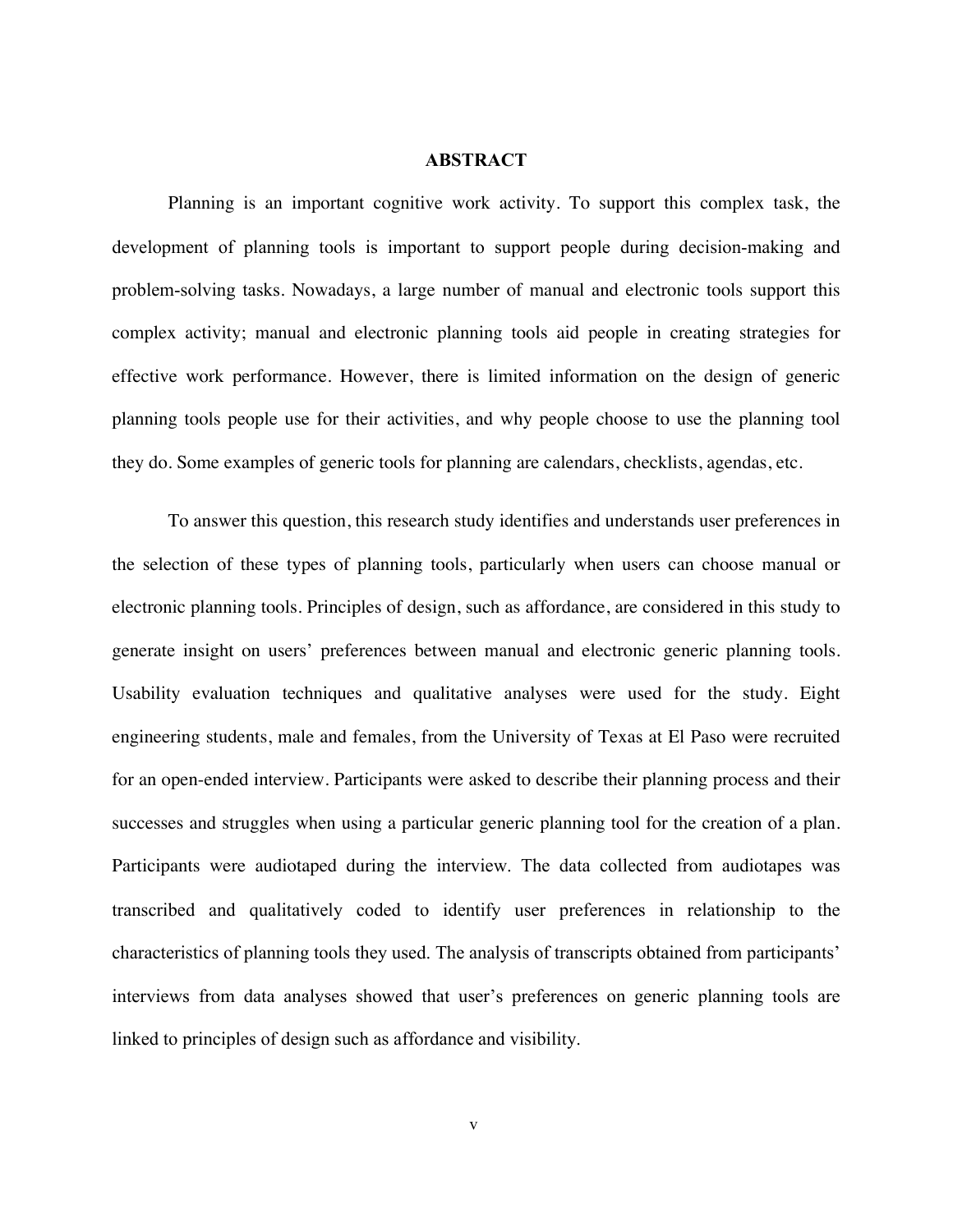### **TABLE OF CONTENTS**

### **CHAPTER 1**

### **CHAPTER 2**

### **CHAPTER 3**

|--|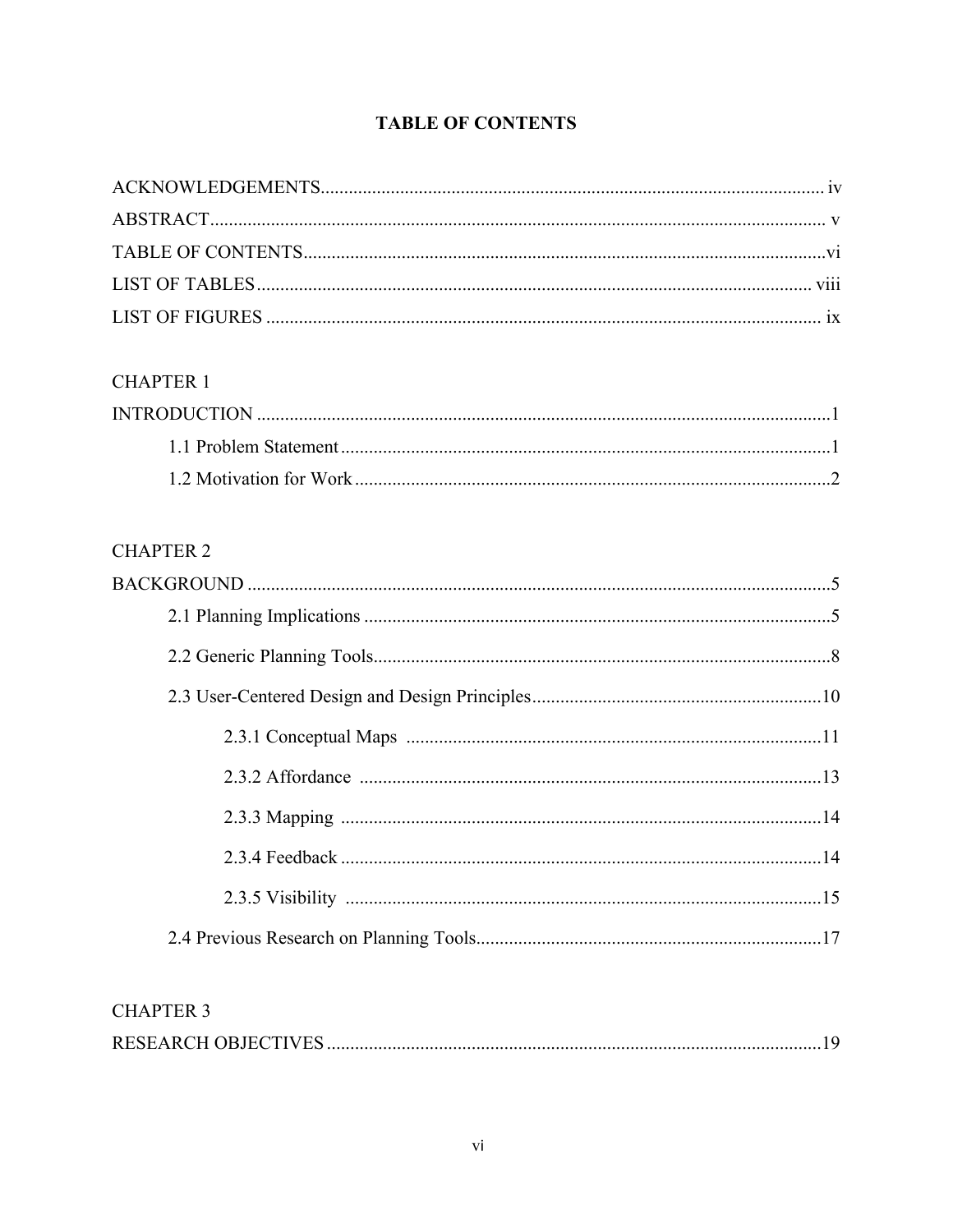### **CHAPTER 4**

### **CHAPTER 5**

### **CHAPTER 6**

| APPENDIX B-USER PREFERENCES AND PRINCIPLES OF DESIGN FULL TABLES  44 |  |
|----------------------------------------------------------------------|--|

|--|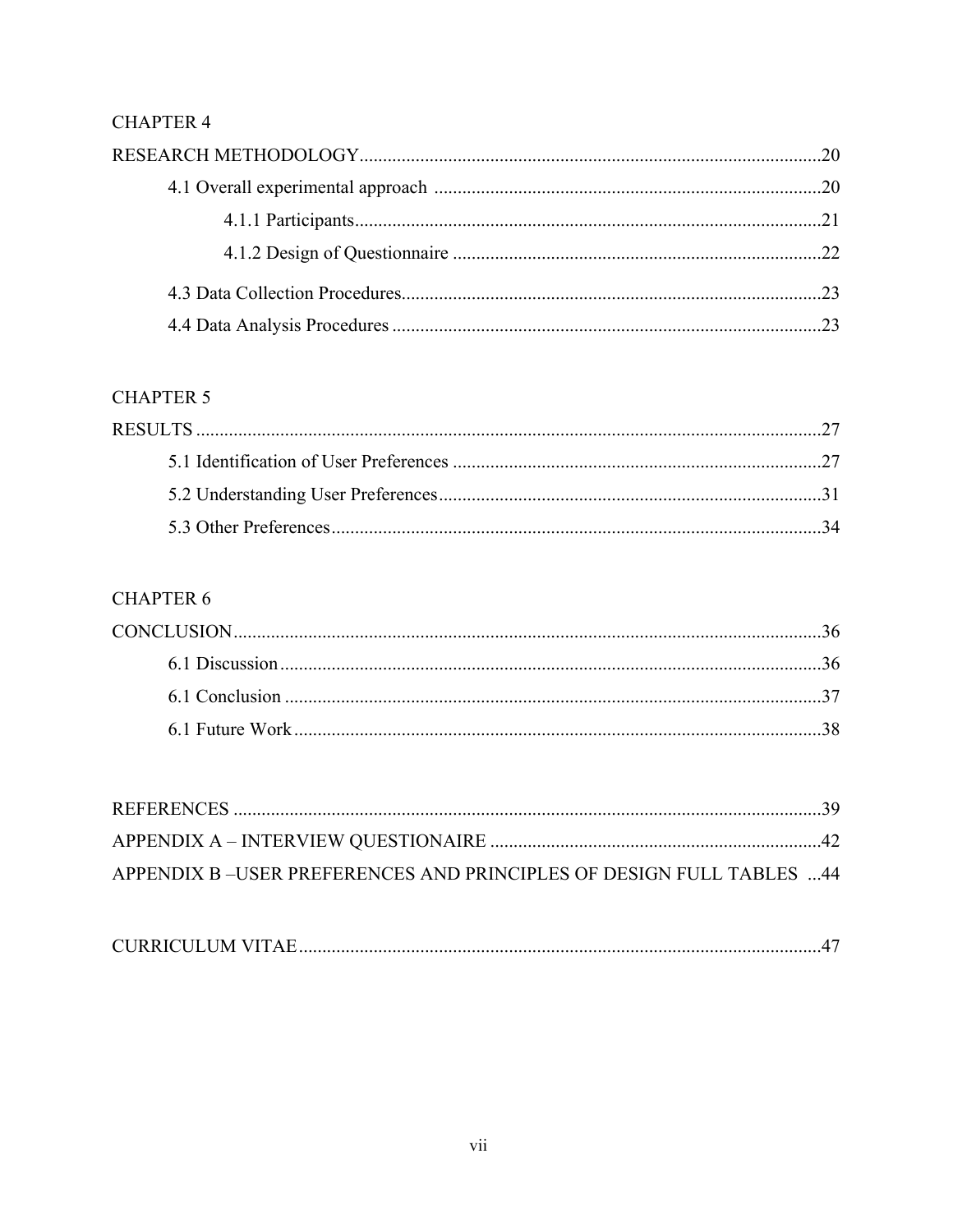### **LIST OF TABLES**

| Table 5.3 Summary Manual Generic Planning Tool Preferences and Principles of Design 32     |  |
|--------------------------------------------------------------------------------------------|--|
| Table 5.4 Summary Electronic Generic Planning Tool Preferences and Principles of Design 34 |  |
|                                                                                            |  |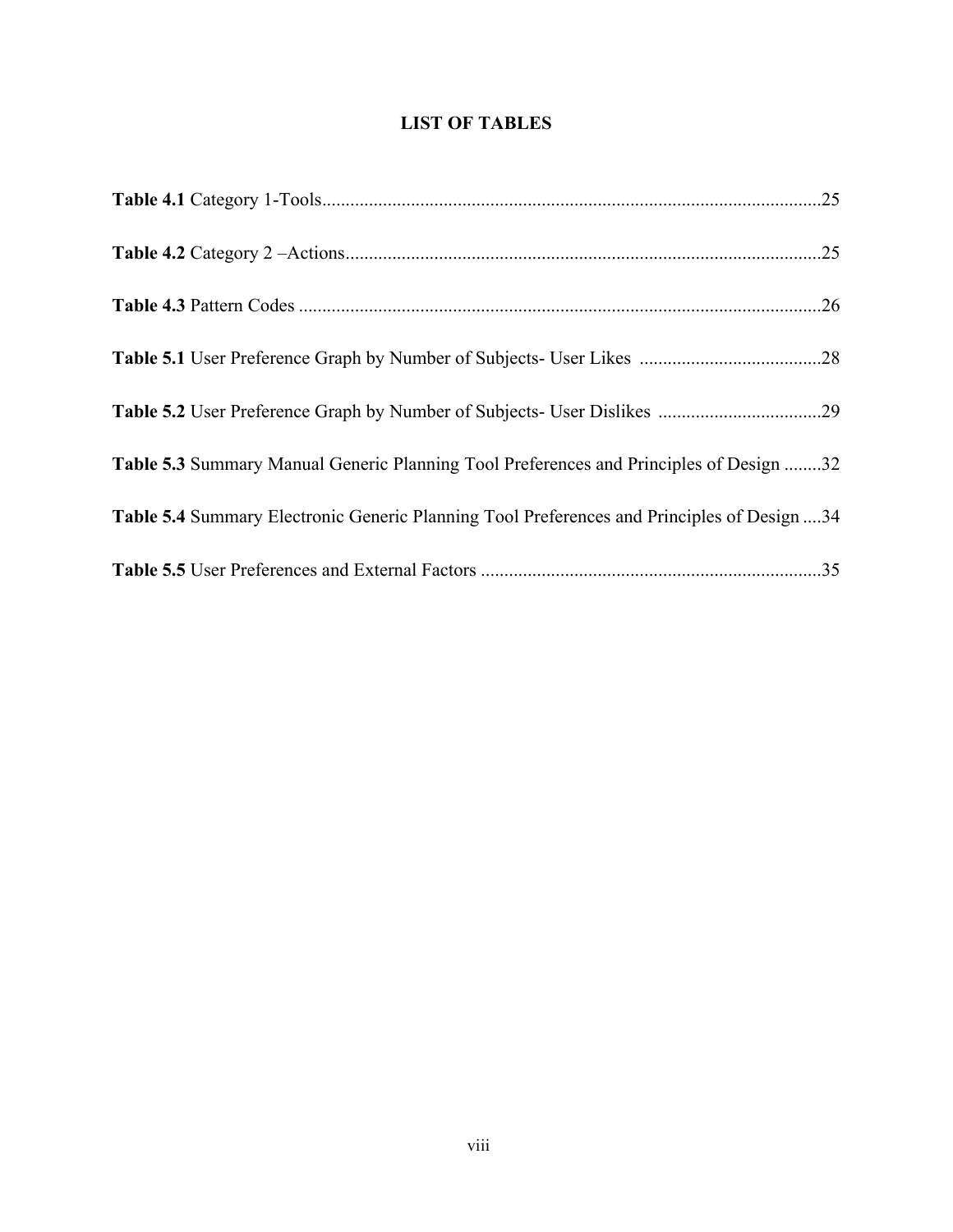### **LIST OF FIGURES**

| Figure 2.1 Unified innovation process flow for engineering designers and management |  |
|-------------------------------------------------------------------------------------|--|
|                                                                                     |  |
|                                                                                     |  |
|                                                                                     |  |
|                                                                                     |  |
|                                                                                     |  |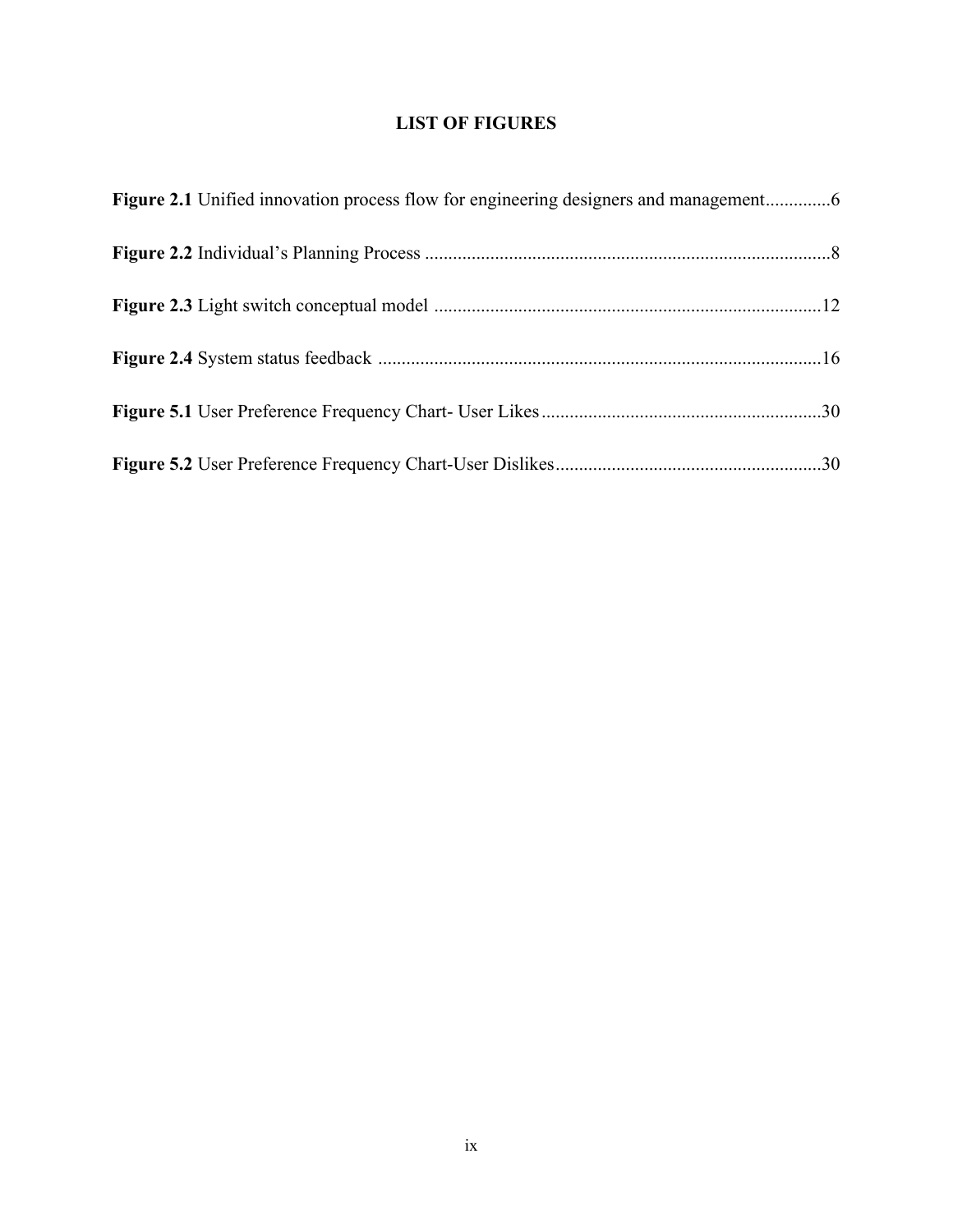#### **CHAPTER 1**

#### **INTRODUCTION**

In complex sociotechnical systems, urban planners, manufacturing schedulers, air traffic controllers and business planners, to mention some, plan extensively. In such environments, planners and plans must adapt to new situations and reduce the likelihood of problems when meeting their goals. For instance, in manufacturing organizations, scheduling is critical to maintain overall manufacturing system performance. The process of planning presents a high level of complexity due to the set of mental abilities and behavioral operations necessary in this task. However, planning is not exclusive of planners, schedulers and controllers. At every stage in human development, people have had the need to plan for complicated or simple situations happening in their daily lives; such activities range from grocery shopping to the creation of a life plan. Similar to planning in complex environments, planning for daily activities requires considerable amount of time an effort to achieve the desired outcomes.

The development of planning tools is an important element to support people during decision-making and problem-solving tasks. Such planning tools vary depending on the level of complexity of planning; there are specialized tools for tasks with high complexity, such as the ones mentioned before, and planning tools for less complex task such as creating a to-do list. However, the level of task difficulty does not make one planning tool better than others; what makes a planning tool better is how close a tool achieves its principal function, which in this case, is supporting users during their process of planning.

#### **1.1 Problem Statement**

With the technology and communication breakthrough in the last few years, numerous products that support the process of planning have been designed; from specialized and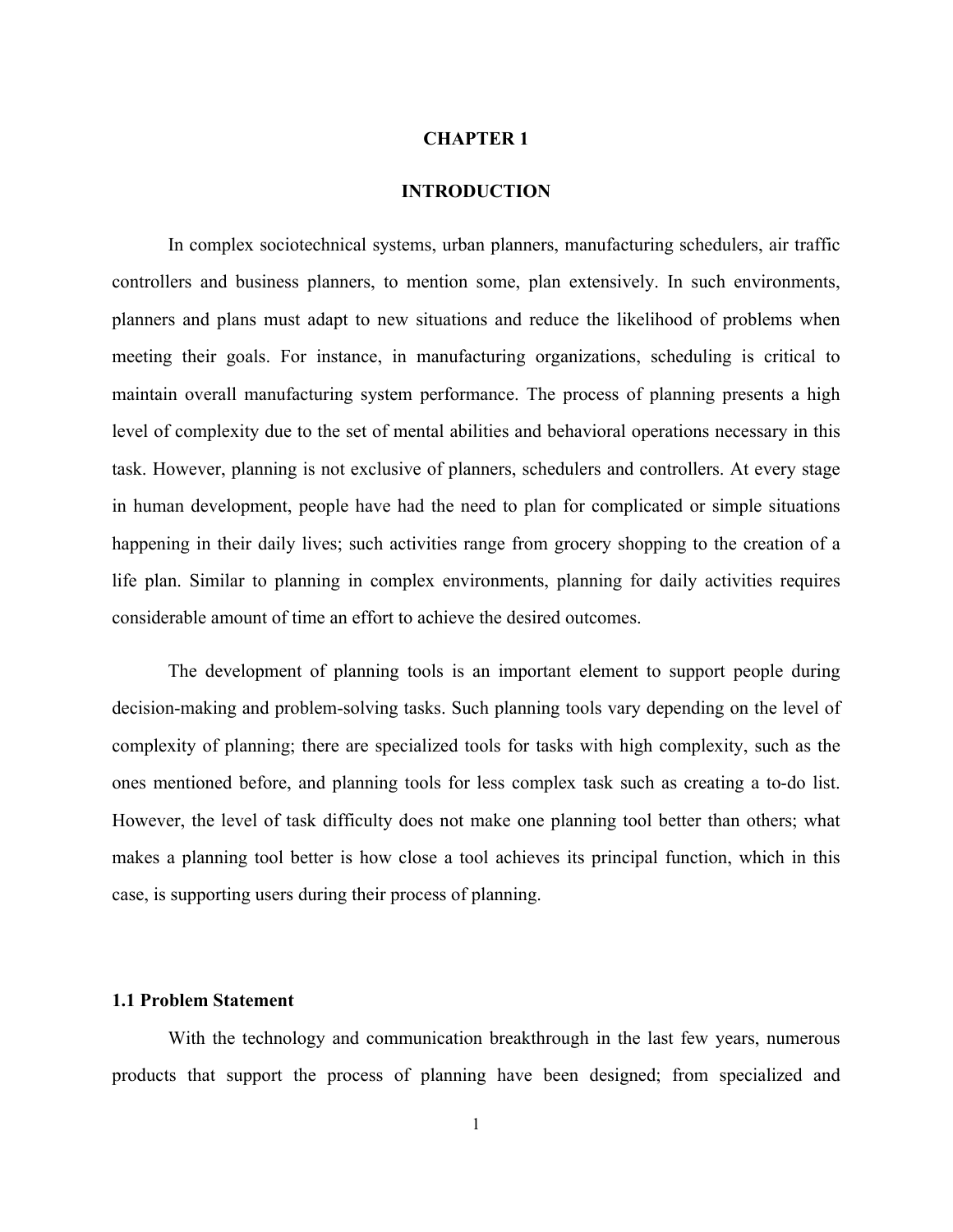sophisticated software to newer versions of traditional tools such as online calendars. In manufacturing environments, for instance, assembly planning is a crucial process through all the stages of product development; therefore the need of a computer-based planning approach is essential for the generation of feasible and optimal assembly sequences [1]. Same as specialized planning tools, the creation of electronic planners, online calendars and other web-based time management tools has become an important and essential part of people's lives; these electronic tools are an alternative from the conventional and purely manual calendars, planners and agendas.

The multitude of planning tools available in the market poses an important challenge: which tool will satisfy user needs and help users achieve the desired goals when planning for daily activities? Both manual and electronic tools for general planning aid people in creating strategies for effective work performance; however, numerous people prefer to work and rely on physical, manual planning tools rather than the electronic planning tools and viceversa. But the unanswered question is why?

#### **1.2 Motivation for the Work**

In recent years, technology has strongly impacted people's lives, making complicated tasks simpler. Technology has been beneficial in our daily life in countless areas, such as healthcare, aviation, research and more. Instances of such impact are often seen in healthcare area. On May 2011 X PRIZE Foundation and Qualcomm, a wireless technology provider, announced a 10 million dollars prize for the development of a mobile solution that can diagnose patients better or equal than to a panel of board physicians, according to Forbes magazine [2]. Thus, there are several examples on how high-tech tools have benefited or will benefit thousands of people. However, it is important to mention that tools from technology not always support users when performing a task. In the healthcare domain, for instance, research shows that the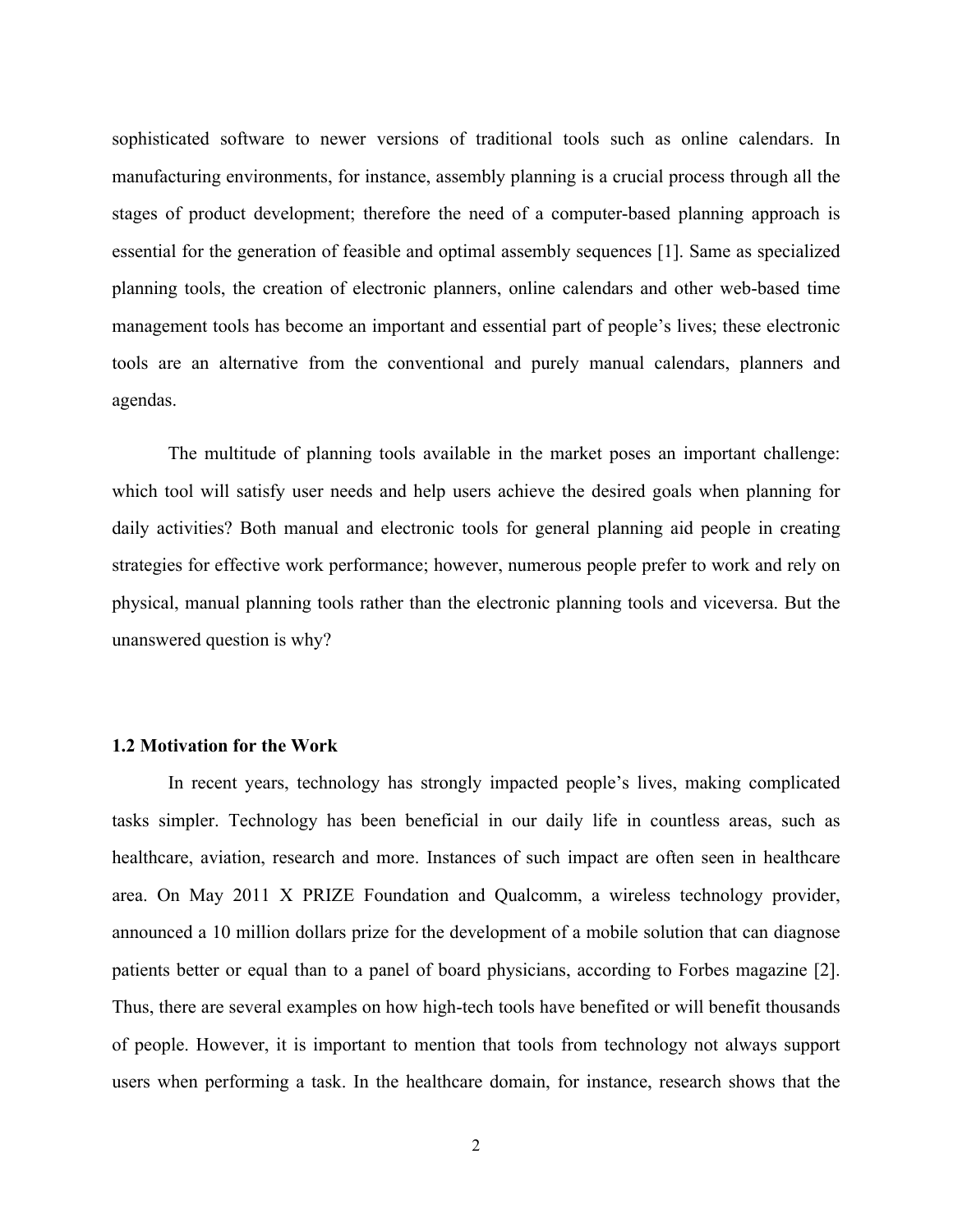percentage of drug prescription errors, such as duplicate prescriptions, made by a Computerized Provider Order Entry (CPOE) is 11.4% compared to 0.3% in the paper-based prescriptions [3]. Cases like this, the use of sophisticated software in healthcare and many other areas where risks are high, not always provide the expected results contrary to the idea that technology will be superior to human work.

A similar problem, but at a lower risk, occurs in data acquisition systems and communication media tools for time management in general terms. Systems or tools for general planning that are difficult to understand may lead to user frustrations and potential errors during the creation of a plan. Lately, the acquisition of the newest technology has become an important aspect in people's lifestyle. Advances in technology such as Internet, computer software, cell phones and e-mail have made the population more susceptible to technological dependency; one factor for this dependency is greater accessibility and ownership of this technology [15]. The dependence to these systems gets more people to increasingly turn to electronic planning tools to plan for everyday activities, useful or not. Yet, there are people that choose to use manual planning tools even if they are able to access to the mentioned technology; the use of paper and pencil is more appealing to them than the newest technology. Such preferences may be linked to the design of electronic planning tools, which is an essential element in the creation of any tool. To date, there is little information on the design of generic planning tools that people use for their daily activities and *why* people decide to use the tool they use.

Understanding user preferences for generic planning tools, both electronic and manual, is important to pinpoint possible difficulties during users' work performance. With such dependency to electronic tools, it is necessary to determine design features in electronic time management tools to ensure that they are both useful and usable. In this thesis, my purpose is to identify and understand the reasons that influence user preferences in selecting a planning tool for their daily activities.

3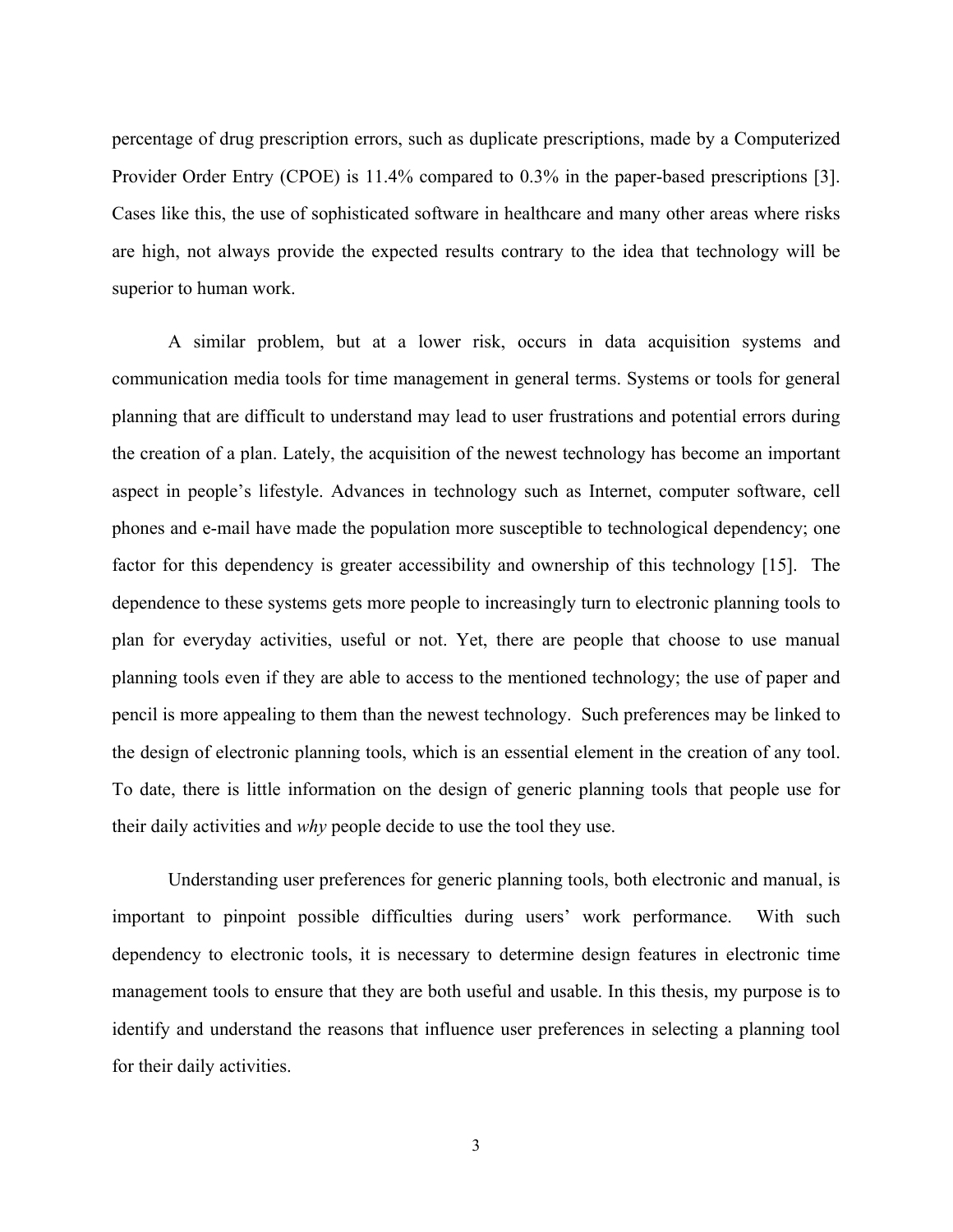In chapter 2, I discuss the background literature relevant to the problem of designing planning tools. Chapter 3 presents my research objectives. A description of the research methods is provided in chapter 4. I present the results of the work in chapter 5. In chapter 6, I discuss the results of the research.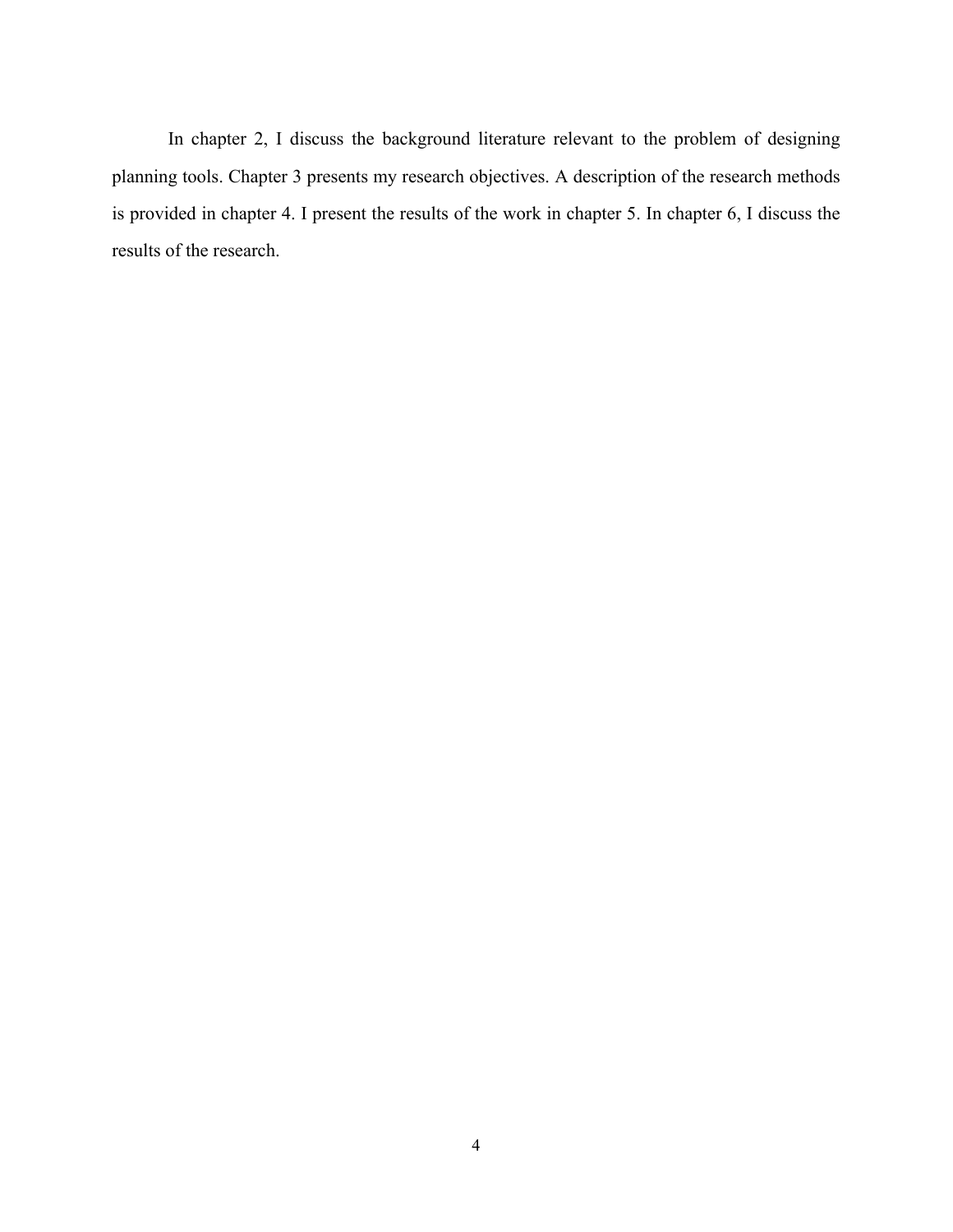#### **CHAPTER 2**

#### **BACKGROUND**

Literature in cognitive aspects of planning and user-centered designs is relevant to this research study. This chapter introduces concepts in cognitive psychology regarding the mental actions or processes necessary for the creation of a plan. Also, this chapter introduces concepts in user-centered design and their role in the design of tools.

#### **2.1 Planning Implications**

Planning is essential in almost every aspect of human development. People plan because they need meaning and direction for action. Planning can be considered as a process of developing a vision of the future so that we are in a better position to shape that future [5]. Research has commonly visualized the strategic planning process as an iterative series of states [6]. These stages may vary in number depending on information provided in the process of planning; the number of stages may increase as the information's detail increases. As mentioned, not all domains follow the same planning process; a planning process for an air traffic controller would not be the same as the one followed by an event planner. However, five core stages are present in every strategic planning:

- 1) Set goals. Planners outline or set objectives to have a clear vision on the required actions that will meet the desired objectives.
- 2) Evaluate environment. The evaluation of external and internal factors that may affect outcomes reveals opportunities and threats.
- 3) Create a plan. Planners formulate strategic steps that will meet the desired objectives.
- 4) Execute plan. Planners and other people involved in a problem-solving task implement and put into action step by step the formulated plan.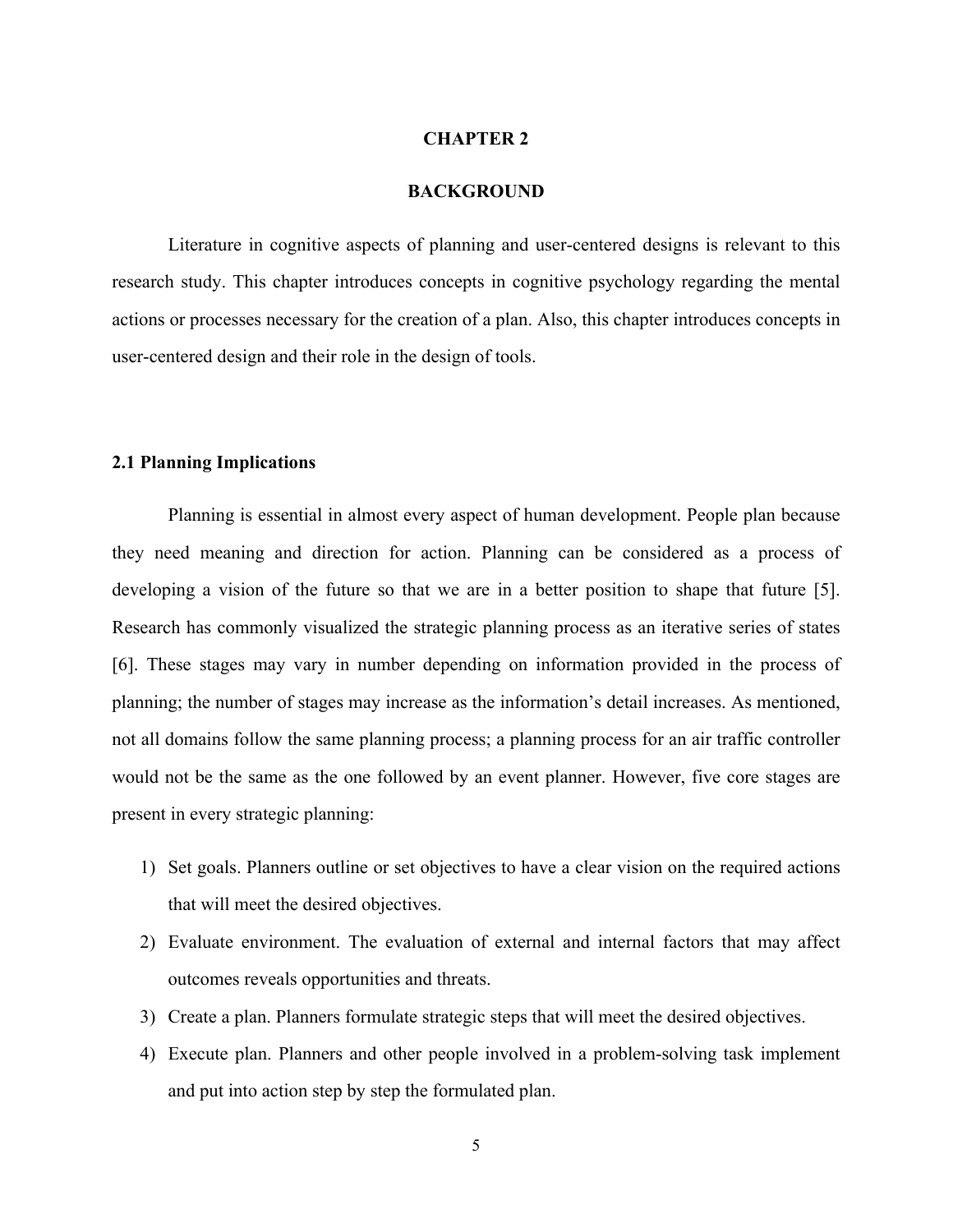5) Revise or evaluate plan. Planners monitor, adjust or modify the plan for improvements in the process.

In engineering design and management environments, models created for strategic planning processes explain what actions each participant must perform to meet common goals; the five core steps in strategic planning adapt to planners needs and requirements. Advances in the development for better planning strategies, have elaborated a unified innovation process model in the areas of engineering design and management that let designers and management to review process flow and can be used as a communication tool [6]. The visualization of a process workflow shows where ideas, actions and testing phases should take place for an ideal work performance. Figure 2.1 shows the unified strategic planning process for engineering designers and management [6].



**Figure 2.1** Unified innovation process flow for engineering designers and management

Individuals, like larger organizations, have the same need to cope with changing and complex situations. Yet, the mere act of planning is still confusing to individuals; when and how to create a plan is an issue that makes planning a complex task. Models for strategic planning provide details of actions during the implementation of a plan and the necessary actions when difficulties occur during the process of achieving a goal, but how to plan is still unsolved. Before all the stages of strategic planning can be performed, it is important to understand the cognitive processes involved in the task. Planning skill is central to all human behavior; humans are driven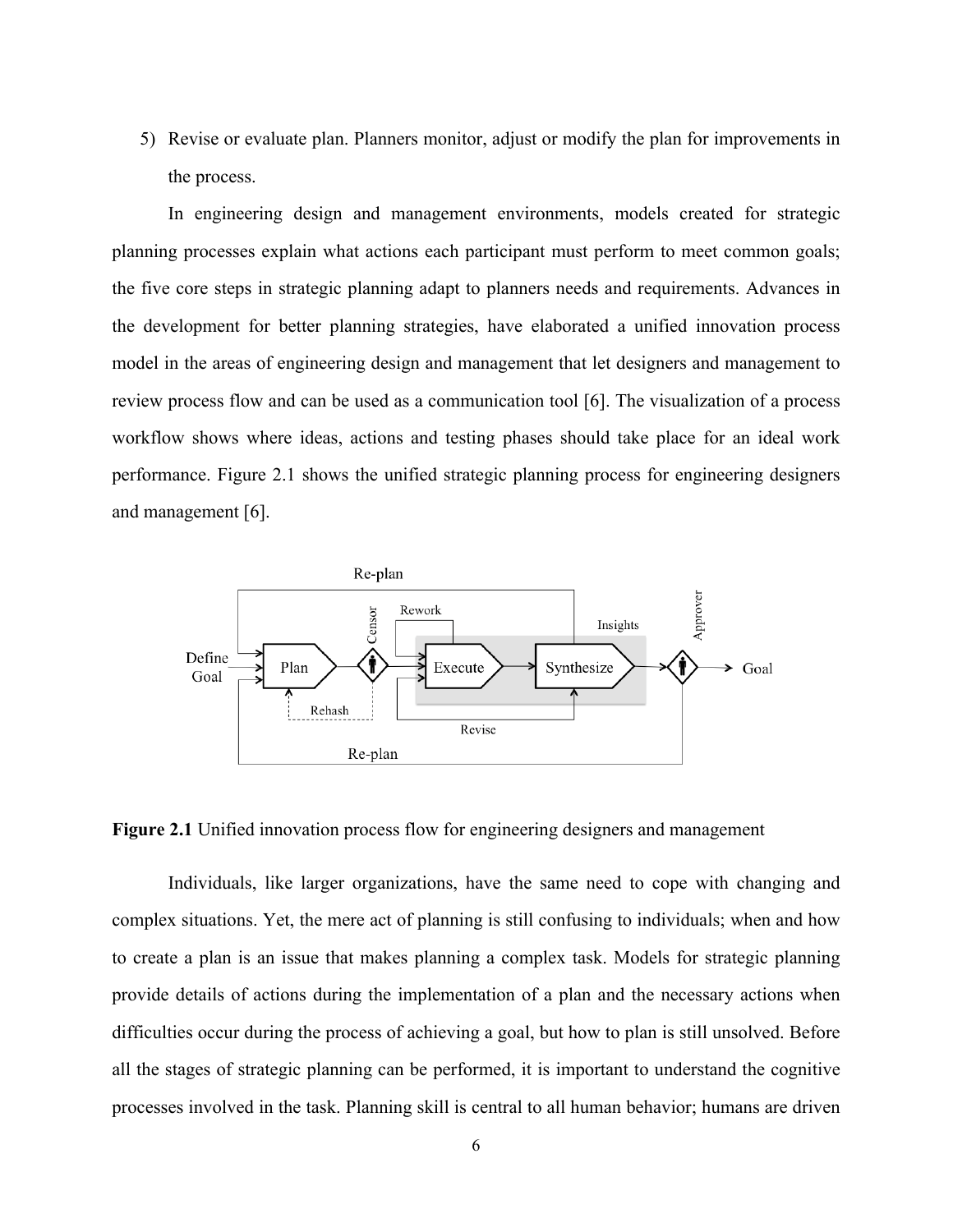by their capacity to crate symbolic representations of the past, present and future and employ them to shape things to come [7]. Planning is a skill that involves complex cognitive operations such as representation and sequencing skills. Six cognitive processes are involved in a skilled individual's planning process; successful planners have the ability to integrate all cognitive process and generate complex plans. There is no way an individual can engage in planning if he or she lacks of an adequate representation, working memory, processing capacity, attention. Here, we explain in more detail the six cognitive processes required during the planning process [8].

- 1. Representation is the process that allows the presentation to the mind in the form of an idea or image;
- 2. Sequencing is the process of arranging a task in a particular order;
- 3. Working Memory is the capacity or ability to hold information in the mind that lets you manipulate and monitor information;
- 4. Attention is the process of concentrating selectively on one aspect of the environment while ignoring other things;
- 5. Processing Capacity is the ability to recall information selectively to solve problems and make decisions;
- 6. Execution Function collects and manages all cognitive process required for planning.

External factors also affect an individual's behavioral operations, which are reflected in how a plan must be created; planner's social and cultural environment affect the development of a plan; societal norms about when and where planning is appropriate moderate individual's engagement in planning [9]. The complexity of the task and the level familiarity with the task also affect how people plan; if task is complex and/or unfamiliar, gathering the required information to increase the level of knowledge will adequately aid in the representation a planning strategy. Given this, individuals do not plan the same simply because not all situations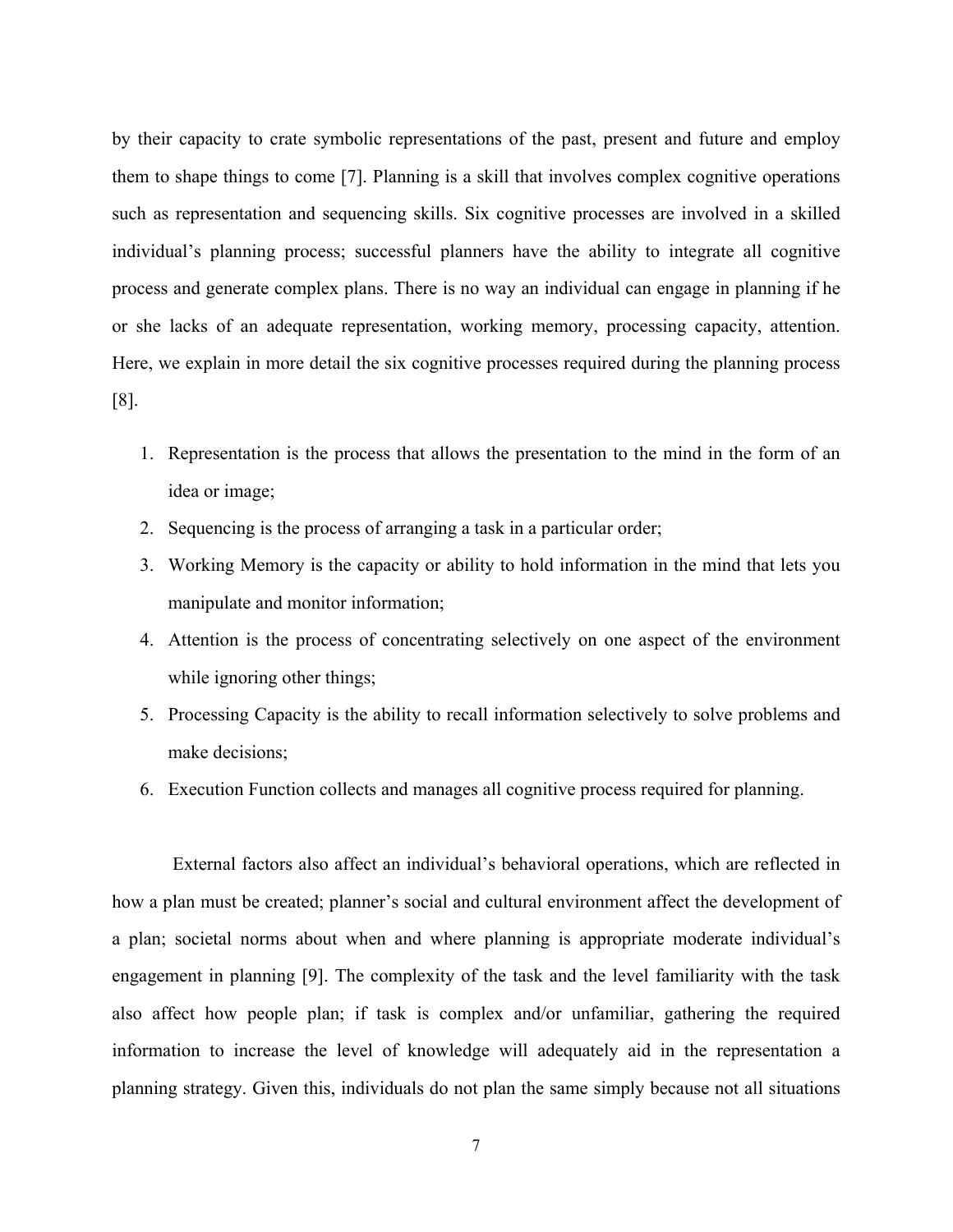are the same; each person will create a plan according to what is available in his or her environment, each one has their own style or approach in problem-solving and decision-making situation. Figure 2.2 show the individual's planning process from a cognitive psychology perspective [7]. The figure shows how cognitive processes, behavioral operations, task complexity and environment factors, are fundamental in the creation of a plan; from individual's familiarity with the task to the individuals' ability to overcome adverse situations (coping skills).



**Figure 2.2** Individual's Planning Process [7].

#### **2.2 Generic Planning Tools**

In the previous section, we discussed why planning is a complex task and why it is essential in almost every aspect of human development. The act of planning requires a considerable amount of cognitive function and other behavioral functions affected by external factors such as task complexity and self-beliefs. However, when individuals are confronted with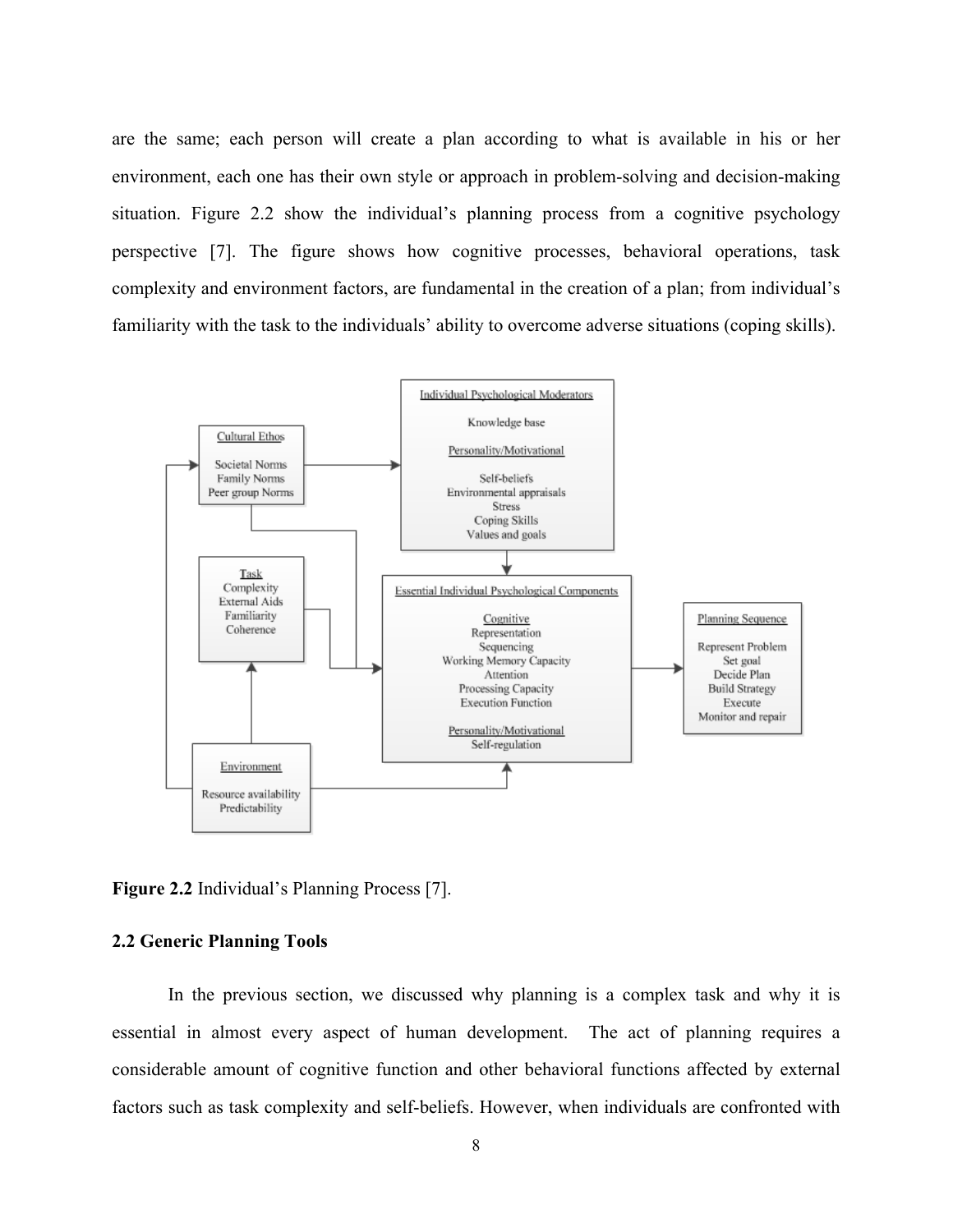tasks that life puts in front of them, they use artifacts as tools or create tools out of their understanding. Tools represent abstract objects and concepts as part of an individual's cognitive development [10]. Throughout time, individuals have created or used different artifacts to help accomplish numerous of tasks, including the task of planning. Ancient civilizations, such as Egyptians and Mayans, developed calendars as their systems for organizing religious and commercial events. These calendars have evolved into the current calendar where time is divided by years, months and days. Like calendars, other of tools for organization has been developed to aid individuals in the creation of plans; agendas, monthly or weekly planners and to do lists are some of the most common planning tools for general purposes. Each tool supports different individual's cognitive processes; these tools were created with the objective to represent ideas, sequence task and manage information necessary for planning.

Until today, the uses of calendars and agendas, among other tools, have played key roles in planning. These tools are, to a great extent, responsible for maintaining stability in future plans. In dynamic environments such as manufacturing, health care and air traffic control, where users must adapt to changing situations, the use of electronic versions of planning tools have been adopted. For instance, electronic calendars and monthly planners in manufacturing environments, to mention some, are essential to efficiently achieve production goals. A reason for using these electronic tools is because of the ease of data handling. However, this same situation has been seen in individual planning; people use electronic versions of generic planning tools for their activities in their daily life. Lately, generic planning tools are available in computers, mobile phones and other portable electronic devices. Electronic planning tools intend to mirror the planning nature and physical aspects but more efficiently; they organize, sequence ideas and tasks using similar format to paper-based tools.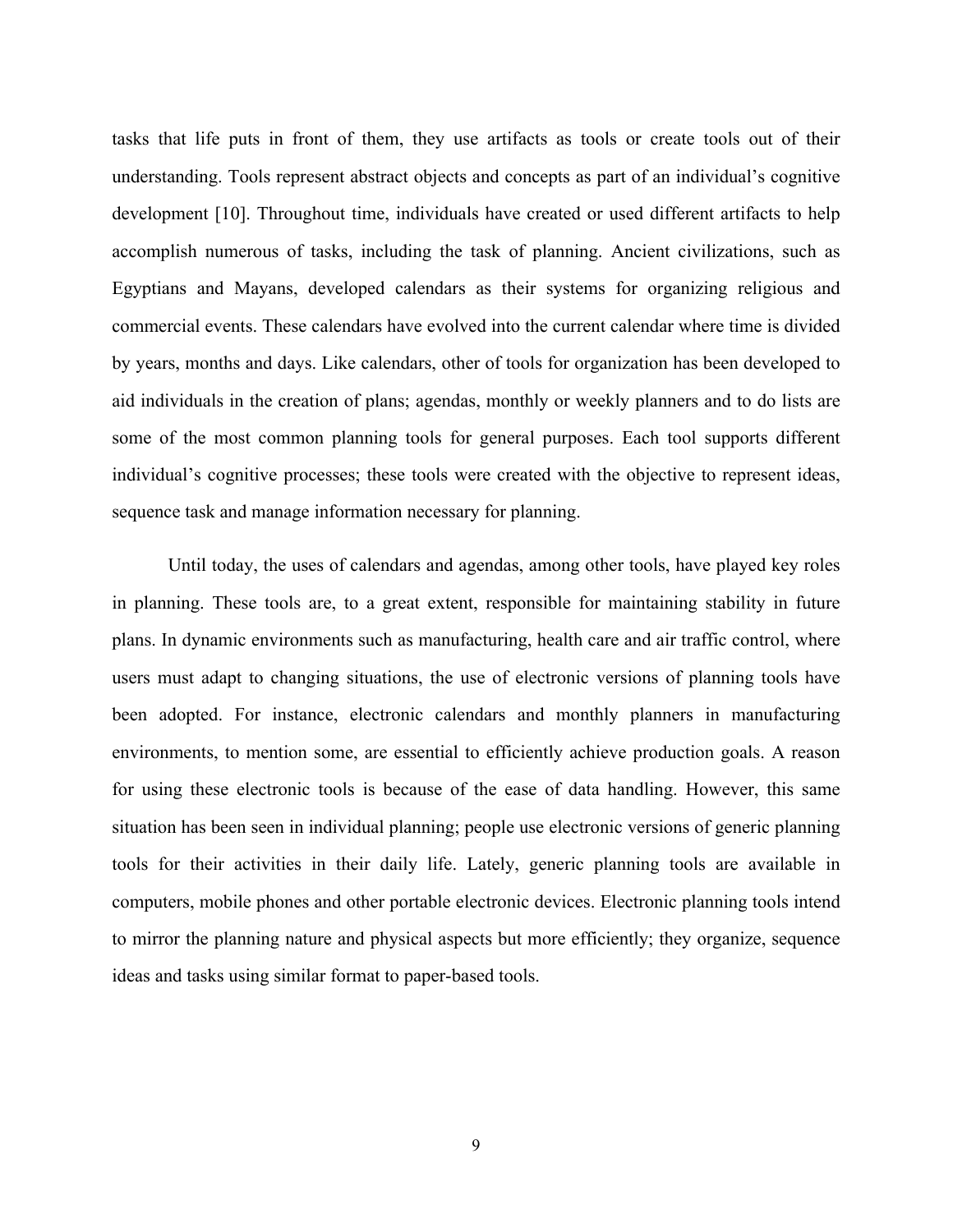#### **2.3 User-Centered Design and Design Principles**

In the design of specialized products, such as software and high-tech tools, we understand that a scrutinized design process is essential for good overall product performance. Product design affects directly the product quality and cost; is estimated that 85% of the problems with new products not working as they should, taking too long to bring to market, or costing too much are the result of a poor design process [11]. Objects present in our daily lives require the same meticulous design process; microwaves, elevators' buttons and telephones are some objects people use in their daily activities. However, the design of everyday objects is not always intuitive and at times it leaves the user frustrated and unable to complete a simple task [12]. This same situation may happen when people use planning tools for their daily activities. The large use of electronic devices such as mobile phones and computers has made people to turn to electronic planning tools for general purposes. Still, some people use paper-based planning tools to complete their task, and one reason may be associated with how electronic planning tools are designed and with the frustrations experienced during the use of electronic planning tools. Here, we introduce the term *user-centered design* as a main concept to understand user preferences regarding generic planning tools.

User-centered design (UCD) is a philosophy based on the needs and interest of the user with emphasis on making any type of product usable and understandable [11]. The purpose of UCD is to understand how people interact with things and the application of design principles that will ensure that products are useful and easy to understand to use. Usually, we hear of medical mistakes attributed to human error such as the incorrect administration of drug doses that leads to patient's severe or fatal effects. But what are the causes for nurses' faulty readings of drug doses? Is it entirely their fault? Can we attribute mistakes to the devices utilized for drug administration? Experienced users of such specialized devices are often accused of incompetence when tragedies like these happen and rarely attribute such events to the design of these specialized devices. The role of UCD in the design of any object is extremely important to avoid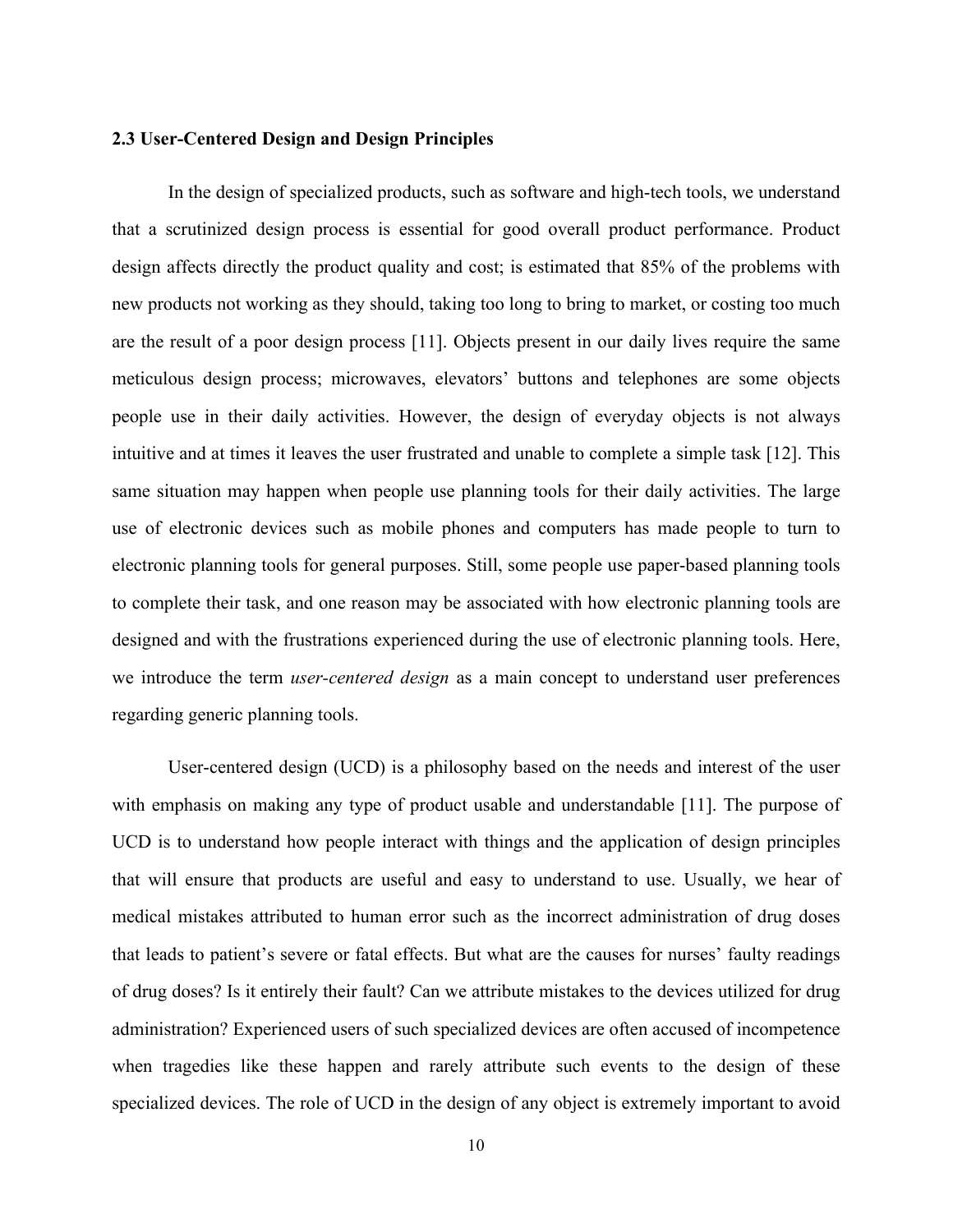poor designs; dealing with objects or devices that cannot be understood lead to user frustrations, and user frustration lead to errors.

In user-centered design philosophy there are psychological principles that can be followed to make these objects or devices usable and understandable. Knowledge of the psychology of how people cope with the information available from the appearance of objects and how they work becomes crucial during the design process [13]. These design principles are based on user cognitive aspects during the interaction with objects. In the previous section we clarified the cognitive and behavioral operations in the process of planning. The relevance of cognitive processes during planning and their role in the design of planning tools, from a UCD perspective, in this study is essential. Understanding such skills will provide insights in the generation of tools that can aid individuals in the creation of a plan. The next sections explain in detail each design principle.

#### **2.3.1 Conceptual Models**

By definition, a conceptual model represents ideas or concepts and the relationships between them. In UCD conceptual models play an important role for understandability and usability; conceptual models allow us to predict effects of our actions over any object, in other words the interaction between user and objects. Conceptual models structure the logic behind the objects we use in our daily lives, how they work, the possible actions we can take over those objects, etc. With appropriate conceptual models, users are able to determine the actions needed when using any type of object, such as tools and devices, with the minimal effort.

The development of clear conceptual models becomes a challenge for designers. In some cases, designer's mental model does not reflect user's mental model because it does not capture the important actions required in the functionality of a device. Literature suggests that the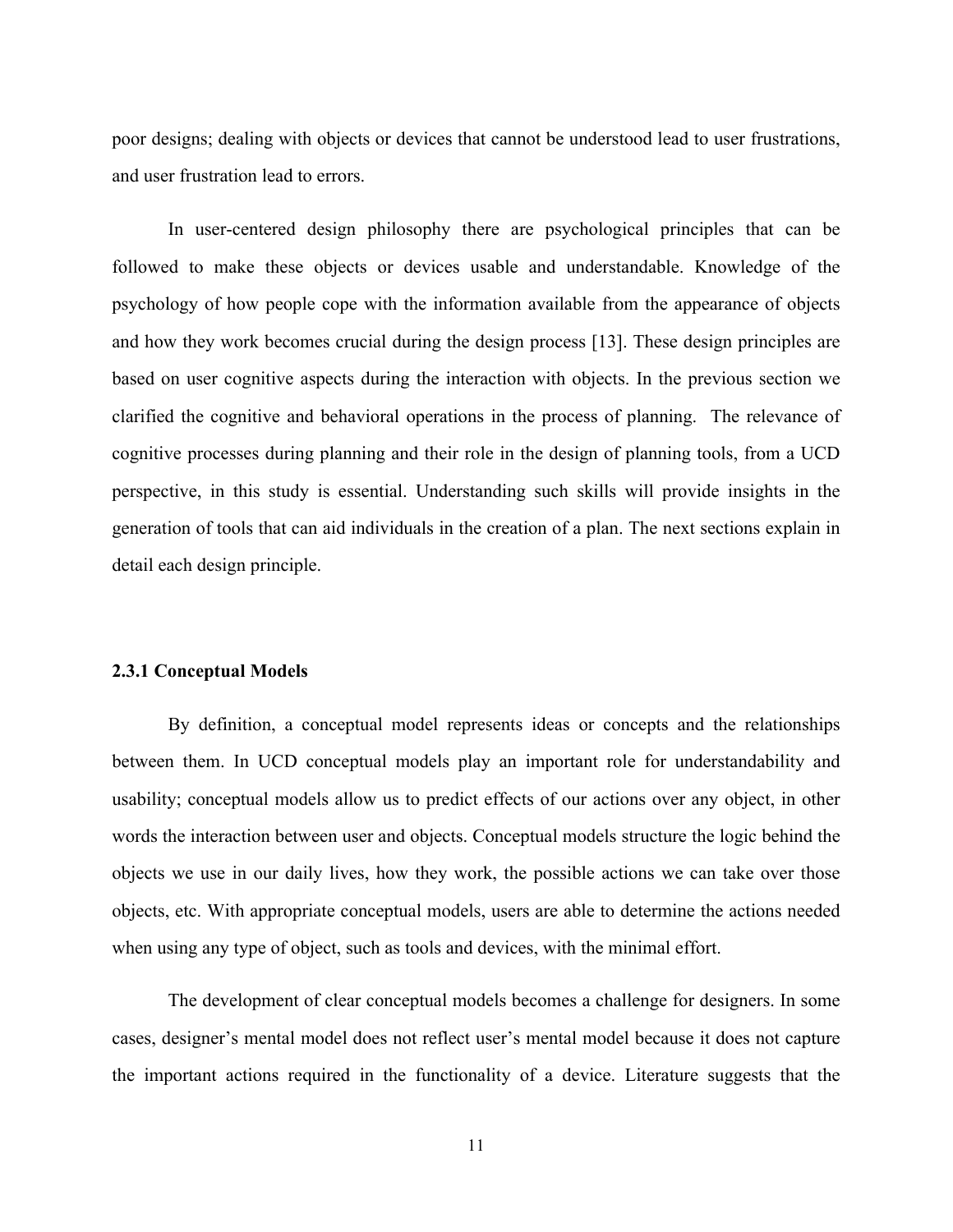development of accurate conceptual models lead to the creation of creative products and services, which can only be validated through real-world settings. [14]. In other words, clear conceptual models can only be formed through experience. Figure 2.3 shows a simple example of a conceptual model. Suppose that a manual activated switch must be turn on in order to light a dark room. Our mental model says that the switch lever must be pointing up in order to turn the lights on. Now, what if the switch works opposite from what we expected? Here, designer's mental model is not clear and inconsistent and ended up with a wrong mental model; poor design is directly attributed to inappropriate conceptual models.



**Figure 2.3** Light switch conceptual model a) user's mental model on how the switch works; b) appropriate conceptual model; c) inappropriate conceptual model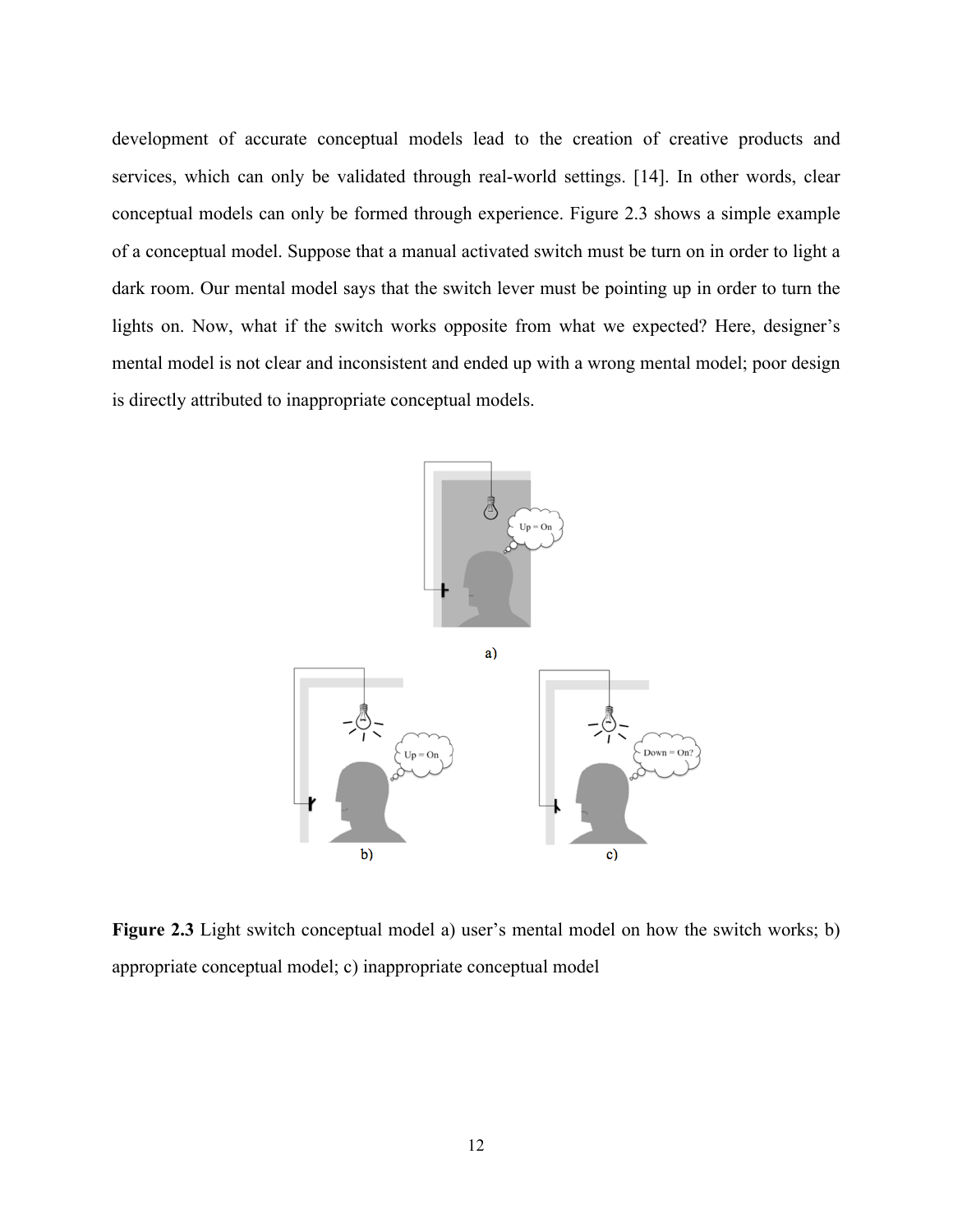#### **2.3.2 Affordance**

The concept of affordance refers to the perceived and actual properties of objects, primarily those fundamental properties that determine just how objects could possibly be used [12]. Affordance indicates the functional properties of objects, in other words, affordances in objects provide clues that determine the actions the user can perform on an object. The information provided by an object in how it must be used depends on the nature of the object. Complex objects such as TV controls need instructions and pictures to know what to do with them; however, simple things should not. When simple things need pictures, labels, or instructions, the design fails [12]. How do we know that a building door must be pulled or pushed? A handle is a clue that the door must be pulled; a horizontal bar is a clue that the door must be pushed. A handle affords to pull a door; a horizontal bar affords to push a door. Examples like this are evidence that the properties of objects need to be clear enough in order to know what actions are required over a certain object. This concept is widely used in UCD to create or improve objects so they can be usable and understandable.

In air traffic control, the analysis of computer interactions is a priority to determine the operators' performance and possible improvements in the interface design of computer-aided systems [15]. One important task of air traffic control planners is to sort air traffic according to time or distance. A study performed on the effects of perceptual information integration in air traffic control showed that the provided electronic planning aid allowed planners to successfully integrate the current air traffic situation with the planned sequence information 6.3 seconds faster than the traditional planning aid, which was based on the utilization of paper-based strips. The study suggests that the electronic planning aid was able to incorporate the required information and the interface provided users with the adequate clues for the creation of a successful air traffic control plan. An affordance-oriented design philosophy could eliminate much of problems encountered when using objects and devices by direct representation of the functional properties [15].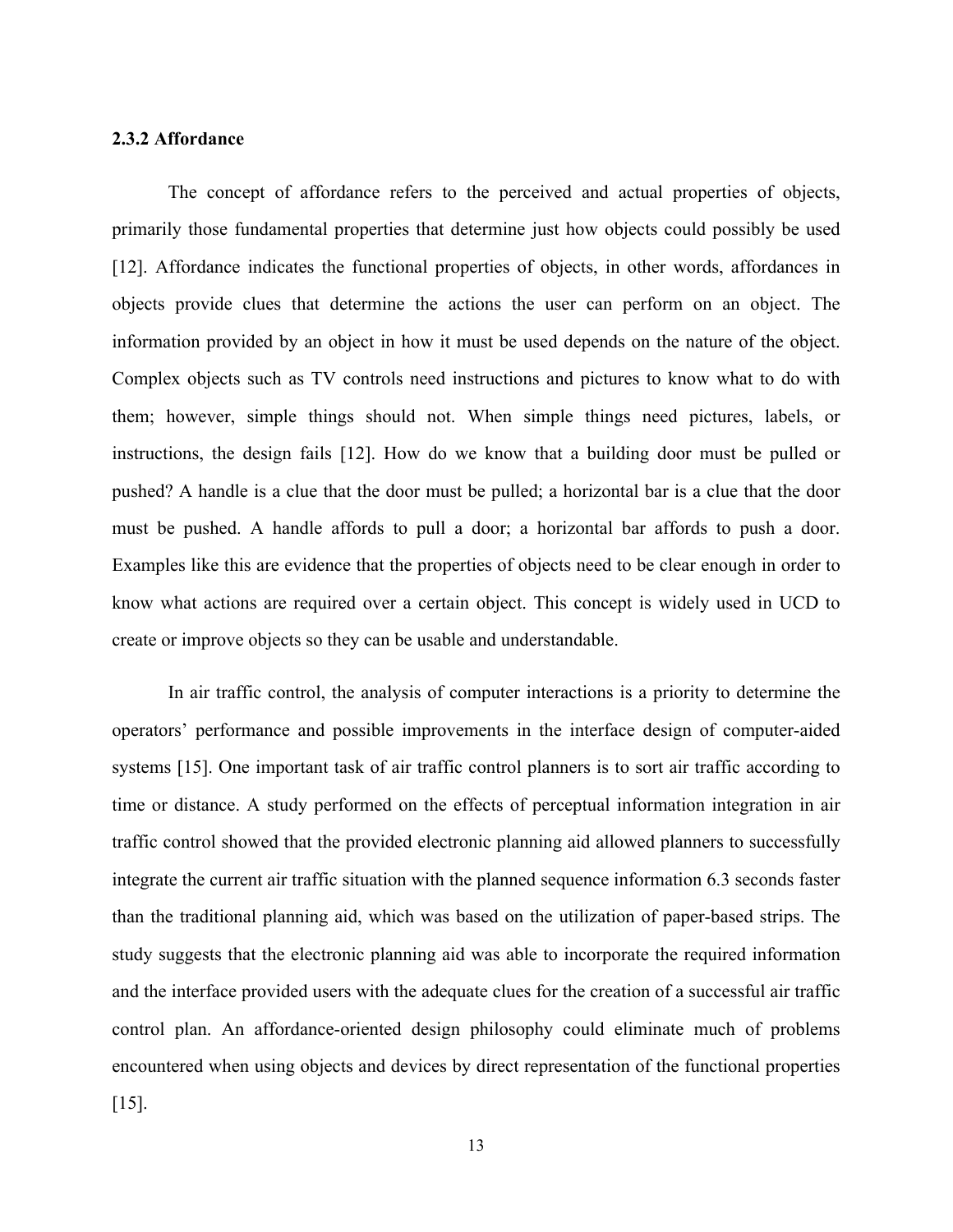#### **2.3.3 Mapping**

The definition of mapping in design refers to the relationship between two things, in this case, the relationship between actions and their effect on objects. The closer the relationship between the action and the effect is, the clearer the system is. When these relationships are clear enough, users are able to understand the actual system state; user intentions or expectations on how the system will work must be compatible with how the system actually works. Here, the concept of natural mapping emerges. In design, natural mapping mean taking advantage of physical analogies and cultural standards to lead users to immediate understanding [12]. Let's go back to the switch problem in section 2.2.1. Our expectation on how the switch will work is that the switch lever must be pointing up in order to turn on the lights. In cultural standards moving an object up represent an increase of amount, in this case, moving a switch lever up will result in an increase on room illumination. Then, users find natural to turn the switch lever up in order to turn on the lights. When mappings do not follow a logical relationship between the action and its effect, users find difficult to understand the system and lead to user misconceptions on how the system works.

#### **2.3.4 Feedback**

By definition, feedback is the transmission of evaluative or corrective information about an action, event, or process to the original or controlling source [16]. Feedback in design let users know what are the results of the actions taken over a system. The information provided by the system, let users know actions are needed next or when the system is not working as it was expected. Providing users with immediate feedback on their actions reduces uncertainty, promoting a more positive effective state [12]. Feedback must be visible at all times; the system should always keep users informed of what is going on, through appropriate feedback with reasonable time [17].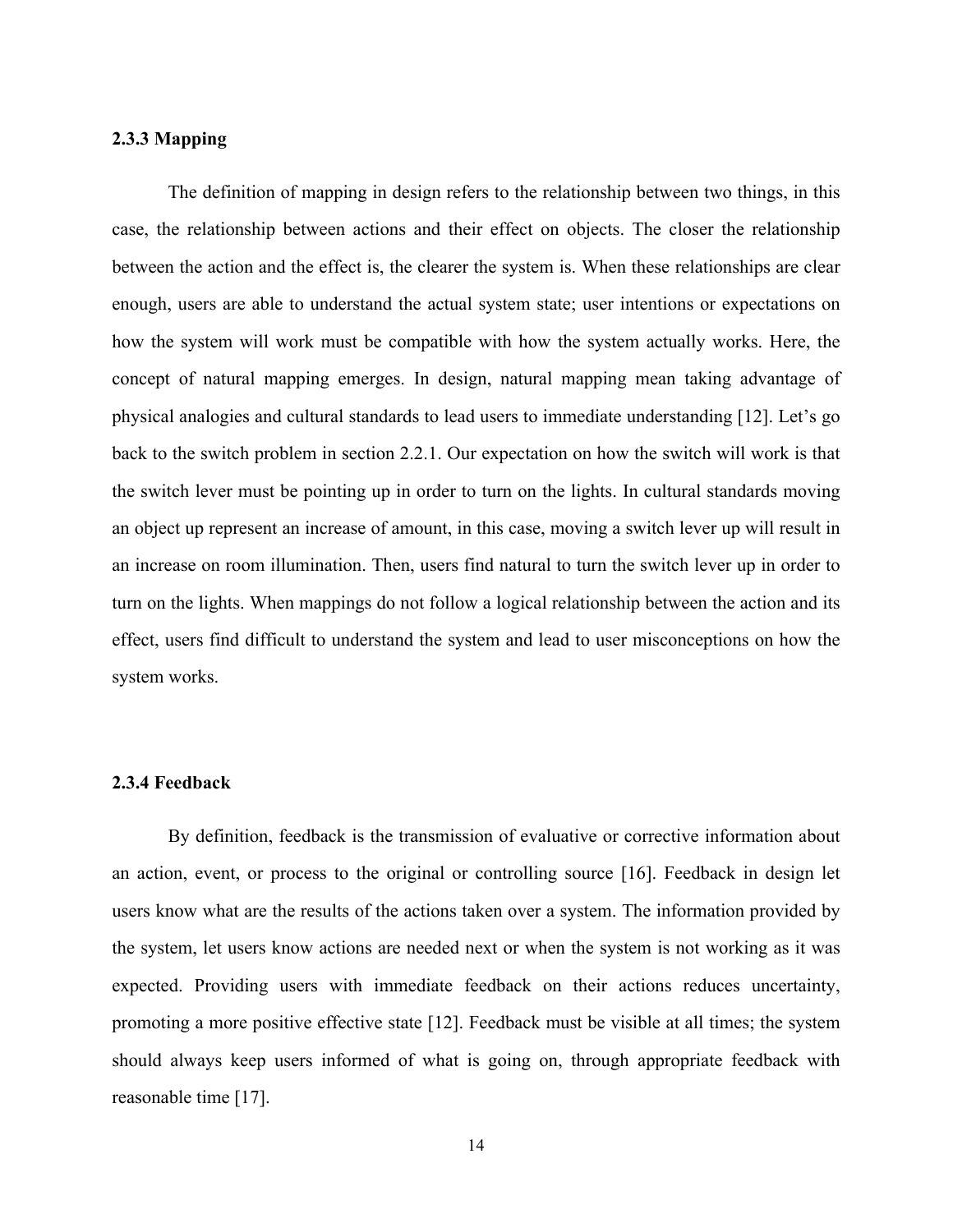#### **2.3.5 Visibility**

Another concept important in UCD is the concept of visibility. This principle of design says that for an object become operational, all actions needed must be visible without distracting the user with unimportant or redundant information [12]. Good designs do not confuse users with unnecessary information. Users that find designs easy to understand and know what actions are required are because the system is clear. Here, the integration all principles of design explained in the previous sections result on adequate visibility of objects. Good conceptual models, affordances, natural mappings and good feedback in designs make objects or devices visible because users know what to do immediately and therefore, avoiding frustrations.

Designers face numerous challenges in the creation of electronic version of generic planning tools; the interface must show user-friendly representations of individual's planning process. Literature in UCD offers basic advice in how things must be designed [12].

- 1. Make things easy to determine what actions are possible at any moment.
- 2. Make things visible, including the conceptual model of the system, the alternative actions, and the results of actions.
- 3. Make things easy to evaluate the current state of the system.
- 4. Follow natural mappings between intentions and the required actions; between actions and the resulting effect; and between the information that is visible and the interpretation of the system state.

#### **2.4 User Preferences**

User preferences play important role in the design of systems or devices. Research suggests that issues related to user preferences in World Wide Web interfaces are due to delays in information processing. It has been demonstrated that users can begin to lose interest in the task at hand with wait periods as short as 2 seconds [18]. User's frustration emerges because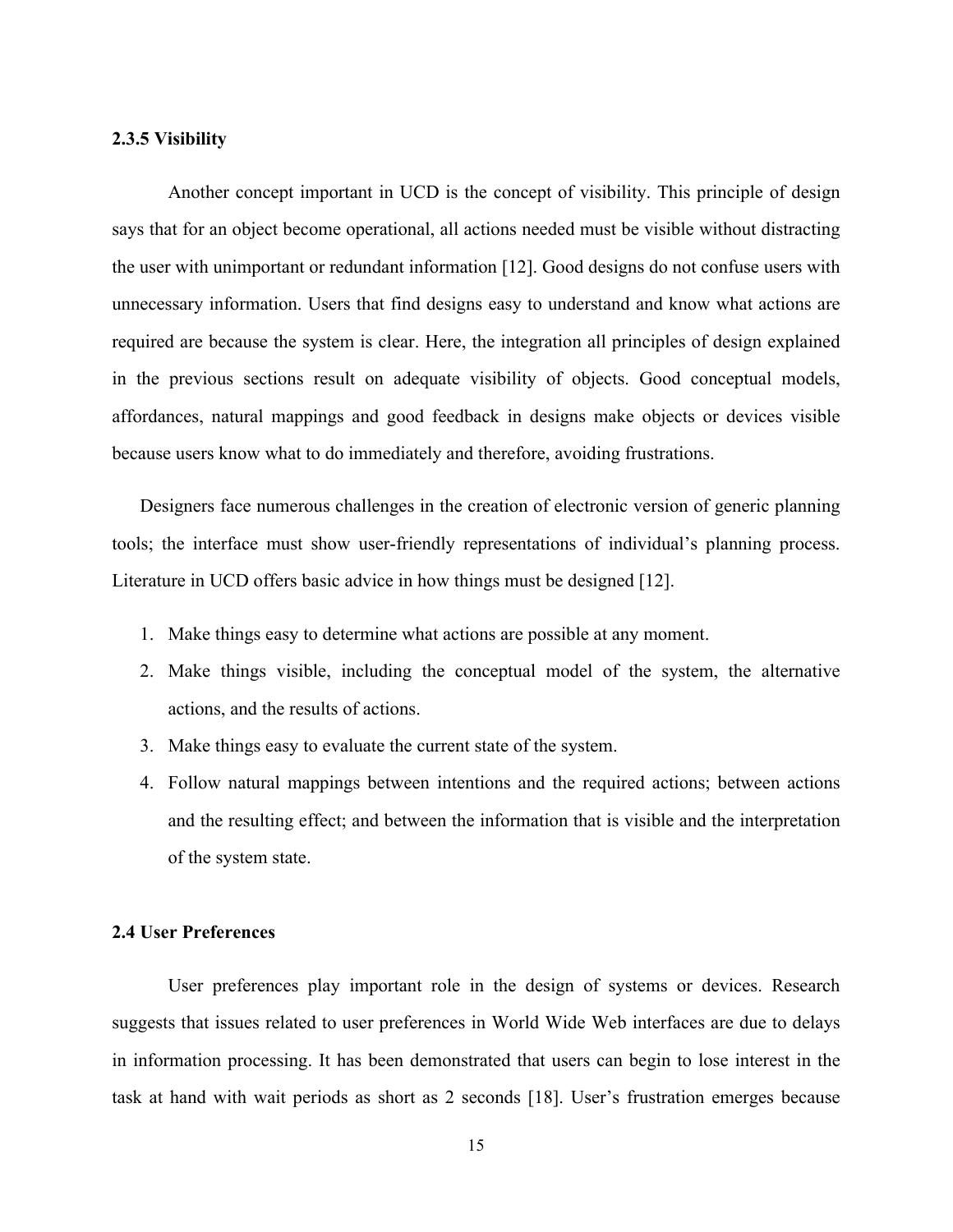delays could place increased demands on the user, reducing cognitive resources available or other task [19]. This same study suggests when web pages interface provide feedback confirming that the device is processing their request, users tend to be more satisfied. [19]. Feedback is portrayed as an important element in design improvement; still, users have preferences on how feedback is provided. The use progression bars is highly preferred by users instead of wait dialogs; users find it less frustrating and the process less confusing because it keeps users informed without increasing arousal or inducing the user to attend to temporal stimuli [19]. Figure 2.4 shows two examples of types of computer feedback. As suggested in studies, users are less likely to prefer static dialogs because it does not provide enough information about the system status. Contrary to progression bars, information about the system status is visible.

| <b>Please Wait</b>                  |        |
|-------------------------------------|--------|
| Installing application, please wait |        |
| a)                                  |        |
| Connecting to Offshore Server       |        |
| Resolving Authenticity              | Cancel |
| h.                                  |        |

**Figure 2.4** System status feedback a) static dialog box; b) progression bar dialog box

With a large variety of generic planning tools, manual and electronic, it is important to question whether they are effective or not. There is no doubt that technology such as computers, mobile phones and other electronic devices has changed not only the way we communicate but also how we organize ourselves. But, even in our days, where people are more dependent on this technology, people still show greater fondness to manual generic planning tools. Studies suggest that principles of design, such as feedback, have a high effect on user preferences.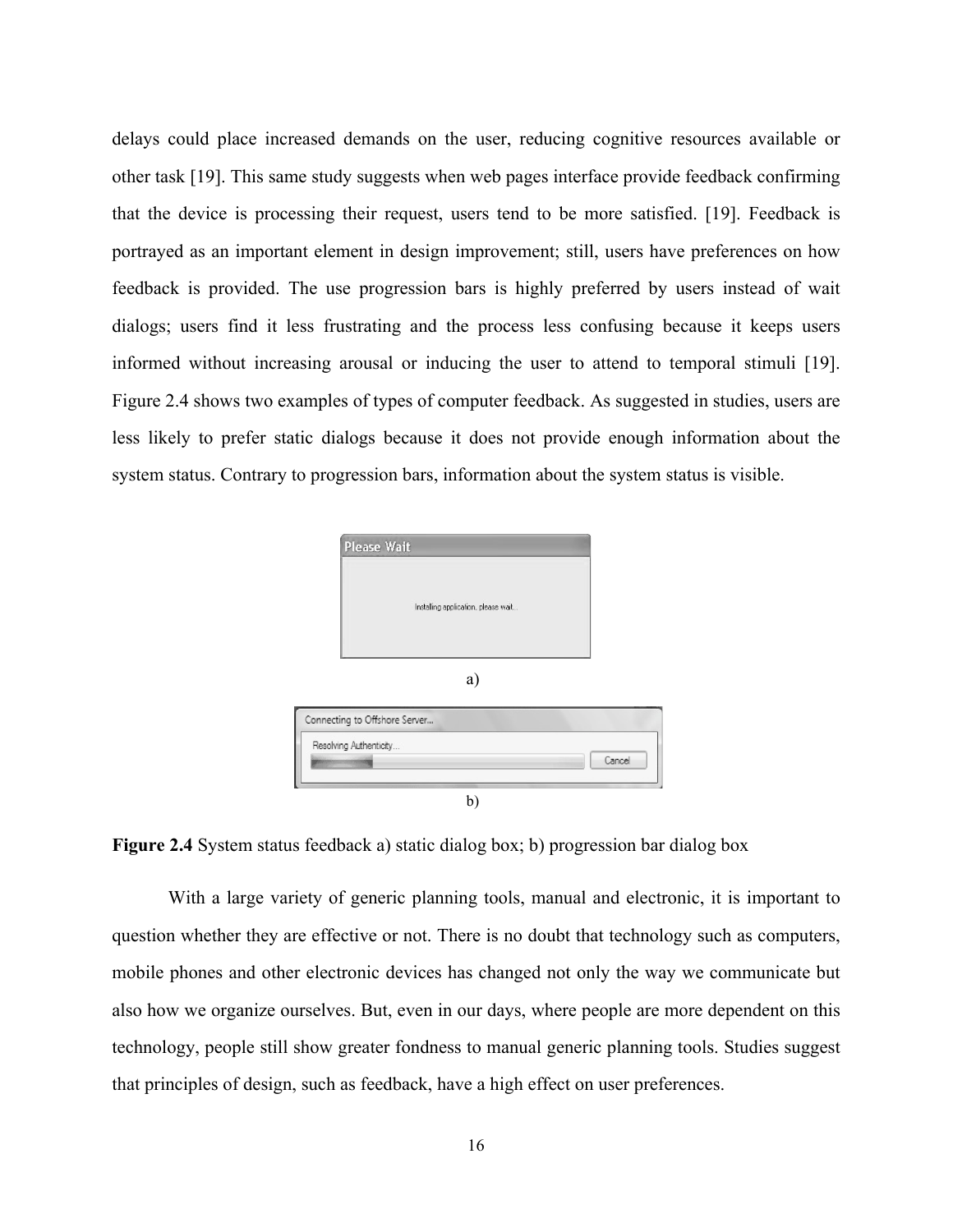#### **2.4 Previous Research on Planning Tools**

Literature has widely showed the importance of planning tools in different domains such as manufacturing and air traffic control. Researchers have questioned whether computer-based tools would solve, entirely, complex industrial scheduling problems and successfully manage air traffic control [15,20]. Computer-based planning tools provide solutions faster by using mathematical algorithms and reduce planners' time and effort during these tasks. The importance of human contribution in decision-making situations has been also identified in literature; humans still play an important role in the task of planning [20]. Studies have focused on the interface design of these specialized planning tools. Theories in user-centered design have been a platform for these studies. In air traffic planning, relatively simple modifications of the perceptual properties of an interface can decrease task difficulty and increase human performance without infringing on higher-level cognition; the interface improvement of planning tools then facilitates actions as the user perceives his or her goals mirrored in the affordances of the interface [15].

Despite research on the design of specialized planning tools and whether they entirely aid users in the creation of plans, research insights on the design of generic planning tool is missing. Let's not forget that people plan for their general activities too; it will be less likely that people use algorithm-based tools to plan for their weekly or monthly activities. Generic planning tools support important elements for planning such as sequencing. Similar to sophisticated tools, generic planning tools are also available as computer-based tools in which the challenge arises when trying to mirror the properties of paper-based generic planning tools. Another detail literature does not discuss is whether planners are inclined to use physical or computer-based planning tools. It is obvious to think that in dynamic environments, the use of computer-based planning tools will be the best choice. But even in highly demanding environments, planners will have their preference in whether to use the computer-based planning tool or the paper-based planning tool. Researchers have developed new scheduling models in manufacturing based on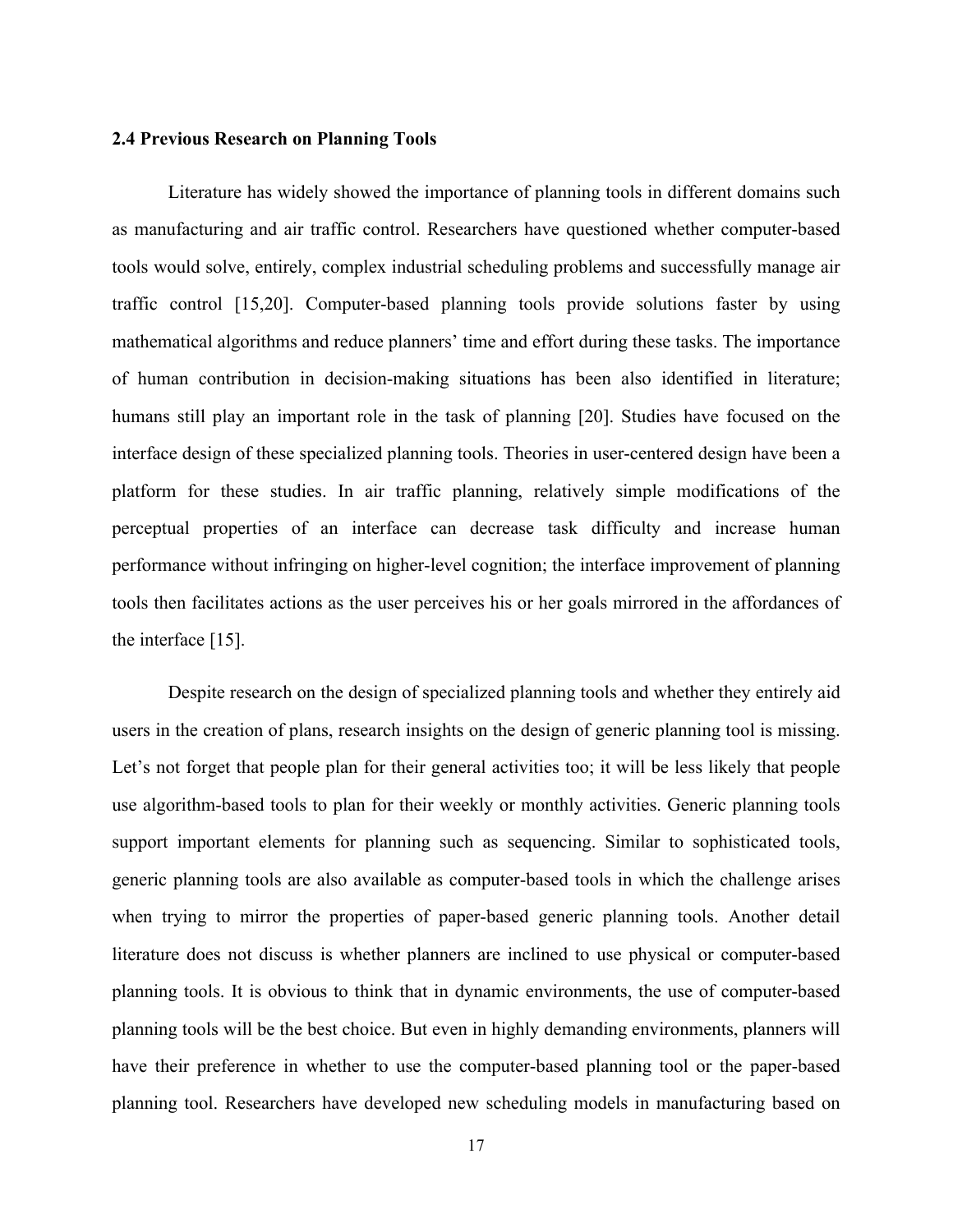the assumption that scheduling is a predominantly individual, cognitive, decision making function [18]. Similarly, with generic planning tools, people will have their preferences on which generic planning tool to use and in what format, either manual or electronic versions. But what is that determines user preferences? Can user preferences be tight to how planning tools are designed? The question here is what are some of the elements that model user preferences in generic planning tool choices. Identifying such preferences will provide insights about planners rational regarding planning tool choices and possible improvements in the design of generic planning tools.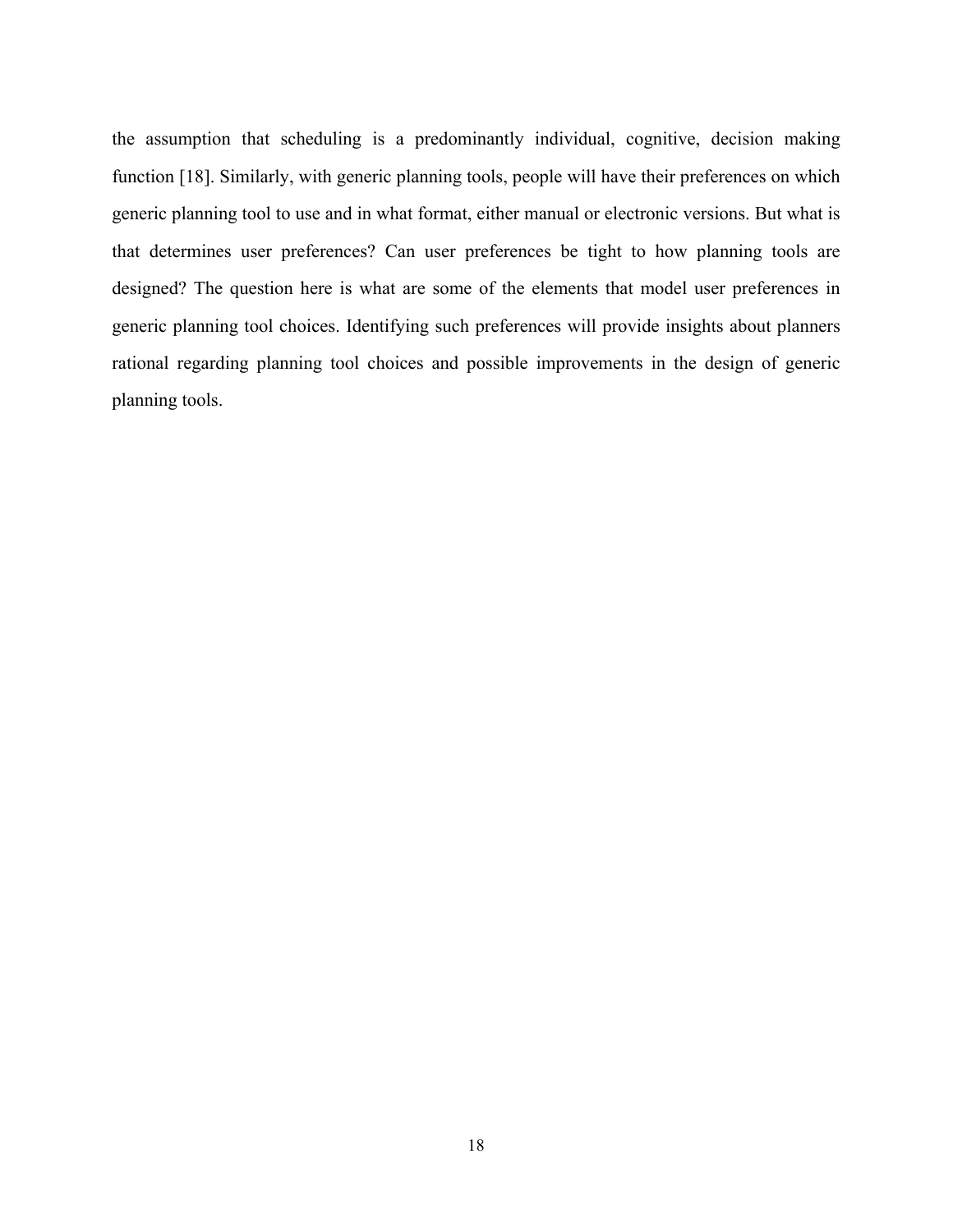#### **CHAPTER 3**

#### **RESEARCH OBJECTIVES**

Based on the background about the implications of planning, and the importance of usercentered tool design processes, this thesis focuses in understanding user preferences in relation to generic planning tools people use for their daily activities. Three major research questions emerge in the development of this research:

- 1. Why do people prefer a particular generic planning tool, particularly when they have a choice and can choose between manual and electronic generic planning tools?
- 2. Are user preferences influenced by the design elements in generic planning tools? If so,
- 3. What design principles play an important role when deciding which generic planning tool to use?

In this thesis, it is hypothesized that user preferences are modeled or driven by specific features in the design of generic planning tools. This research study aims to identify and understand key features in the design of generic planning tools that successfully assists users in the creation of a plan. Also, this thesis looks to determine whether electronic generic planning tools can replace manual planning tool in terms of usefulness. Answering these questions will generate insights for potential improvements in the design of new or existing generic planning tools and how people cope with the complex task of planning.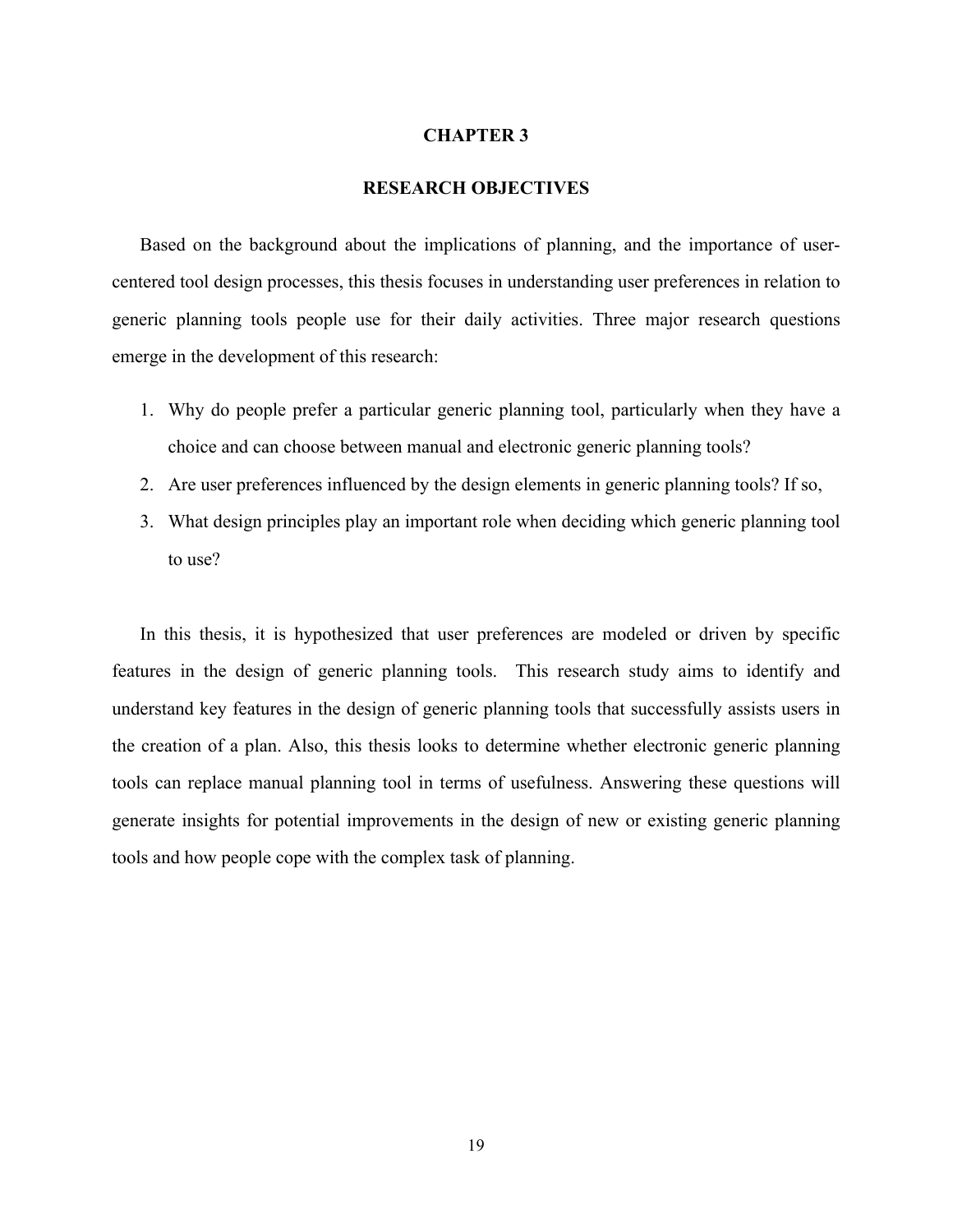#### **CHAPTER 4**

#### **RESEARCH METHODOLOGY**

This chapter presents the methodological approaches for the development of this research study. The technical objectives of the proposed work are to capture, describe and understand the relationship between user preferences and design elements of general tools for planning.

#### **4.1 Overall experimental approach**

UCD contains a variety of techniques to test how usable products are; these techniques test usefulness, efficiency, effectiveness, satisfaction and accessibility of products [21]. In UCD, an exploratory study is conducted in early stages of product development to examine how well products support users in their tasks. An exploratory study uses techniques in ethnographic research; ethnographic methods focus on "uncovering and explicating" the ways in which people understand, account for and take actions over particular situations [22]. From this perspective, researchers are able to develop rich descriptions and explanations of processes of human behavior and reasons for such behavior towards a specific product, in other words, obtaining qualitative data. Because there is limited information relating user preferences and generic planning tools, an explorative or formative study was conducted in this thesis.

Usability testing techniques were selected as the general research approach for this project. Techniques such as open-ended interview questions will identify and examine user preferences with respect to generic tools for exploring planning design characteristics. There are three advantages of using this approach: 1) researcher creates a better understanding with the subjects leading to subject stronger commitment in the study; 2) subjects are more likely to show up for the session on time; and 3) researcher can ask follow up questions to expand or clarify important information in the study [22]. Conducting interviews with open-ended questions encourages a full, meaningful answer using the subject's own knowledge and/or feelings [23]. This qualitative study focuses on user's likes and dislikes of generic planning tools; the study will attempt to identify and understand why users prefer one planning tool to another.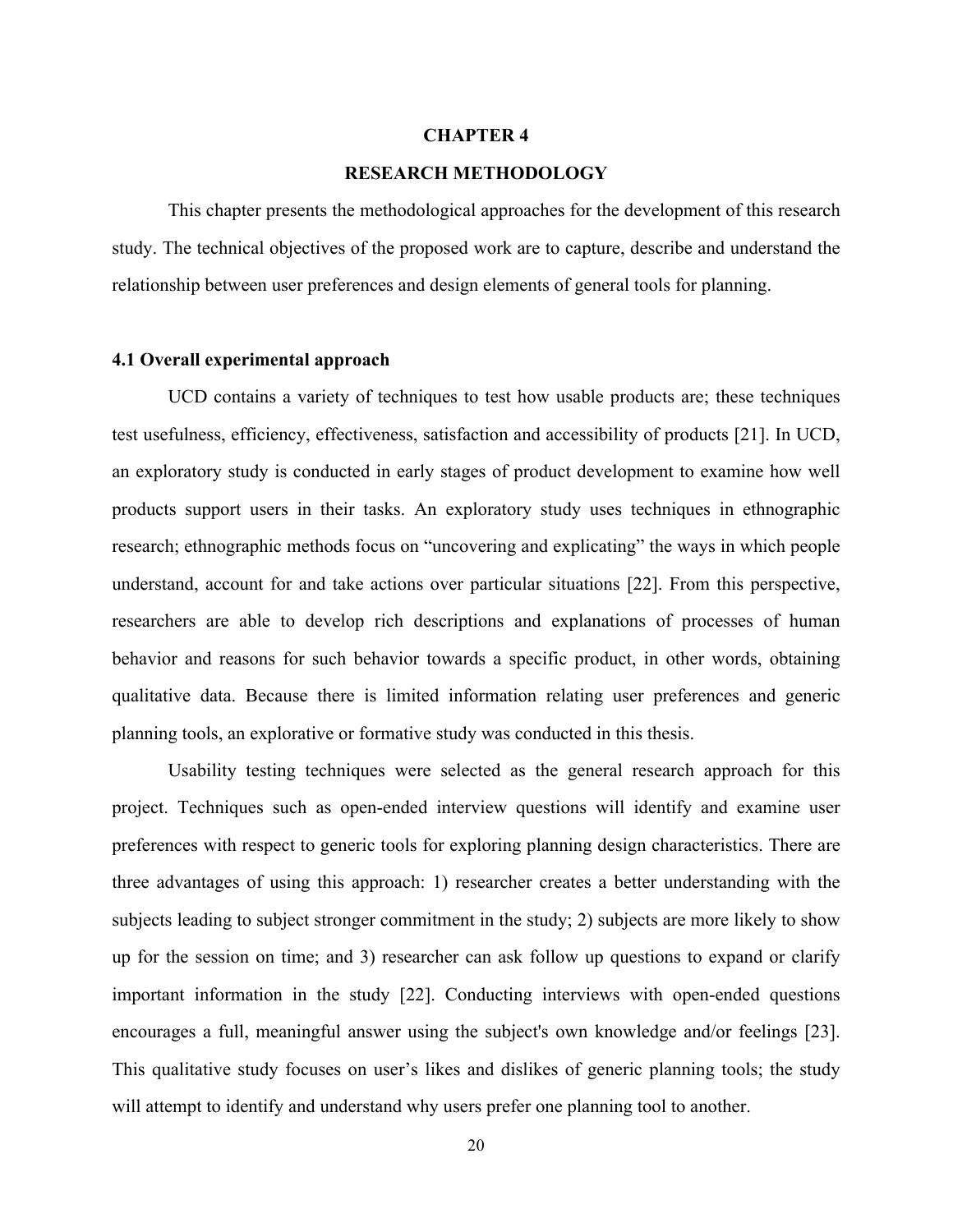#### **4.1.1 Participants**

UTEP Engineering students were selected as subjects in this study. Planning during college in the area of engineering and science is crucial for student success [24]; therefore, the idea in this study is to capture undergraduate and graduate students' preferences on generic planning tools when planning for activities at school. To describe student participants' planning process, the experiment selected a task within the academic domain that required planning; students' participants with plans to graduate in 2011 or early 2012 were selected. Subjects in this study were required to be regular planners and be familiar with the utilization of generic planning tools, both manual and electronic. Reasons for this criteria is because regular planners are more likely to provide better examples and description with the interaction of these tools and show tendencies over specific tools.

For this research study, the criteria for engineering student selection are:

- 1. Engineering students
- 2. Undergraduate and graduate students
- 3. Male and Female
- 4. Planning to graduate Fall 2011 or Spring 2011
- 5. Regular planners
- 6. Familiar with generic planning tools, both manual or electronic

Participants in this study were recruited in a period of two weeks by posting flyers, throughout the College of Engineering in The University of Texas at El Paso and class announcements made by researcher. For exploratory studies, the suggested number of participants in the study is ten [25]. Originally, ten participants enrolled in the study. Due to natural attrition, only eight participants were able to perform the study. The eight participants in this research study belonged to three different engineering majors: four undergraduate Civil Engineering students, one undergraduate Computer Science student, one graduate and two undergraduate Industrial Engineering students. The researcher worked with participants' agenda to schedule convenient dates and time for the study. Institutional Review Board (IRB) consents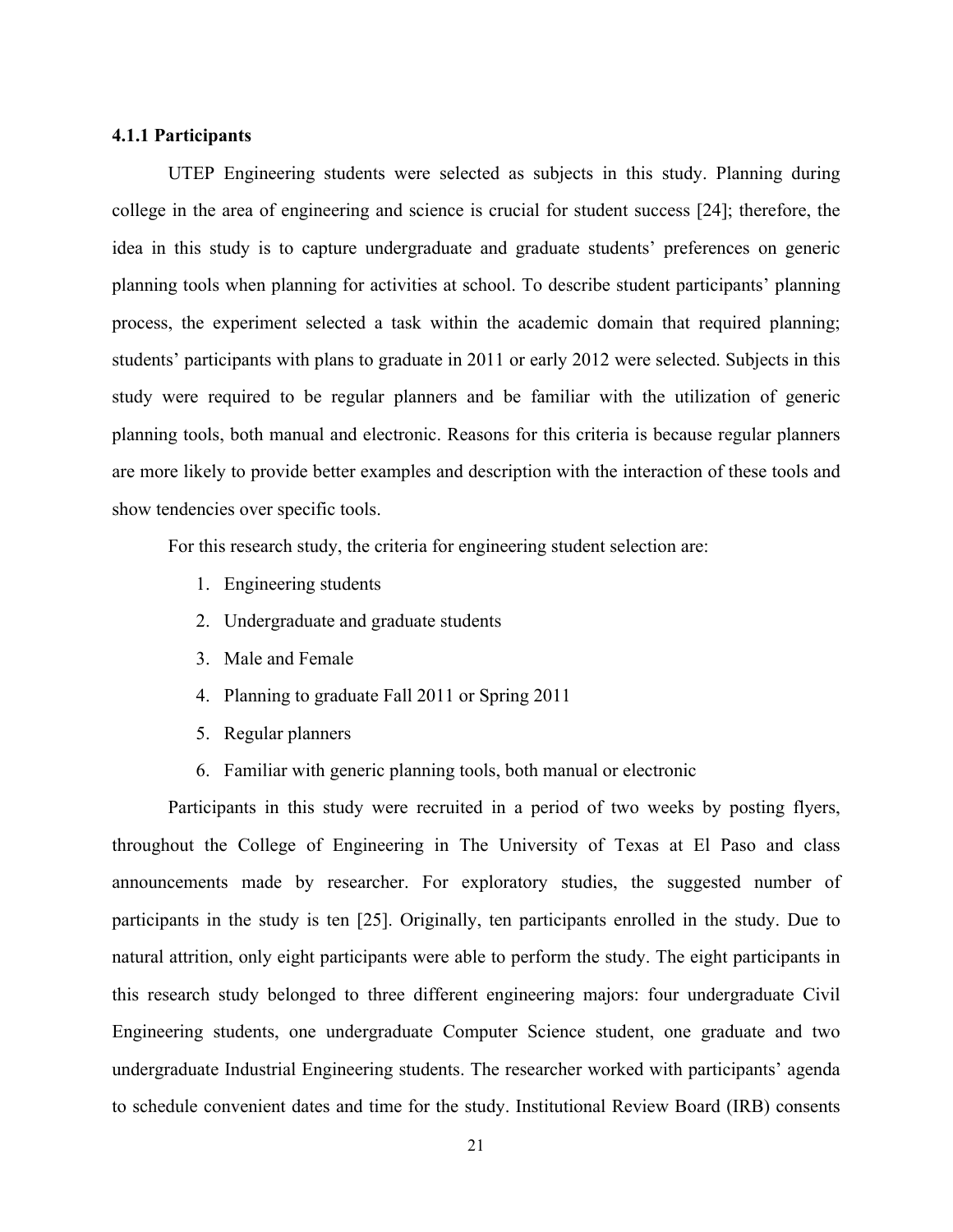were provided to all student participants; all student participants in this research study enrolled voluntarily and provided their consent to participate.

#### **4.1.2 Design of Questionnaire**

The main purpose of an open-ended questionnaire is to obtain full and meaningful data. The questionnaire was designed to contain unstructured questions to describe participants' planning process specifically how generic planning tools are used and why student participants decided to use that specific tool. Appendix A shows the questions followed by researcher during participants' interview.

The questionnaire was divided into three sections.

- 1. *What generic planning tools do participants use?* The first section in the questionnaire looks to find information related to participant's process when planning towards their graduation. General questions about participant's actions and the planning tool participants' used to create a plan are asked.
- 2. *How do participants use the mentioned generic planning tools?* The second section looks to explore how participants use the generic planning tools. This is to comprehend what cognitive operations, in the context of planning, the planning tool supports.
- 3. *User Preferences.* This last section in the questionnaire looks to obtain detailed information on why users like or dislike specific generic planning tools. Statements about likes and dislikes will provide clues on what users can or cannot do with particular generic planning tools.

A pilot interview was first conducted on a voluntary participant to determine the duration of interview, adjust questions, add or remove questions, and for researcher practice. Pilot interview results were not included in the analysis.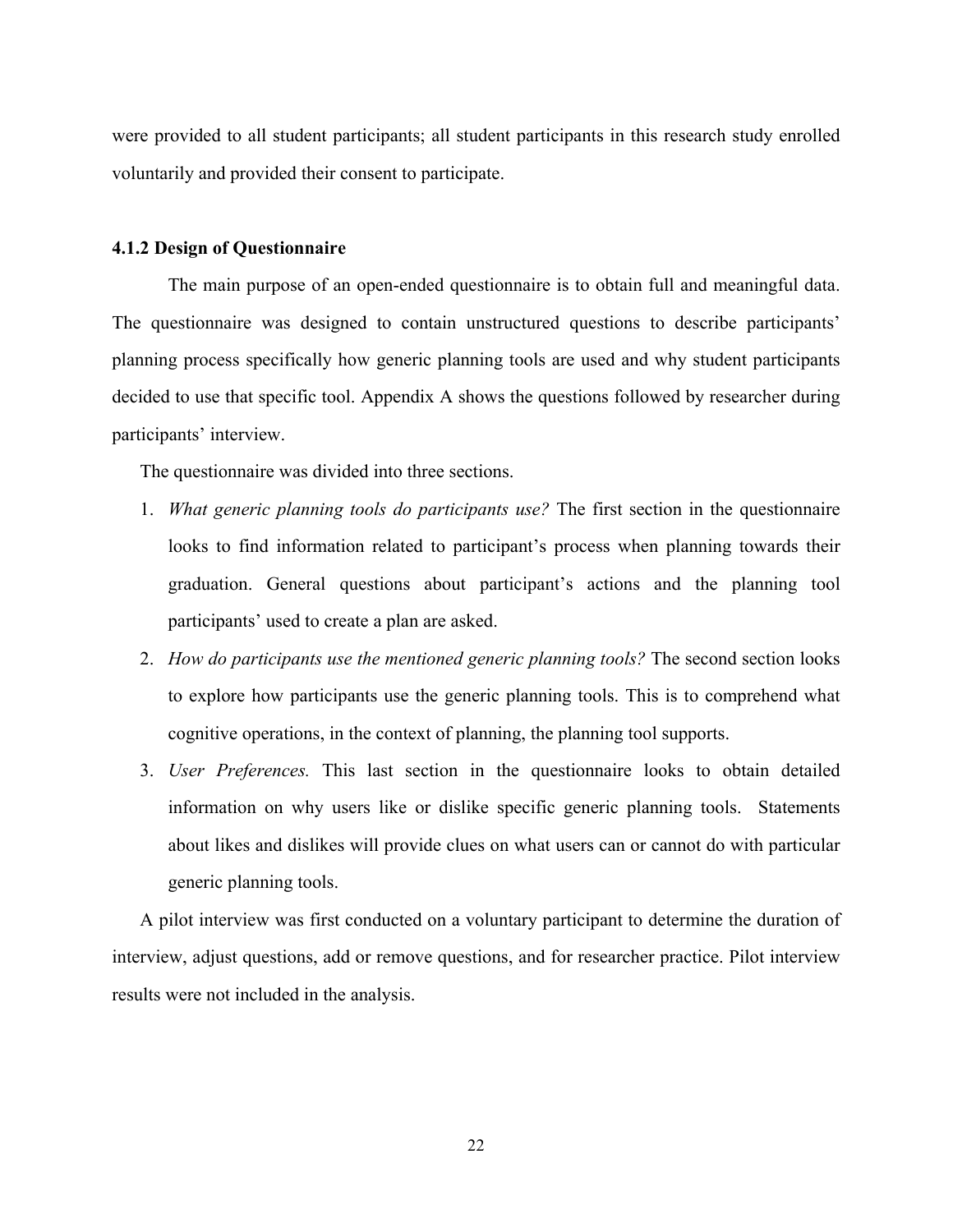#### **4.2 Data Collection Procedures**

Data collection was conducted over a period of two weeks, after participants' recruitment. Researcher scheduled interviews according to participants' time convenience. An IRB consent were given to all participants before the experiment; each participant was informed about the purpose of the research study, permission to record interview and sign nondisclosure agreements. Signed IRB consents are kept under lock and key.

The researcher conducted interviews, asking the questions in the questionnaire and other follow up questions and probes for more detail on participants' comments. To record interviews, an Olympus VN-3100PC digital voice recorder was used. Interviews had an approximate duration of 20 minutes. All participants received an incentive for their participation in the study. After every interview, data recordings were transcribed for data analysis using qualitative software Transana 2.0. A total of eight interviews were transcribed.

#### **4.3 Data Analysis Procedures**

To analyze the collected data, the approach in this study was to code transcripts. Codes are tags or labels for assigning units of meaning to the descriptive or inferential information compiled during the study, in other words, assign meaning to words or statements [22]. To properly identify labels, it was necessary to listen and read audio recordings and transcripts, respectively, several times. Coding procedures suggest the following coding operations [22].

- 1. *Filling in.* Adding codes, reconstruction of a coherent scheme as new insights emerge and new ways of looking at the data set emerge.
- 2. *Extension.* Returning to materials coded earlier and interrogating them in a new way, with a new theme, construct, or relationship.
- 3. *Bridging.* Seeing new or previously not understood relationships within units of a given category.
- 4. *Surfacing:* Identifying new categories.

23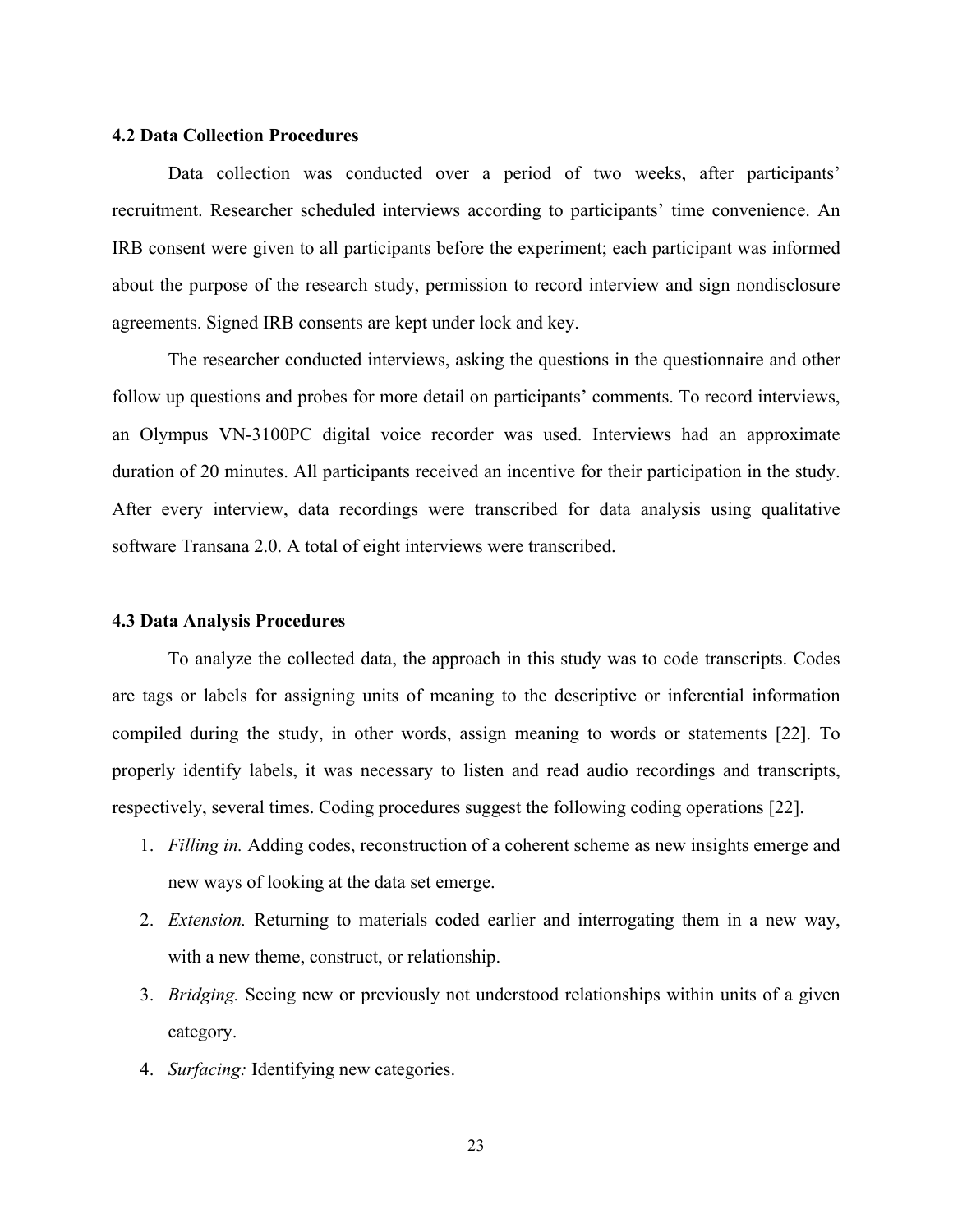The category system used for coding was based on the hypothesis established for this research. It is hypothesized that user preferences are modeled or driven by specific features in the design of generic planning tools; therefore, the category system was divided into two sections: tools and actions. This approach was based on a mean-ends relationship that describes the actions (means) necessary to achieve a particular goal (end) [26]. This relationship is obtained by asking three important questions: what, how and why. For the purposes of this research, we want to know *what* generic planning tools participants' use *how* they used them and *why* they select that particular tool in terms of what the tool can or cannot do.

A list of possible planning tools, manual and electronic, was created before the experiment; however, during the data collection process and transcription process, participants mentioned other tools, such as degree plans, that were not considered in the initial list and were important for their planning process. Also, a list of actions related to their cognitive processes during planning was identified during the transcription process. These lists were employed as codes in the analysis. These codes were used to summarize segments of data, in other words, it classified what participants' actions were, with respect to planning, and what generic planning tool they used to accomplish their goals. Tables 4.1 and 4.2 show the categories, subcategories and their codes for more detail in the analysis.

The classification of tools and actions was the first step during the data coding. However, to reduce large amounts of data, pattern coding is required. Pattern codes are exploratory codes that identify emergent themes or explanation to the phenomena [22]. Observing repeatedly behaviors, norms or relationships can identify themes related to why participants did specific actions over specific generic planning tools. Table 4.3 shows the theme that was repeated throughout the transcripts and identified as a pattern code.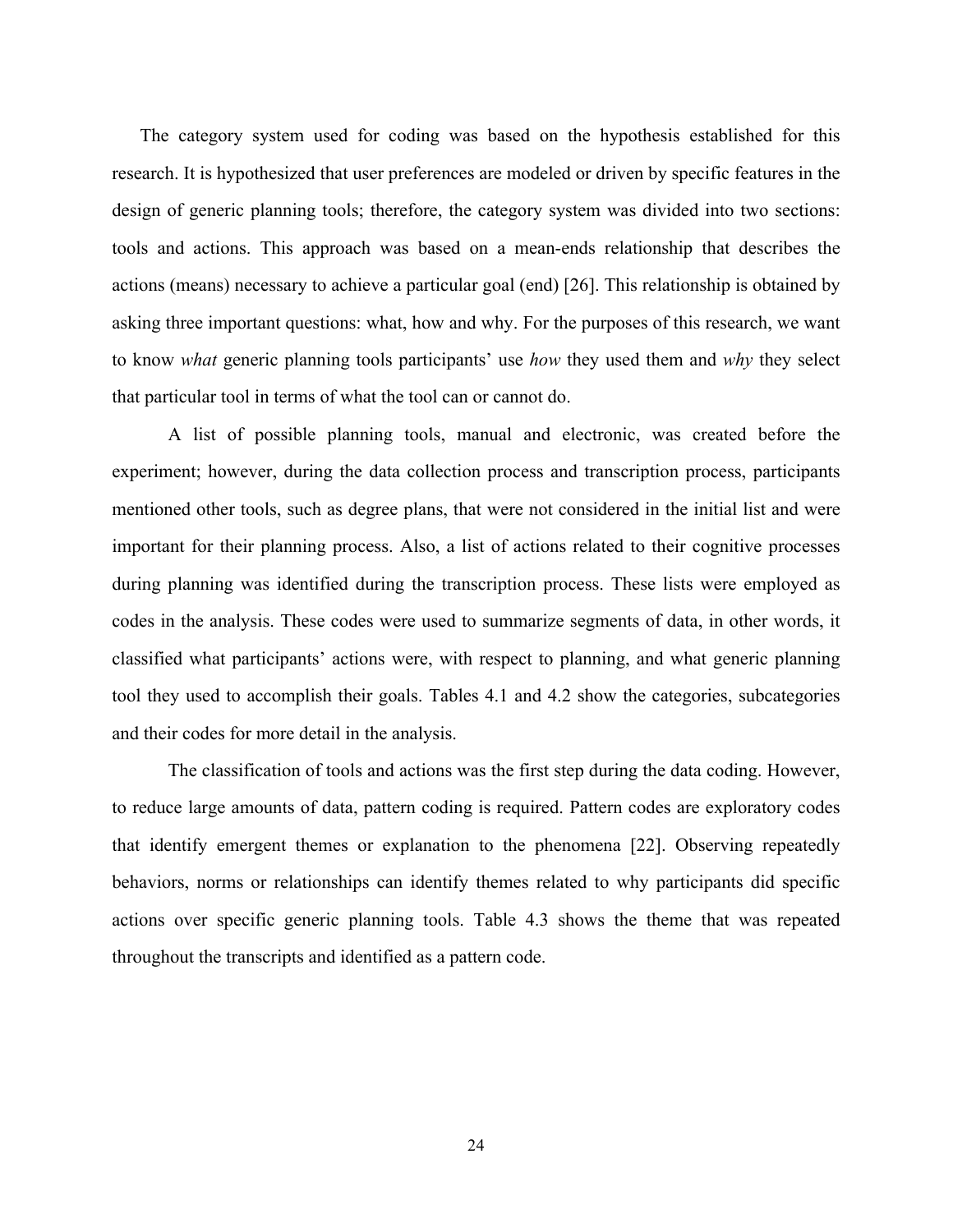|                                    | <b>GENERIC PLANNING TOOLS</b> |  |  |  |
|------------------------------------|-------------------------------|--|--|--|
| <b>ELECTRONIC</b><br><b>MANUAL</b> |                               |  |  |  |
| <b>Excel Spreadsheets</b>          | Degree Plan                   |  |  |  |
| G-mail                             | Degree Plan Flow Chart        |  |  |  |
| Google Calendar                    | Lists/Checklists/To-do lists  |  |  |  |
| MP3 players                        | Notes/Notepad                 |  |  |  |
| Online Degree Plan                 | <b>Sticky Notes</b>           |  |  |  |
| Outlook Calendar                   | <b>Weekly Planner</b>         |  |  |  |
| G-mail                             | Whiteboard Monthly Calendar   |  |  |  |
| <b>Windows Live</b>                |                               |  |  |  |
| Phone Calendar                     |                               |  |  |  |
| <b>Phone Sticky Notes</b>          |                               |  |  |  |
| Phone Lists/Checklists/To-do lists |                               |  |  |  |

### **Table 4.2** Category 2 –Actions

### **HOW PARTICIPANTS' USE GENERIC PLANNING TOOLS**

| <b>ACTION</b>                      | <b>DESCRIPTION</b>                                                             |
|------------------------------------|--------------------------------------------------------------------------------|
| Order activities according to time | Break down activities by hour, days, weeks or months                           |
| Check information                  | Knowledge of user position in a situation <i>i.e.</i> where<br>he or she is at |
| Modify Plan                        | Manage to make changes in the plan                                             |
| Prioritize activities              | Arrange activities according to priorities or deadlines                        |
| Identify Information               | Recognize specific information                                                 |
| Aware of situation                 | Knowledge of user position in a situation                                      |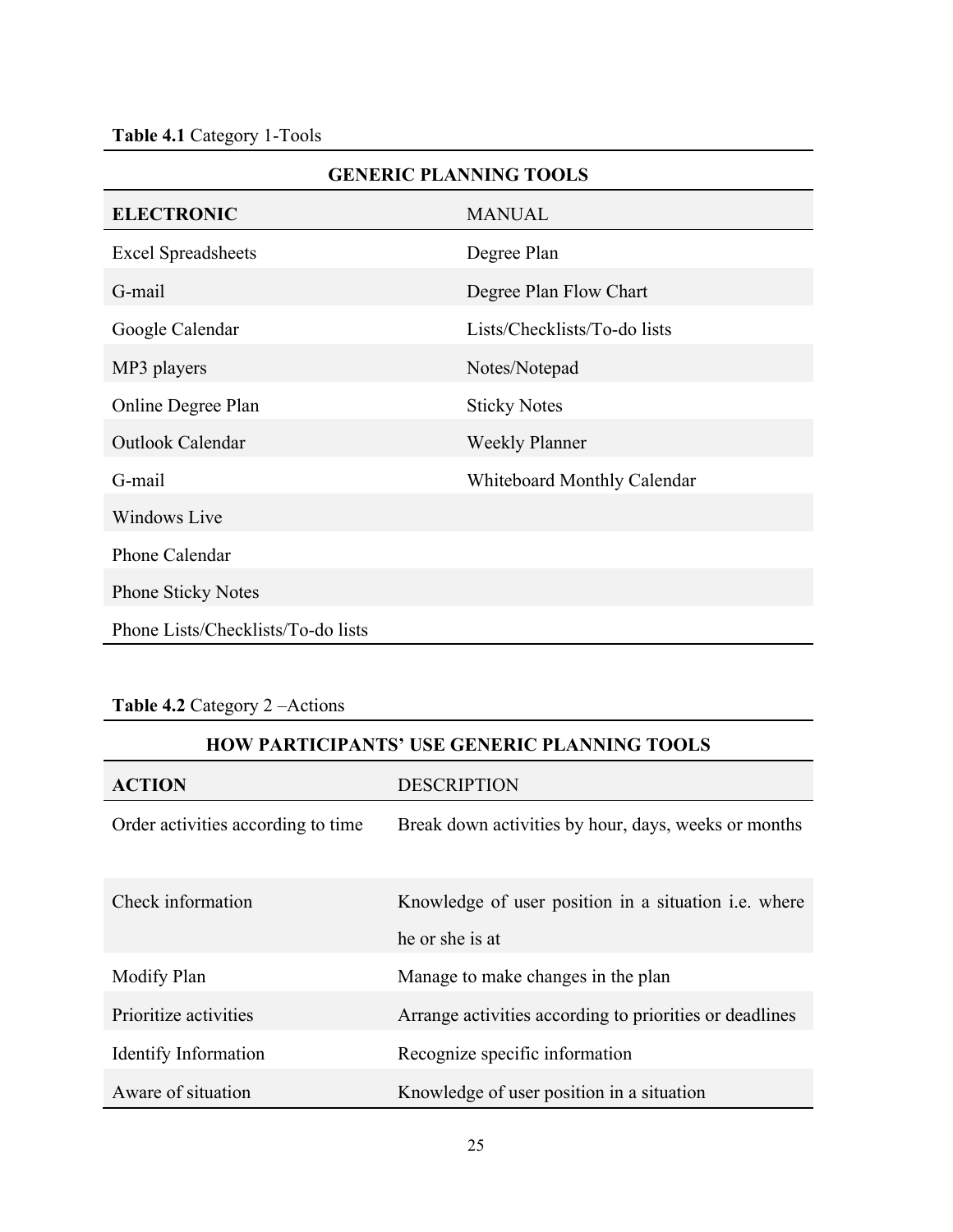| Information input  | Enter relevant information to describe activities in a |
|--------------------|--------------------------------------------------------|
|                    | plan                                                   |
| Recall information | Memory targets, reminders of activities or events      |

| <b>Table 4.3 Pattern Codes</b> |  |  |  |  |
|--------------------------------|--|--|--|--|
|--------------------------------|--|--|--|--|

| <b>Theme</b>                    | <b>Causes and Explanation</b>                  |  |
|---------------------------------|------------------------------------------------|--|
| User Like over specific tool    | Tool support the completion of a specific      |  |
|                                 | action – related to principle of design        |  |
| User Dislike over specific tool | Tool do not support the completion of a action |  |
|                                 | - related to principle of design               |  |

The coding process required the analyzer to go through transcripts and assigned the determined codes to participants' statements. An Excel Spreadsheet was used to perform the analysis. This process required approximately 2 weeks; the coding process varies in time depending on code's conceptual structure and complexity, quality of field notes and coder's skill [22]. This methodological approach will result in the extraction of meaningful information on why people prefer one planning tool to other from transcripts. The first set of codes in this research was intended to answer what generic planning tools most participants use, and for what actions these tools are used. Pattern codes were intended to understand why participants used specific types of tool.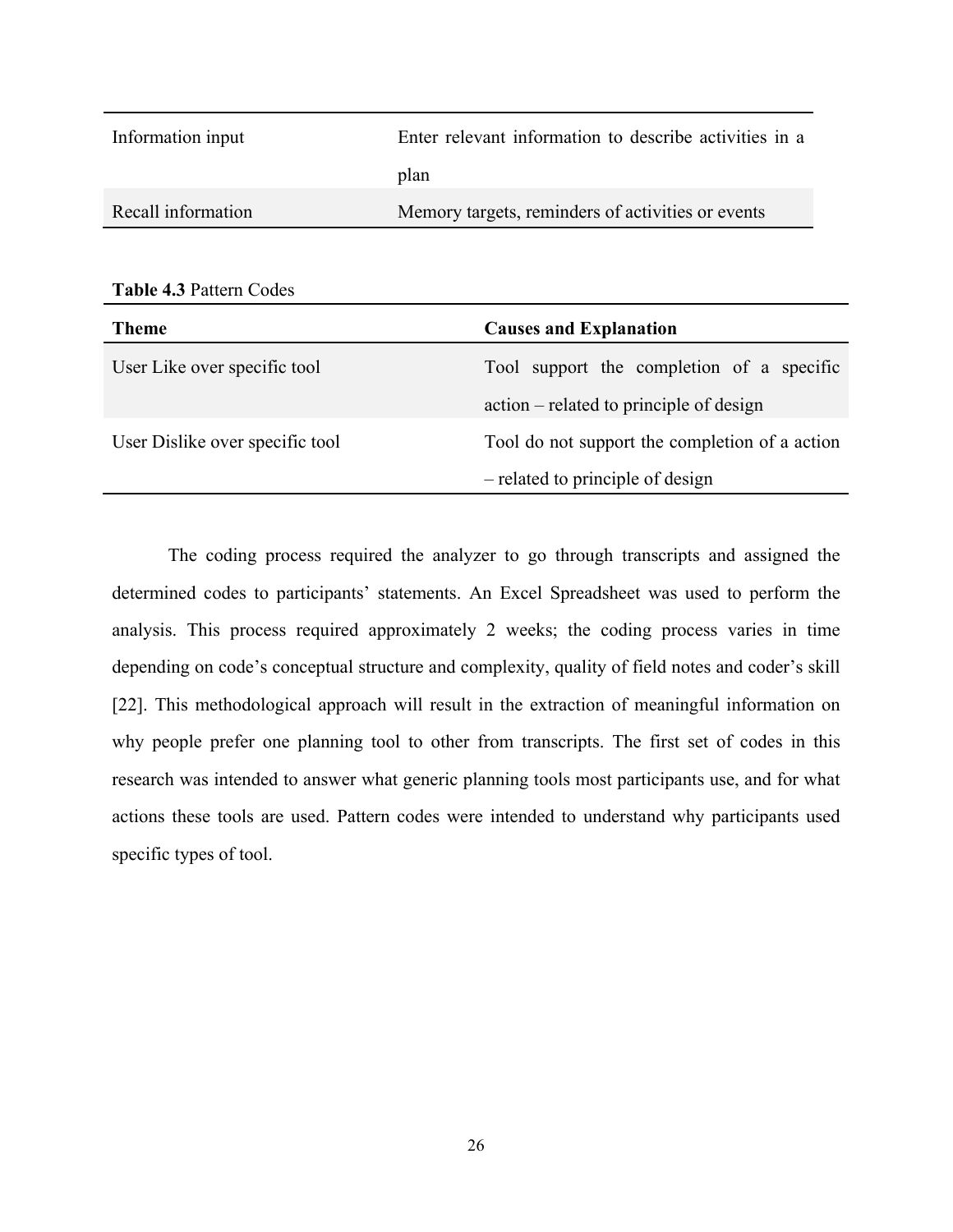#### **CHAPTER 5**

#### **RESULTS**

This chapter presents the results of obtained in this research study. This research study reveals that user preferences are driven by what they can or cannot do with different generic planning tools. These restrictions are tied to principles of design, affordance and visibility.

#### **5.1 Identification of User Preferences**

This section describes the results that answer the first research question established for this study. The first research question is to know why people prefer a particular generic planning tool. Eighteen likes and dislikes from the eight participants were identified in the analysis; these preferences were established based on tool capability to support users during the planning process. In other words, these preferences were identified based on what users could or could not do with a particular generic planning tool. Examples of these preferences are described in more detail in the next sections.

One of the identified preferences was the use of a desktop calendar or a weekly planner, both manual, because participants could easily identify some type of information necessary when creating a plan. This preference is related with the action "identify information", which is an important action for the planning process and previously established as a code. Another example is the preference to use a phone calendar; reasons are because users can receive reminders of events. This preference was associated with the action "recall information", which was also established as a code. Like this example, other seventeen preferences were classified according to the type of generic planning tool and the actions related to planning. Table 5.1 shows the eighteen user preferences.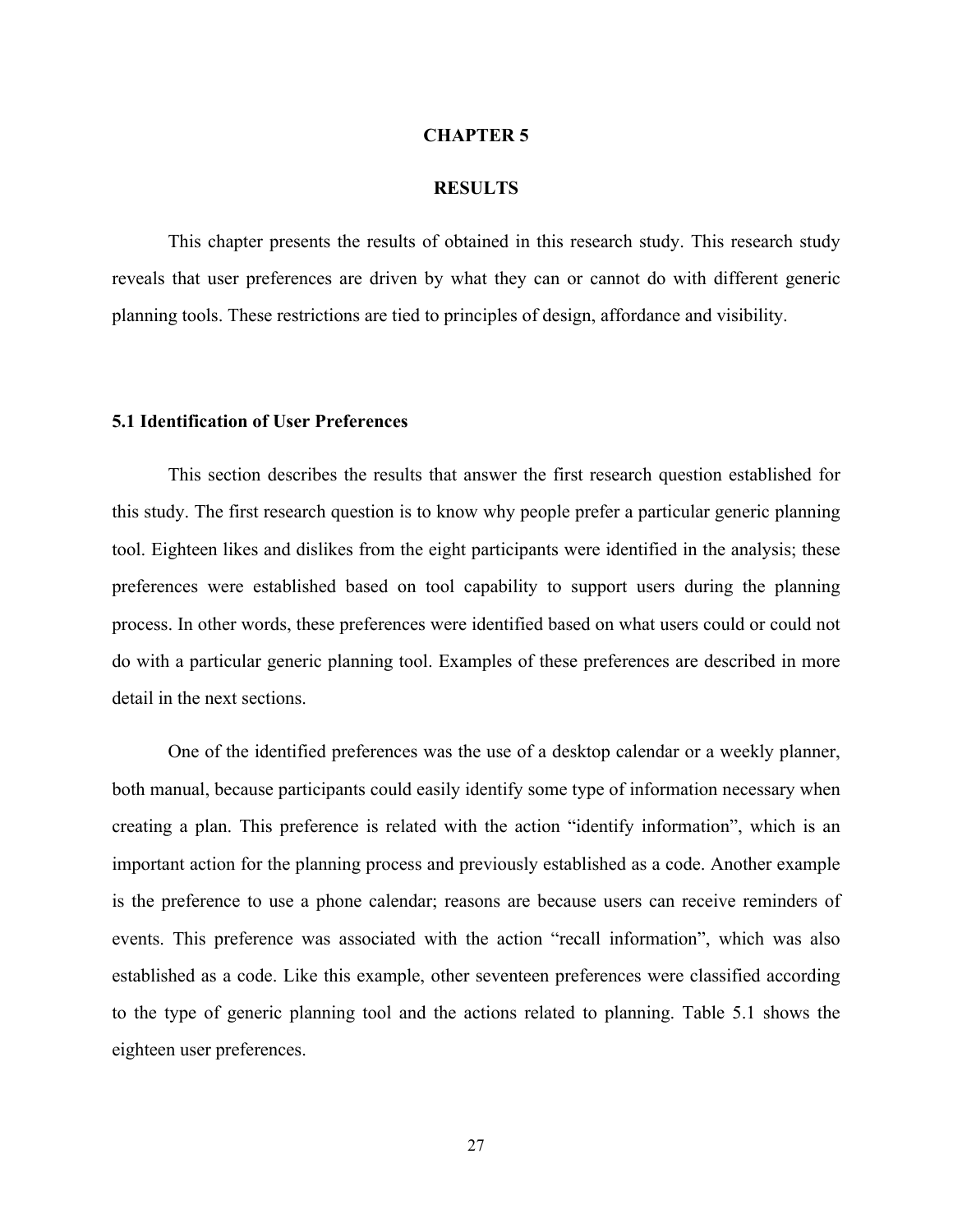|                |                                      | <b>USER PREFERENCES BASED ON TOOL AND ACTIONS</b> |                    |
|----------------|--------------------------------------|---------------------------------------------------|--------------------|
| No.            | <b>LIKES</b>                         | <b>ACTION</b>                                     | <b>TOOL</b>        |
| $\mathbf{1}$   | Recognize type of information easily | Identify information                              | Manual             |
| $\overline{2}$ | Mark down information                | Identify information                              | Manual, Electronic |
| 3              | Spontaneity                          | Information input                                 | Manual             |
| 4              | Big size                             | Information input/Aware of                        | Manual             |
|                |                                      | situation/Recall information                      |                    |
| 5              | Reminders                            | Recall information                                | Electronic         |
| 6              | Place information close              | Identify information/Prioritize                   | Manual             |
|                |                                      | actions                                           |                    |
| $\tau$         | Write things down                    | Recall information                                | Manual             |
| $8\,$          | Organize required things to do       | Break down activities according to                | Manual, Electronic |
|                |                                      | time/Prioritize actions                           |                    |
| 9              | Break down classes                   | Break down activities according to                | Manual             |
|                |                                      | time/Prioritize actions                           |                    |
| 10             | Enter as much as information as      | Input Information                                 | Electronic         |
|                | desired                              |                                                   |                    |
| 11             | Actualize information                | Modify plan/ Aware of                             | Electronic         |
|                |                                      | situation/Prioritize actions                      |                    |
| 12             | Have information in one tool         | Check information                                 | Electronic         |
| 13             | Portable                             | Check information                                 | Electronic         |

### **Table 5.1** Identified User Preferences-Users' Likes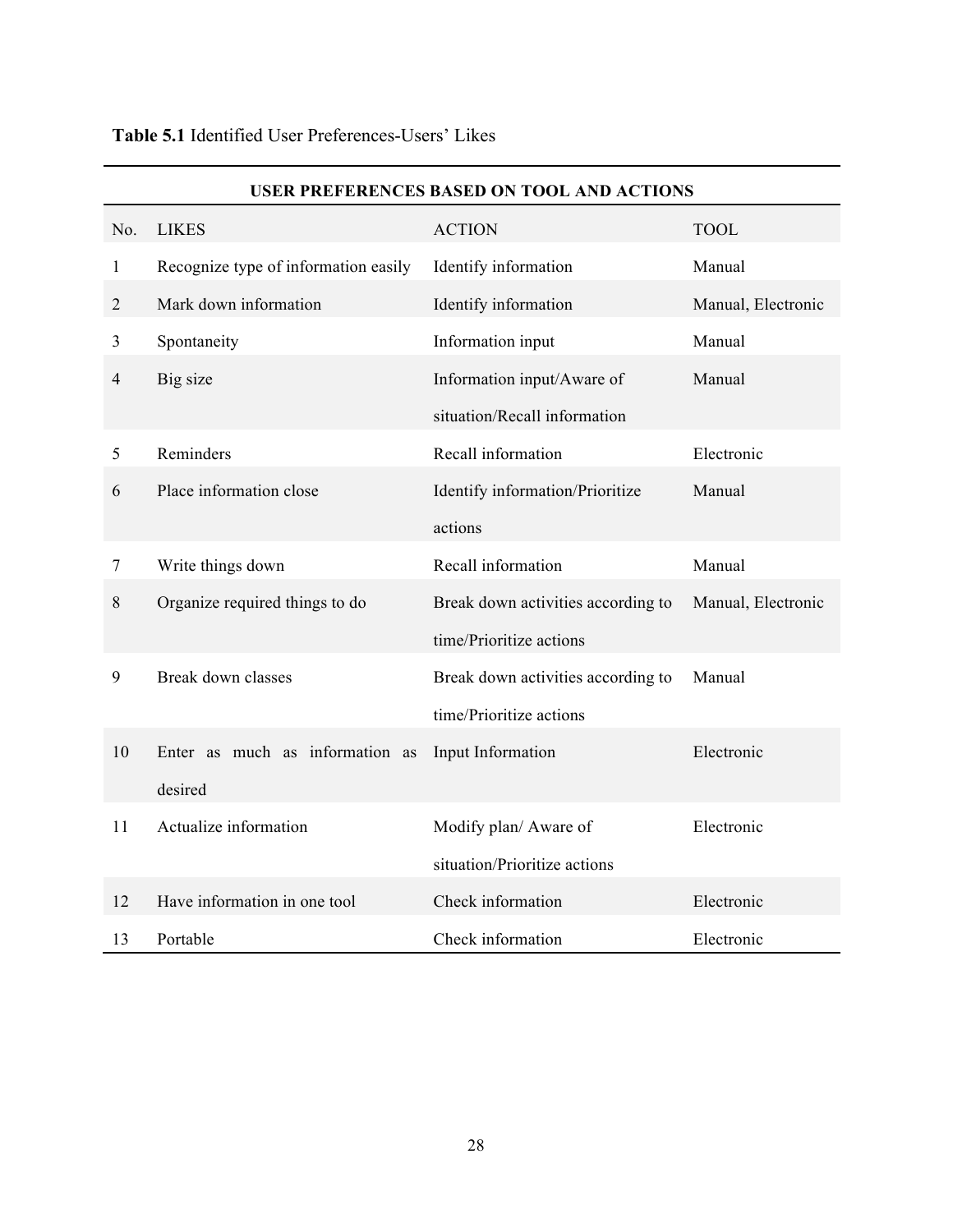| <b>USER PREFERENCES BASED ON TOOL AND ACTIONS</b> |                                |                      |            |
|---------------------------------------------------|--------------------------------|----------------------|------------|
| No.                                               | <b>DISLIKES</b>                | <b>ACTION</b>        | TOOL       |
|                                                   | Information input restrictions | Input information    | Electronic |
| 2                                                 | Slow information input         | Input information    | Electronic |
|                                                   | Small size                     | Identify information | Electronic |
| $\overline{4}$                                    | Easy to forget                 | Recall information   | Manual     |
|                                                   | Hard to remember events        | Recall information   | Manual     |

**Table 5.2** Identified User Preferences-Users' Dislikes

The next figures show the number of times the identified user preferences appeared throughout the analysis. In Figure 5.1, the numbers in the x-axis correspond to the user preferences based on likes from Table 5.1 and the y-axis is the number of participants that mentioned the identified preferences in transcripts. We can see that the most recurrent user preferences are: 2) mark special information, 5) reminders, 8) organized required things to do and 9) break down classes. All participants expressed these preferences especially number nine. The reason for this is because participants were asked how they plan towards their graduation; the action of breaking classes needed for graduation was performed with the help of a degree plan. Although user preferences two and eight were present in manual and electronic tools, participants were more inclined to use manual generic planning tools for these specific actions. User preference number five, reminders, was the exception; participants were more inclined to electronic generic reminder tools.

Figure 5.2 corresponds to the user preferences dislikes. We observed that user preference four, easy to forget, is the most recurrent participants' dislikes; this preference was present only in manual generic planning tools. This is because participants' forget to carry weekly planners or notes with them or because they forgot to use them due to the lack of reminders. Detailed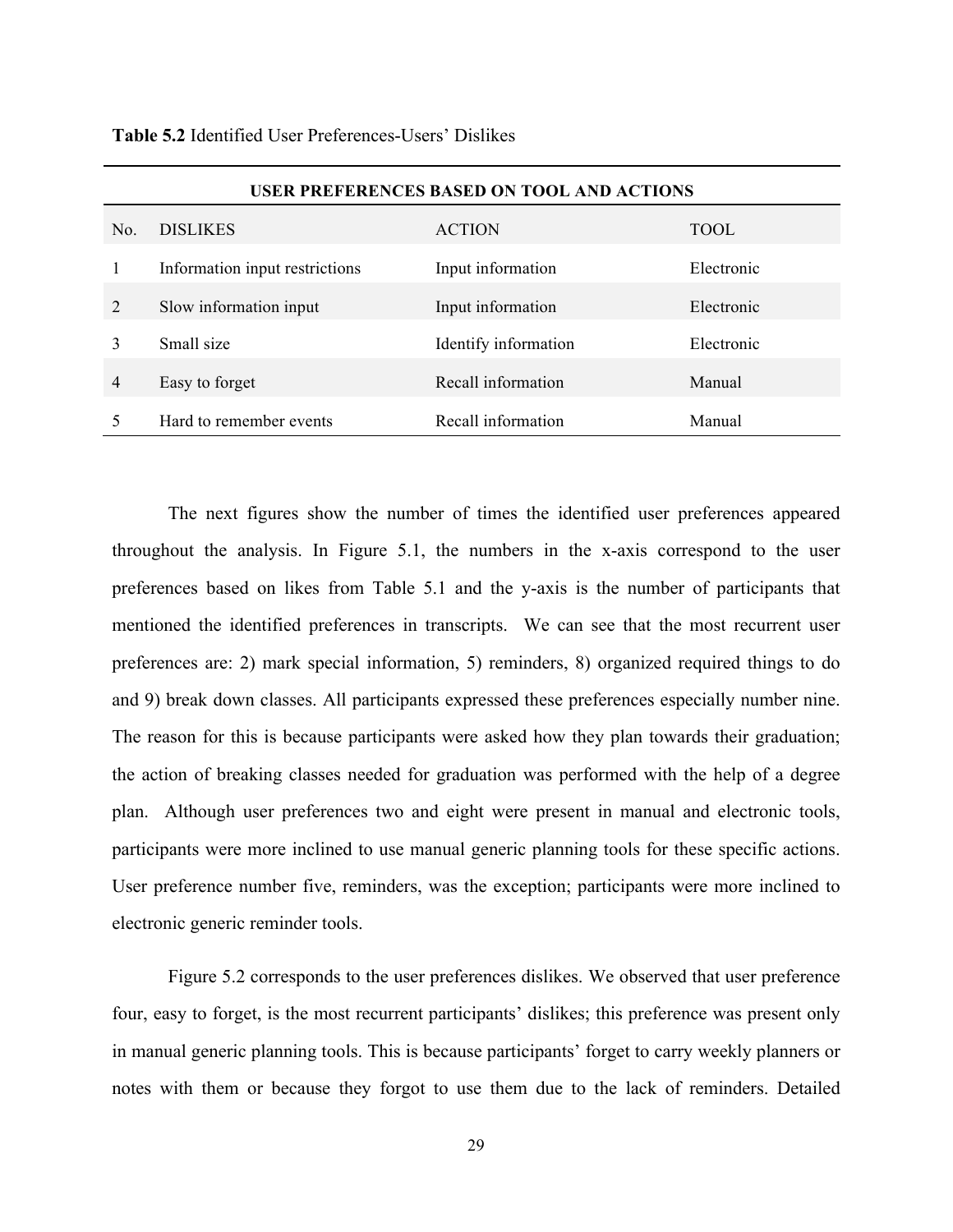explanations of user preferences are provided in the next section on understanding user preferences.



**Figure 5.1** User Preference Graph by Number of Subjects- User Likes



**Figure 5.2** User Preference Graph by Number of Subjects- User Dislikes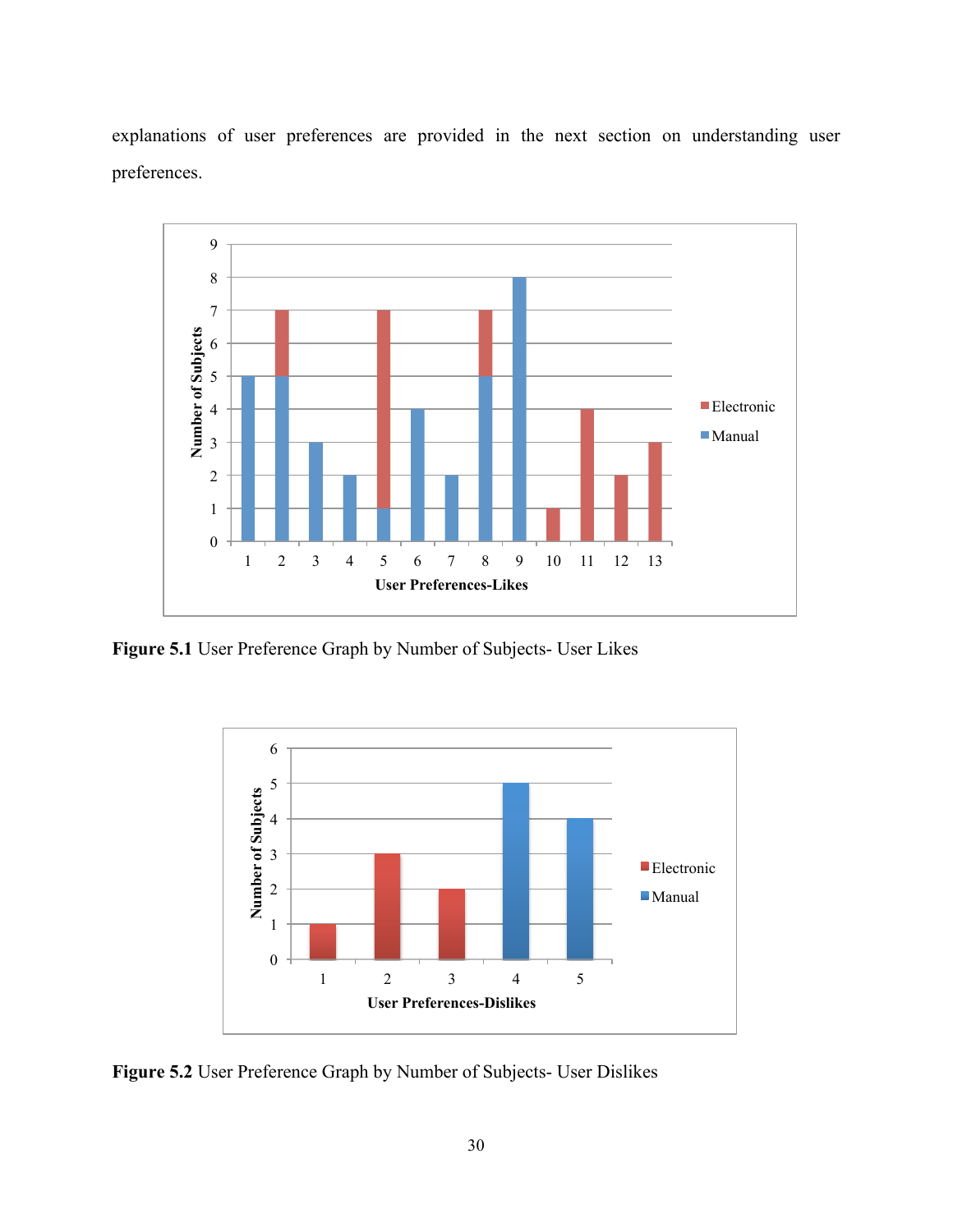#### **5.2 Understanding User Preferences**

Once user preferences were identified, results from analysis were used to answer the second and third research questions. The second research question asks if the identified user preferences are influenced by the design of generic planning tools and the third research question asks what principles of design play an important role when deciding which generic planning tool to use. During the interview, participants' were asked to describe exactly the reasons why they are more inclined to particular generic planning tools in their planning process. The description obtained from participants' statement showed that the actions that could or could not performed can be influenced by generic plan tools design.

First, let us describe participants' preferences towards manual generic planning tools. According to participants, when using weekly planners, notes, desktop calendars or wall calendars, they were able to recognize information easily by highlighting or underlining information they consider important. The reasons provided by participants' leads to the conclusion that weekly planners and other manual generic planning tools afford emphasis on important items in their plan from the rest. Also, by doing this, the visibility of important information does not distract users with irrelevant or less important information. For example participant number five stated the following; *"I use pen to write down fixed events, like work and class. And I use pencil to write down things that might change throughout the week".* Here, the participant was able to identify which activities was not part of his or her routine by using a pencil, therefore making the identification of particular information easy.

Spontaneity is another example of user preferences towards manual tools. By using sticky notes and whiteboards, participants were able to write down ideas as they come to their mind. Subject number seven stated the following; *"I write things in a notepad or sticky notes to randomly things that come out. I write it down before I forget the idea".* Four other instances about spontaneity were identified during the analysis. From this, we can determine that sticky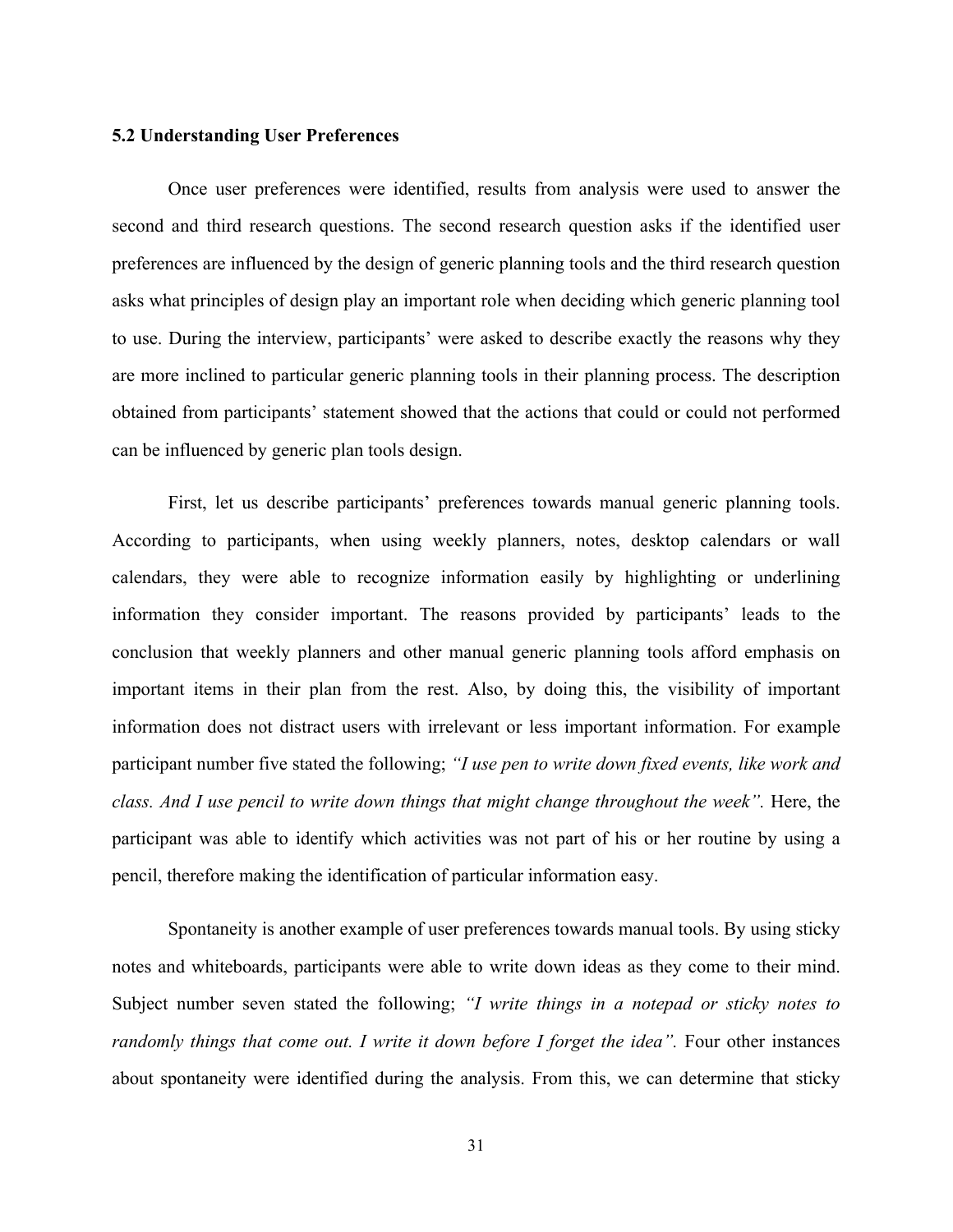notes and similar tools, affords to capture ideas quickly that will later be part of a plan. Table 5.3 shows a summary of user preferences on manual planning tools and the relationship with principles of design. Refer to Appendix B for full tables

| <b>User</b><br>Preference | <b>Tool Used</b>                                                    | <b>Reasons for Tool Preference</b>                                       | <b>Related Principle of</b><br>Design                            |
|---------------------------|---------------------------------------------------------------------|--------------------------------------------------------------------------|------------------------------------------------------------------|
| 1                         | Weekly Planner, Desktop<br>Calendar, Wall Calendar,<br><b>Notes</b> | Identify information by<br>highlighting, marking, etc.                   | Afford to emphasize<br>information, Visibility of<br>information |
| $\overline{2}$            | Lists, Degree Plans,<br>Desktop and Wall Calendars                  | Identify information by<br>scratching/knowledge of user<br>progress      | Afford to emphasize<br>information, Visibility of<br>information |
| $\overline{3}$            | Sticky Notes, Notes,<br>Whiteboard                                  | Input information, write down<br>ideas as they come to mind              | Affords to capture ideas<br>quickly                              |
| $\overline{4}$            | Desktop and Wall<br>Calendars, Whiteboard                           | Information input/Aware of<br>situation/Recall information right<br>away | Visibility of information                                        |
| 6                         | <b>Sticky Notes, Notes</b>                                          | Identify information/Prioritize<br>actions                               | Visibility of information                                        |

**Table 5.3** Summary Manual Generic Planning Tool Preferences and Principles of Design

.

Now, let us describe participants' preferences towards electronic generic planning tools. According to participants, when using Google calendar, e-mail and mobile phone in general, they were able to recall information such as events or pending activities. The main reason for this is because these electronic tools provide reminders in form of dialog boxes or auditive alarms that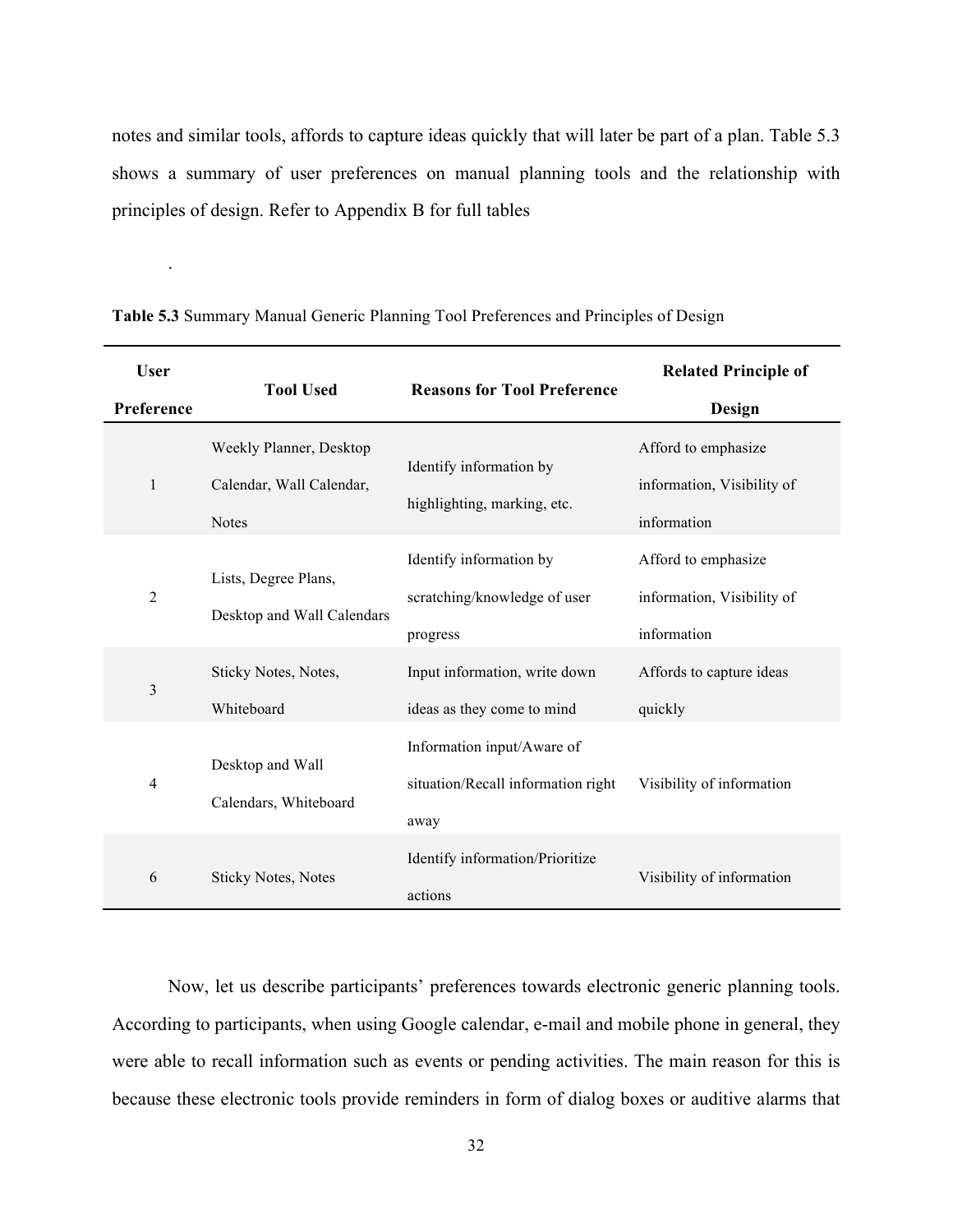let participant remember events. This user preference can be related to the principle of feedback; electronic tools provide the information necessary to know what actions are required next in their plan. For example, the following statement was from subject number six, *"I don't like to keep papers with me and I just rely on the email to remind me"*; and subject number one stated *"I do put like an alarm or something on my phone calendar to tell me I need to do that, so I don't forget*". This preference was the most recurrent in the analysis; all participants in the study expressed their need for some type of feedback to remind them about specific actions.

Although auditory reminders were exclusively for electronic planning tools, two participants' mentioned the use of manual tools, such as sticky notes, to remind them about events. Participant number one mentioned, *"I write down notes in little sticky notes so I have them present, I have them in my computer, in my mirror so I can know what I have to do".* In this case, we can say that users remember actions or events by having the information visible and no through feedback. Tools like sticky notes can be placed in areas where users can see the information at all times. Electronic tools remind users through feedback, manual tools remind users through visibility.

Another example of users' inclination to electronic tools is the ability to obtain actualized information. Participants' turn to electronic tools because that way they can be aware of changes in the information that can affect their plan. Participant number two stated that, *"the online degree plan helps because it gives you the updated class offerings for a particular semester. If you wanted to take it on spring and it's only offered in fall you need to see what other classes you can take…"* With the latest information, users are conscious of the situation they are in and need to be able to modify their plan, if necessary. Then, electronic planning tools afford to be aware of situations. Table 5.4 shows a summary of user preferences on electronic planning tools and the relationship with principles of design. Refer to Appendix C for full tables.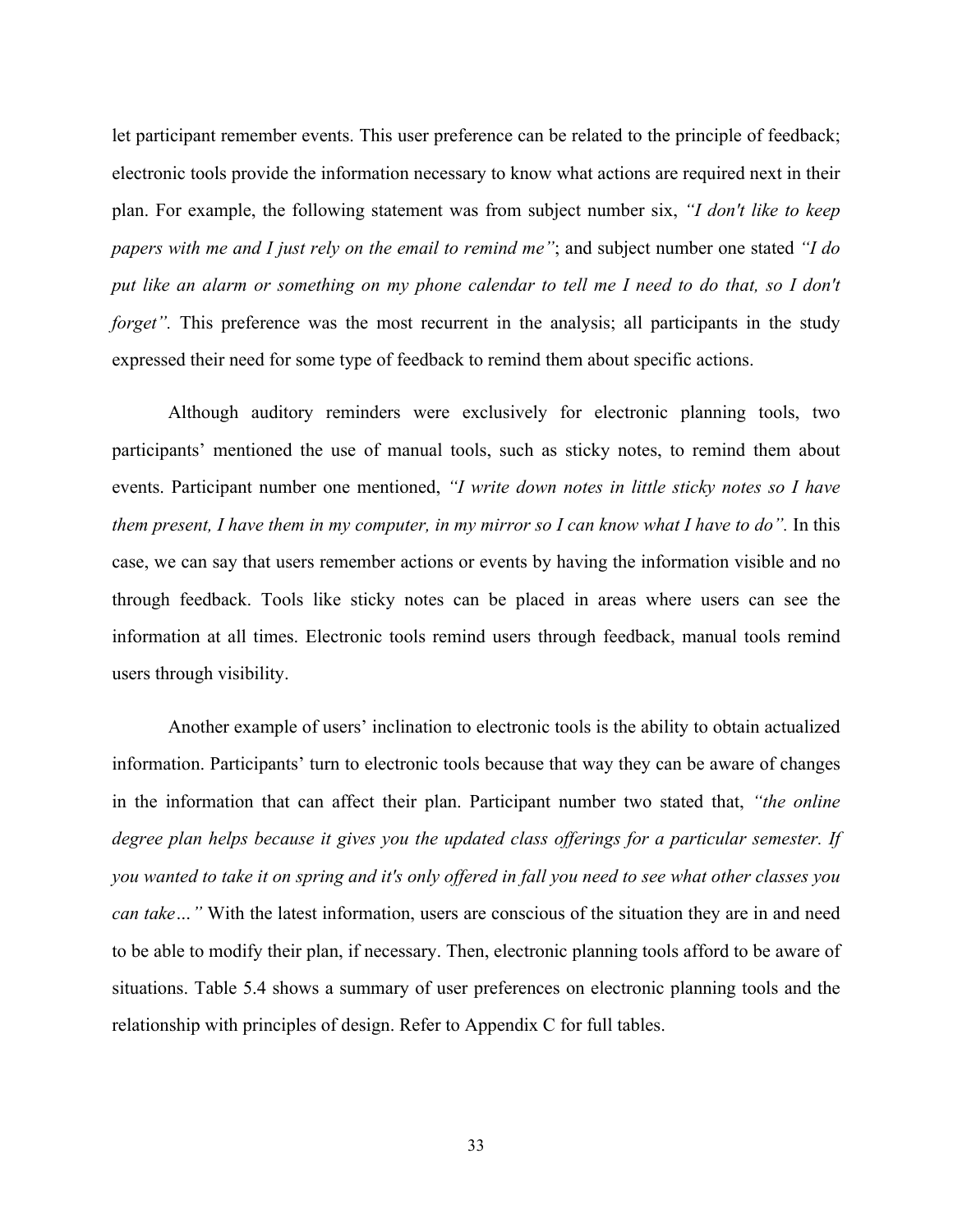| <b>User</b> | <b>Tool Used</b>            | <b>Reasons for Tool Preference</b>                                     | <b>Related Principle of</b>  |
|-------------|-----------------------------|------------------------------------------------------------------------|------------------------------|
| Preference  |                             |                                                                        | Design                       |
|             | Phone Calendar, Google      |                                                                        |                              |
| 5           | Calendar, Outlook Calendar, | Information recall by alarms                                           | Feedback                     |
|             | E-mail, MP3 Players         |                                                                        |                              |
| 10          | <b>Excel Spreadsheets</b>   | Input information without                                              | Afford to input desired      |
|             |                             | restrictions                                                           | information                  |
| 11          | Electronic Tools in general | Aware of situation and modify                                          | Affords to be aware of       |
|             |                             | plan if necessary                                                      | situations                   |
| 13          | Electronic Tools in general | Check information for knowledge<br>of user position of in a situation; | Afford to integrate          |
|             |                             | know where he or she is at                                             | information                  |
| 14          | Phone Calendar, MP3         | Check information                                                      | Afford to access information |
|             | Players                     |                                                                        | anywhere                     |

**Table 5.4** Summary Electronic Generic Planning Tool Preferences and Principles of Design

#### **5.3 Other User Preferences**

The results from the analysis also identified user preferences that were not related to principles of design. These user preferences for manual or electronic generic planning tools were influenced by external factors such as technology limitations, technology availability and the environment where planning took place, among others. Also, there were two instances referring to the use of manual and electronic generic planning tools together in the creation of a plan. Table 5.5 shows the external factors that determined user preferences over specific generic planning tools.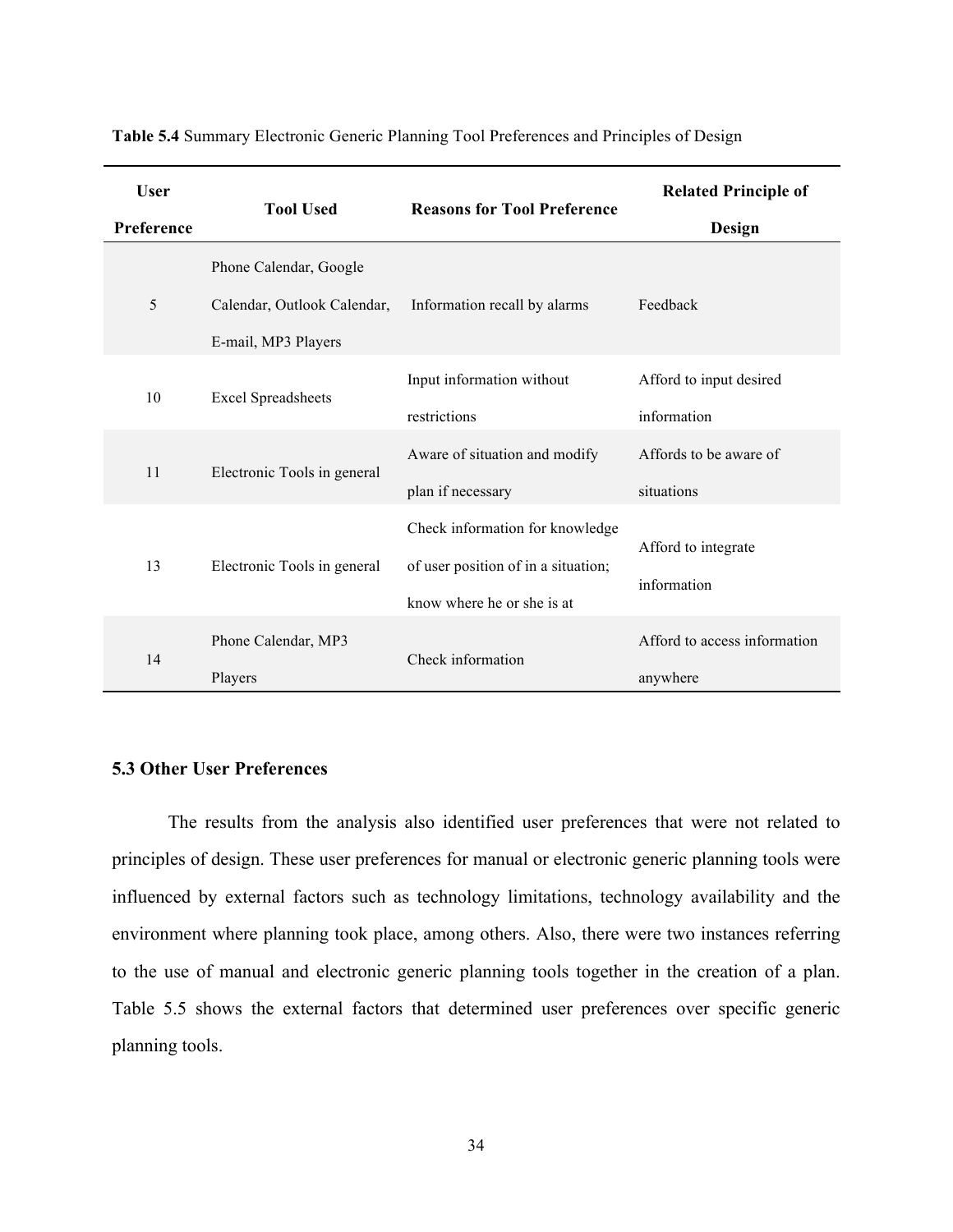| <b>External Factor</b>                        | <b>Tool Used</b>                        | <b>Reasons for Tool</b><br>Preference                   | <b>Instances</b>                                                                                                                                              |
|-----------------------------------------------|-----------------------------------------|---------------------------------------------------------|---------------------------------------------------------------------------------------------------------------------------------------------------------------|
| Personal Planning<br>vs. Teamwork<br>Planning | Google Calendar,<br>Outlook, E-mails    | Share of plans, plans need to<br>be organized           | "We use Google calendar like when you<br>have to share, we use that to know how<br>are we going to coordinate activities<br>together, it's more for teamwork" |
| Privacy                                       | Weekly Planner,<br><b>Notes</b>         | Confidentiality of<br>plans/Personal Style              | "If you look at my notes, you couldn't<br>understand anything because I just write<br>down things all over"                                                   |
| Manual and<br>Electronic<br>Preference        | Degree plans,<br>Online Degree<br>plans | Actualized information and<br>input information by hand | "I use a combination of the two. I can't<br>just do the paper only or the online<br>only"                                                                     |
| Technology<br>availability                    | Manual tools in<br>general              | Electronic tools not<br>available                       | "I use my weekly planner because I<br>don't always have access to a<br>computer"                                                                              |
| Technology<br>ownership                       | Phone Calendar                          | Do not own an mobile<br>phone with planning tools       | "Probably if I had a Smartphone that<br>would be a totally different, I would<br>probably use that more."                                                     |
| Environmental<br>issue                        | Electronic tools in<br>general          | Preserve the environment                                | "Another reason why I use my phone is<br>because it's green, you know, going<br>green, the environment, saving the<br>planet."                                |
| Technology<br>Dependency                      | Electronic tools in<br>general          | Users are fond to electronic<br>devices                 | "but honestly I ended up forgetting the<br>planner and just put everything on the<br>phone"                                                                   |

### **Table 5.5** User Preferences and External Factors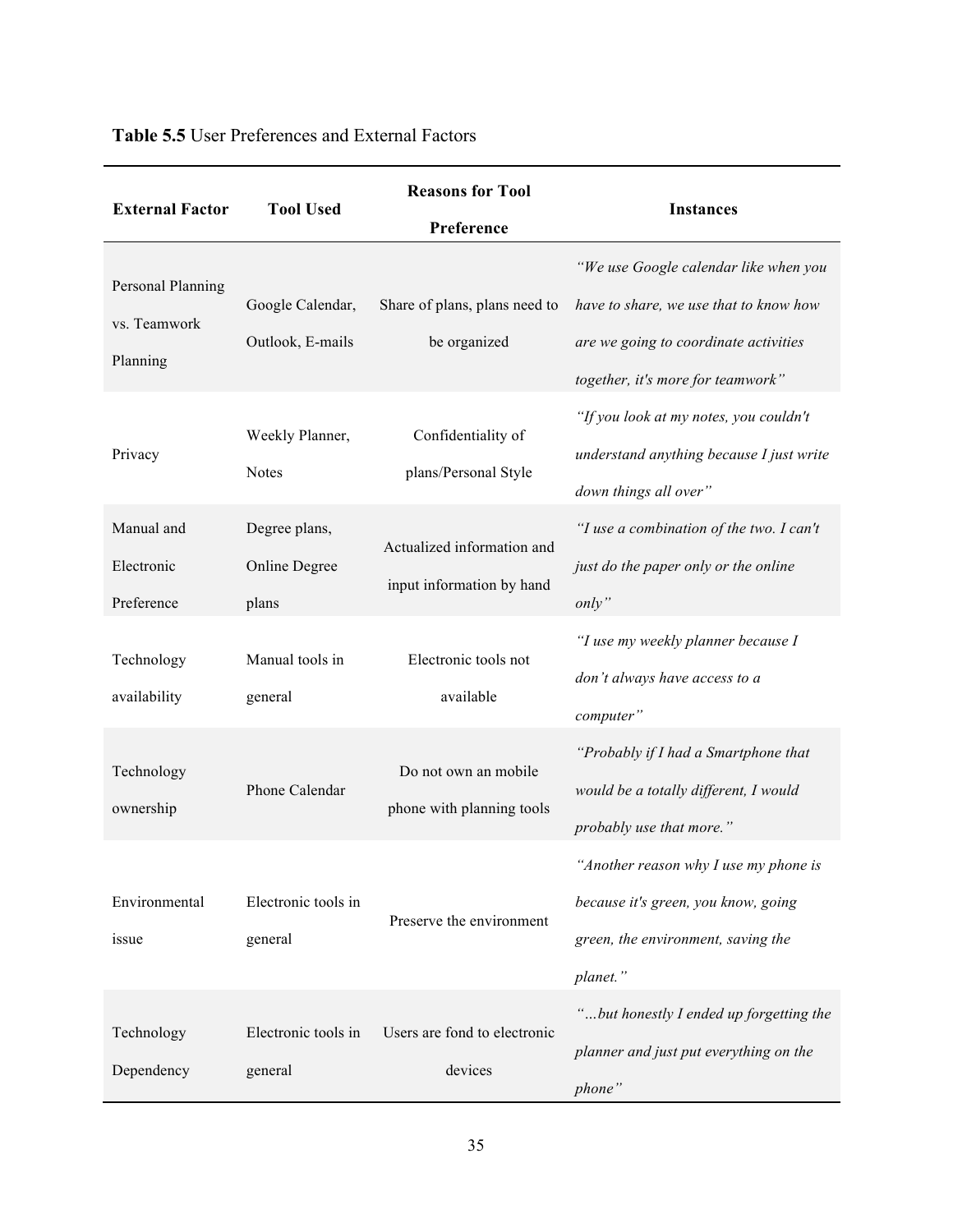#### **CHAPTER 6**

#### **CONCLUSIONS**

This chapter discusses findings in this research study and provides conclusions obtained from the work.

#### **6.1 Discussion**

This research study shows that principles of design such as affordance, visibility and feedback are factors that influence user's decision over the selection of a generic planning tool. But still, there are two principles of design that did not emerge during the study analysis; these design principles are mapping and conceptual model. One possible reason for this result is that generic planning tools already provide users with a good conceptual model and good mappings; in other words, users are able to structure the logic on how these tools work and how they are presented to them. The conceptual model behind each generic planning tool, electronic or manual, let users know the actions needed to use an specific tool e.g. notes and are meant to create lists, planners are meant for time organization. Also, some electronic generic planning tools provide users with physical analogies from manual tools; in other words, particular electronic planning tools provide users with natural mappings e.g. electronic calendars, like physical calendars and planners, are also divided by weeks, days and hour. This may be a reason why these two concepts were not evident in this research.

Even though the main purpose of the analyses in this thesis is investigation of user interaction with generic planning tools, manual and electronic, we need to consider other factors that influence user preferences when selecting a generic planning tool appropriate for their needs. The analysis of transcripts obtained from participants, identified seven new findings that supplement common principles of design. Some user preferences were detected only with manual generic planning tools and others only in electronic generic planning tools; however this does not mean that an action performed on a manual tool is exclusively for manual tools and viceversa with electronic planning tools. Spontaneity is one example. Nowadays, applications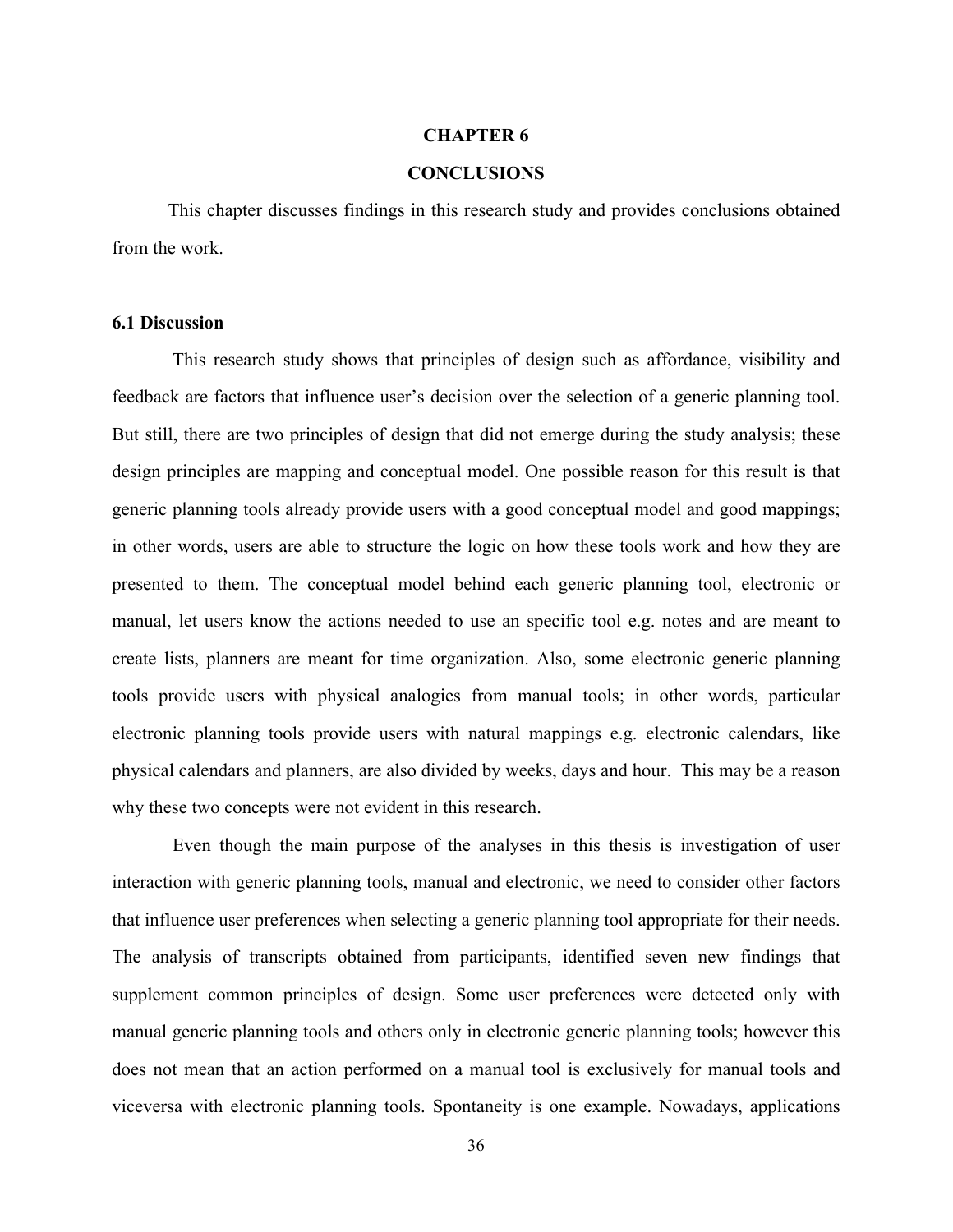such as "sticky notes" are available for Smart phones, which can allow users to be spontaneous when ideas come to their mind and write them down. External factors, such as user's skill and ownership of technology may determine the inclination to use a manual tool. Another important factor is the environment where the planning takes place. Personal planning will not be the same as planning in a team. Electronic planning tools allow sharing important documents, information and other elements necessary in planning with other members in a team. Privacy also is an important issue. People prefer using weekly planners for their own activities; they do not like or want to share ideas with others about their plans. Still, this study provides clues about properties of sticky notes and why people like and prefer to use them. The data collected in this study provide insights on why people prefer one particular generic planning tool to others. It is important to mention that the results of this exploratory study were obtained from the statements of eight participants.

#### **6.2 Conclusions**

This research study identified and understands the preferences that people have about specific generic planning tools, especially the preferences when selecting manual or electronic generic planning tools. The qualitative analyses suggest that preferences to manual tools over electronic, and viceversa, are influenced by the design of generic planning tools. Principles of design such as affordance, visibility and feedback were identified as major factors in the selection of a planning tool that best fit people's needs. The study also suggests that people are still fond of manual planning tools, such as weekly planners and calendars, even when the latest technology provides the same planning tools in electronic formats. However, we must take into consideration external factors that also affect in the selection of a planning tool. External factors, such as technology ownership and planning environment, may determine the type of generic planning tool planner's use. Nevertheless, this research study was the first step for to improve how generic planning tools support users in the complex task of planning.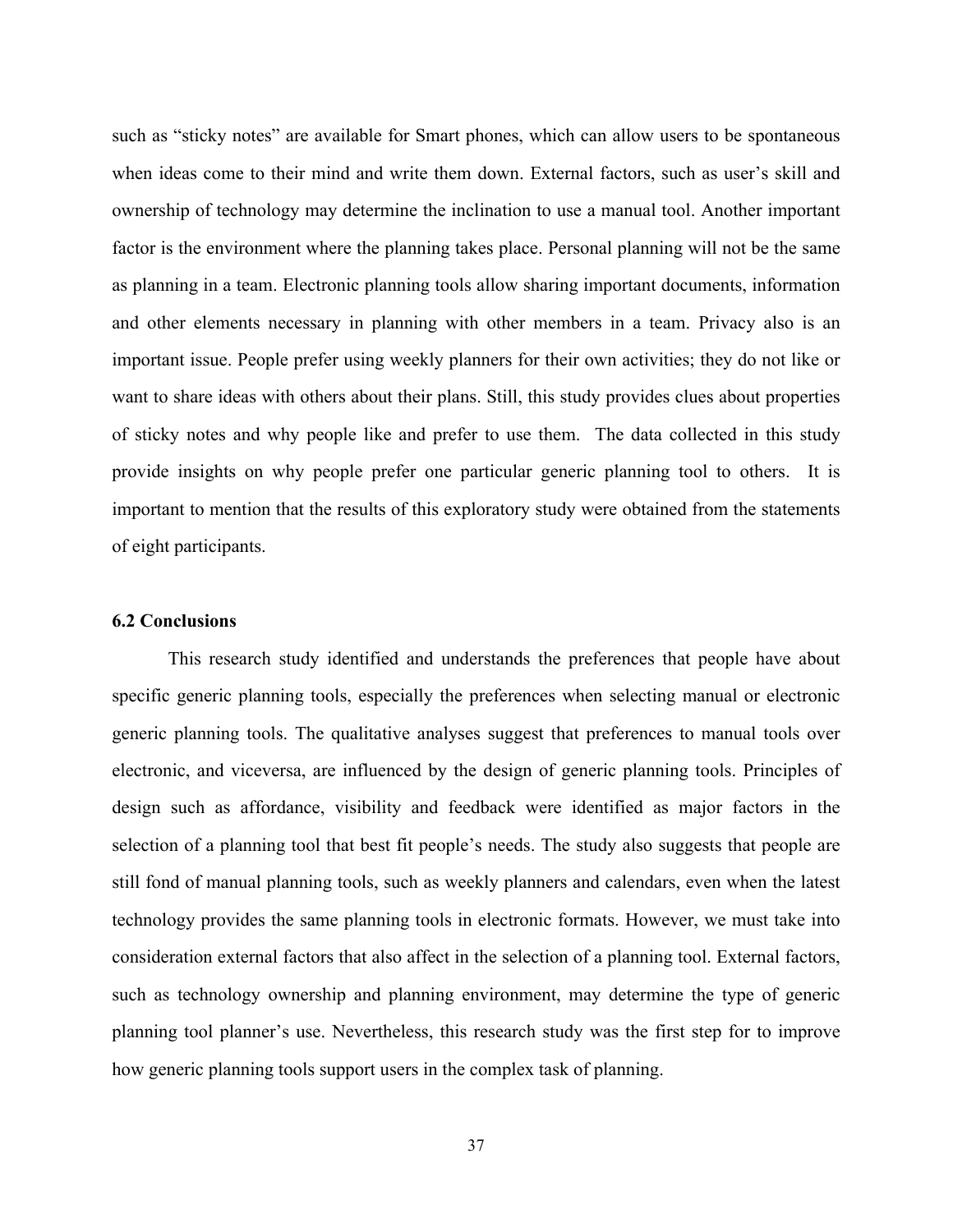#### **6.3 Future Work**

This study provides insights on user preferences in generic planning tools. These insights are useful for the improvement existing generic planning tools or in the improvement, especially electronic tools. Nowadays, generic planning tools are available in mobile phones and other portable electronic devices making more people to turn to this new technology. With this phenomenon, it is imminent the necessity to design electronic planning tools that are useful and usable. However, other questions rose during the development of this research study.

Future work may focus on directly explore how people interact with electronic generic planning tools, and this is to support findings in this research study. Performing other type of usability testing, such as think aloud experiments, will capture preference and performance information simultaneously. Future work may also explore if the quality of plans are affected by the use of electronic generic planning tools. Are plans created better when using electronic planning tools? This exploratory study was a first step to determine the limitations of electronic generic planning tools and offer an opportunity in their redesign.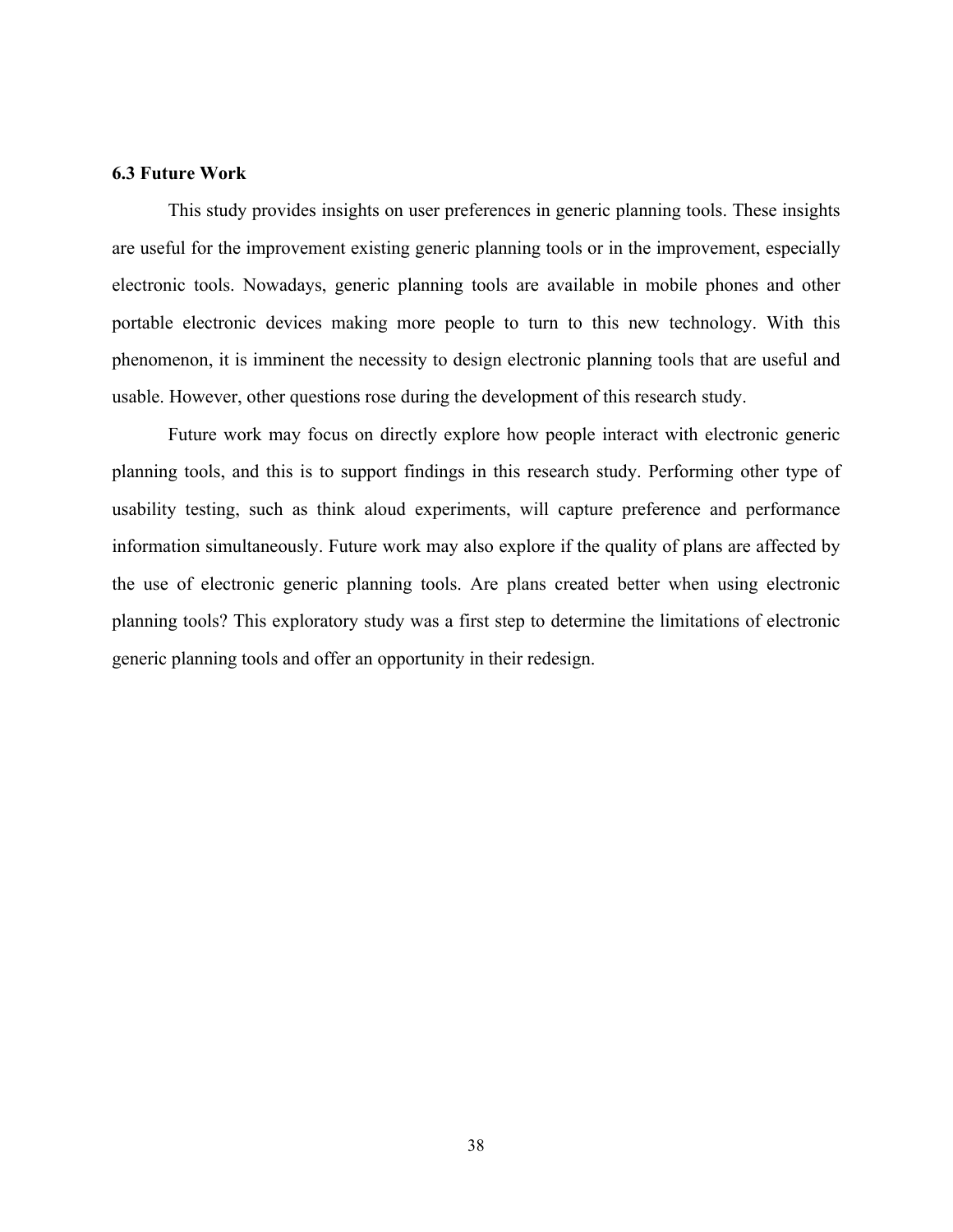#### **REFERENCES**

[1] Chung, C., Peng, Q. (2009). Tool Selection-embedded Optimal Assembly Planning in a Dynamic Manufacturing Environment. Journal of Computer-Aided Design, 41 (7), 501-512.

[2] Kanpp, A. (2011, May 13) X-Prize and Qualcomm Announce \$10 Million Tricorder Prize. Retrieve from http://blogs.forbes.com/

[3] Reckmann, M. H., Westbrook, J.I., Koh, Y., Lo, C., Day, R. O. (2009). Does Computerized Provider Order Entry Reduce Prescription Errors for Hospital Inpatients? A Systematic Review. Journal of the American Medical Informatics Association, 16 (5), 613-623.

[4] Shabayeva, M. (2011). Reminder Technology Dependence: The Potentially Negative Relationship with Prospective Memory. MA Thesis. Long Island University, Brooklyn Campus. ProQuest Dissertations and Theses. Web.

[5] Thompson, N. (2009). People Skills. Basingstoke, England; New York: Palgrave Macmillan.

[6] Plattner, H., Meinel, C., Leifer, L. (2011). Design Thinking: Understand-Improve-Apply. Heidelberg: Springer.

[7] Friedman, S. L., Kofsky, E. (1997). The Developmental Psychology of Planning: Why, How, and When Do We Plan? Mahwah, N.J: Erlbaum Associates.

[8] Wilson, R. A., Keil, F. C. (1999). MIT Encyclopedia of Cognitive Sciences. Cambridge, Mass: MIT Press. Retrieved January 2011, from Ebsco Host: http://0 web.ebscohost.com.lib.utep.edu/ehost/

[9] Hoc, J.M. (1988). Cognitive Psychology of Planning. (Greenbaum, C. Trans.) London: Academic.

39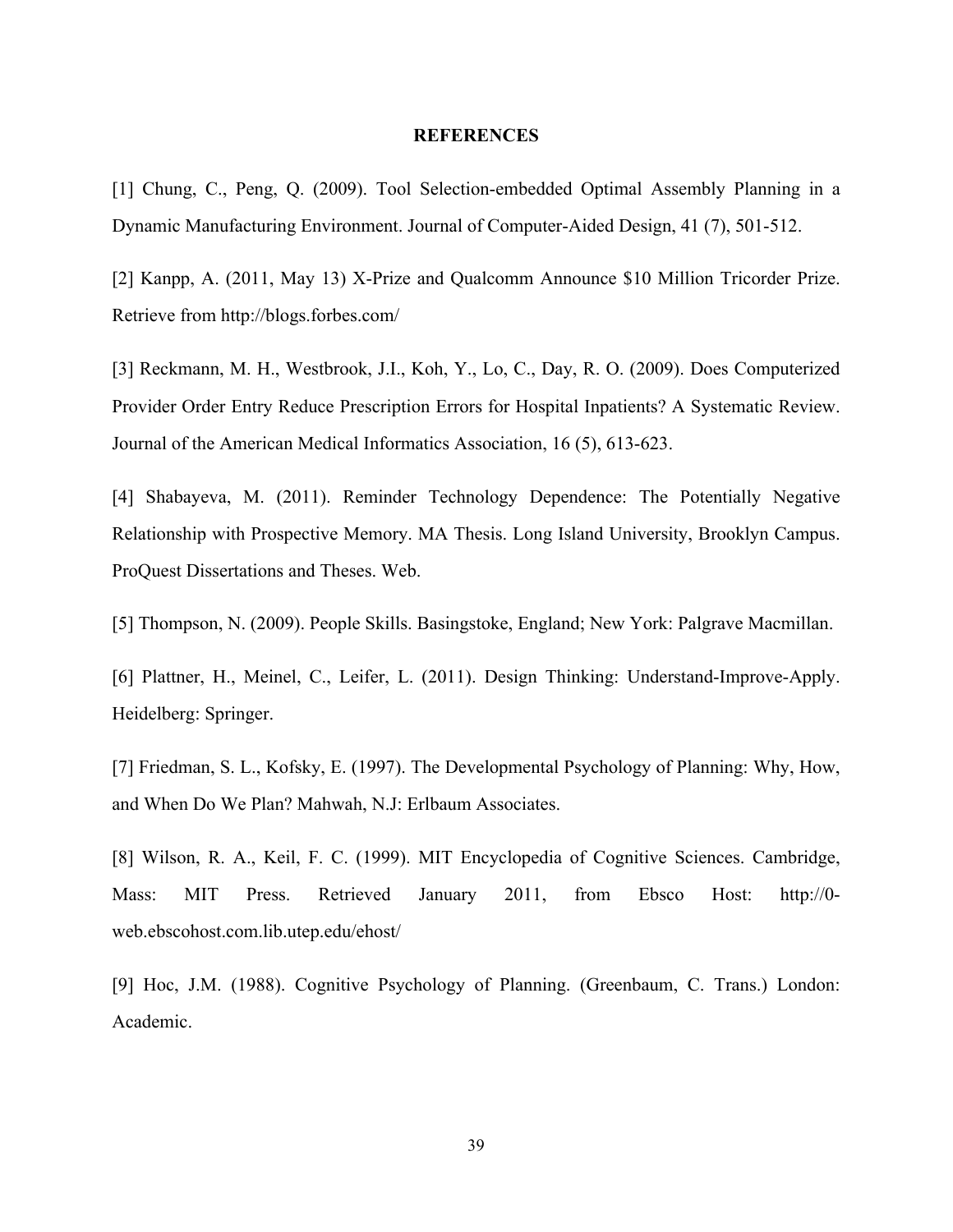[10] Fjeld, M., Lauche, K., Bichsel, M., Voorhorst, F., Krueger, H., Rauterberg, M. (2002). Physical and Virtual Tools: Activity Theory Applied to the Design of Groupware. A Special Issue of Computer Supported Cooperative Work: Activity Theory and the Practice of Design, 11 (1-2), 153-180.

[11] Ullman, D. G. (2003). Why to Study Design Process? In *The Mechanical Design Process* (chap 1). McGraw Hill.

[12] Norman, D. A. (2002). The Design of Everyday Things. New York: Basic Books.

[13] Ghaoui, C. (2006). Encyclopedia of Human Computer Interaction. Hershey PA: Idea Group Reference. Retrieve March 2011, from netLibrary:

[14] Zeng, L., Proctor, R. W., Salvendy, G. (2010). Creativity in Ergonomic Design: A Supplemental Value-Adding Source for Product and Service Development. The Journal of the Human Factors and Ergonomics Society, 14 (4), 503-525. DOI: 10.1177/0018720810376056.

[15] Moertl, P.M., Canning, J. M., Gronlund, S. D., Dougherty, M. R. P., Johansson, J. (2002). Aiding Planning in Air Traffic Control: An Experimental Investigation of the Effects of Perceptual Information Integration. The Journal of the Human Factors and Ergonomics Society, 44 (3), 404-412. DOI: 10.1518/0018720024497691.

[16] Feedback. (2011). In Merriam-Webster.com. Retrieved March 2011, from http://www.merriam-webster.com/dictionary/feedback.

[17] Jacko, J. A., Sears, A. (2003). The Human- Computer Interaction Handbook: Fundamentals, Evolving Technologies, and Emerging Applications. Mahwah, N.J: Lawrence Erlbaum Associates. Retrieved April 2011, from Ebsco Host: http://0 web.ebscohost.com.lib.utep.edu/ehost/

40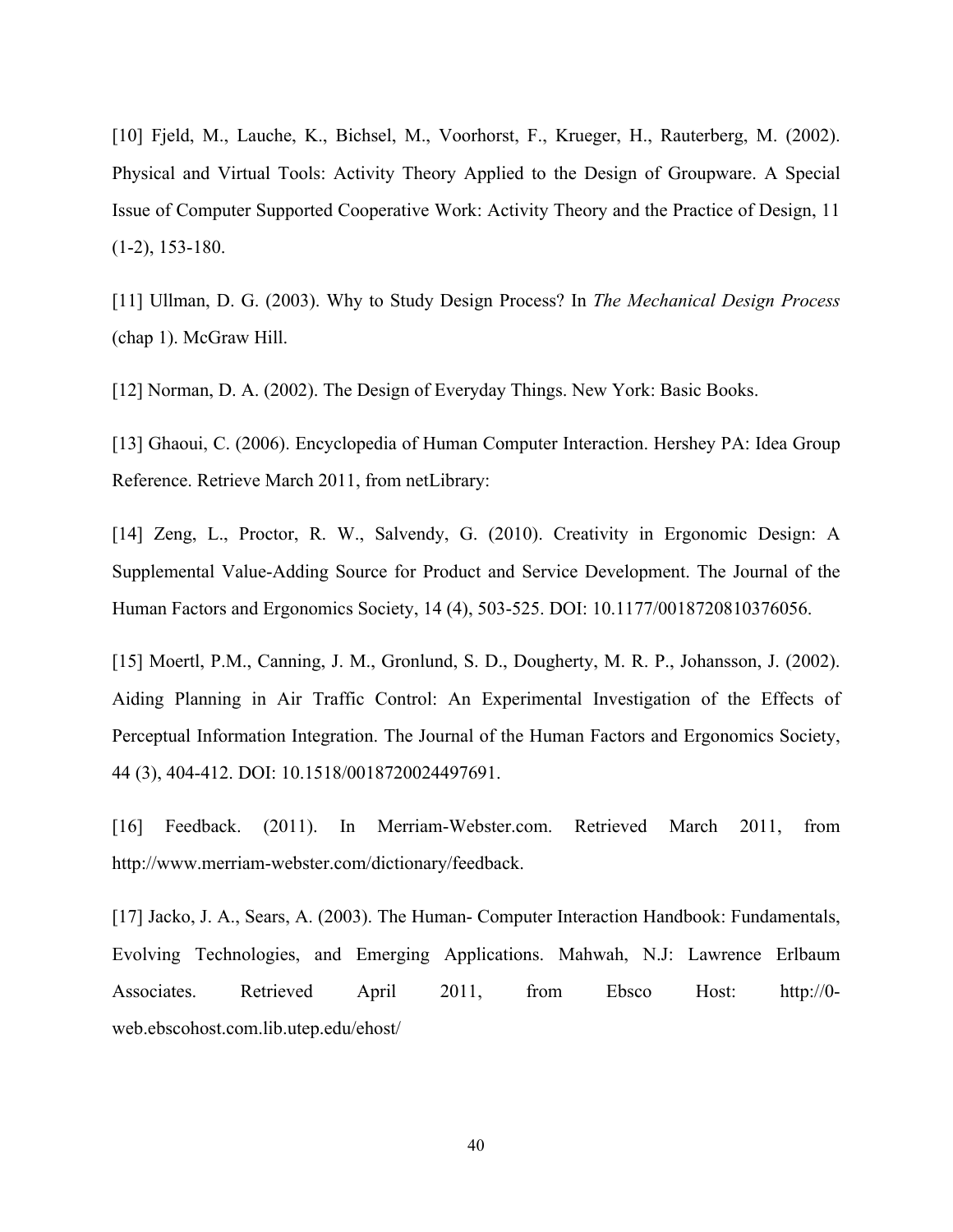[18] Nah, F. (2004). A Study on Tolerable Waiting Time: How Long are Web Users Willing to Wait? Behaviour & Information Technology, forthcoming.

[19] Branaghan, R. J., Sanchez, C. A. (2009). Feedback Preferences and Impression of Waiting. The Journal of the Human Factors and Ergonomics Society, 51 (4), 528-538. DOI: 10.1177/0018720809345684.

[20] Jackson, S., Wilson, J. R., MacCarthy, B. L., (2004). A New Model of Scheduling in Manufacturing: Tasks, Roles, and Monitoring. The Journal of the Human Factors and Ergonomics Society, 46 (3), 533-550. DOI: 10.1518/hfes.46.3.533.50393

[21] Rubin, J., Chisnell, D., (2008). Handbook of Usability Testing: How to Plan, Design, and Conduct Effective Tests. Indianapolis, IN: Wiley Publishing Inc.

[22] Miles, M. B., Huberman, A. M., (1994). Qualitative Data Analysis: An Expanded Sourcebook. Thousand Oaks: Sage Publications.

[23] Fink, A. (2009). How to Conduct Surveys: A Step-by-step Guide. Los Angeles: SAGE

[24] Committee on Science, Engineering, and Public Policy (U.S). (1996). Careers in Science and Engineering: A Student Planning Guide to Grad School and Beyond. Washington D.C.: National Academy Press.

[25] Nielsen, J. (1993) Usability Engineering. Boston: Academic Press Inc.

[26] Vicente, K. J., (1999). Cognitive Work Analysis: Toward Safe, Productive, and Healthy Computer-based Work. Mahwah, N. J.: Lawrence Erlbaum Associates.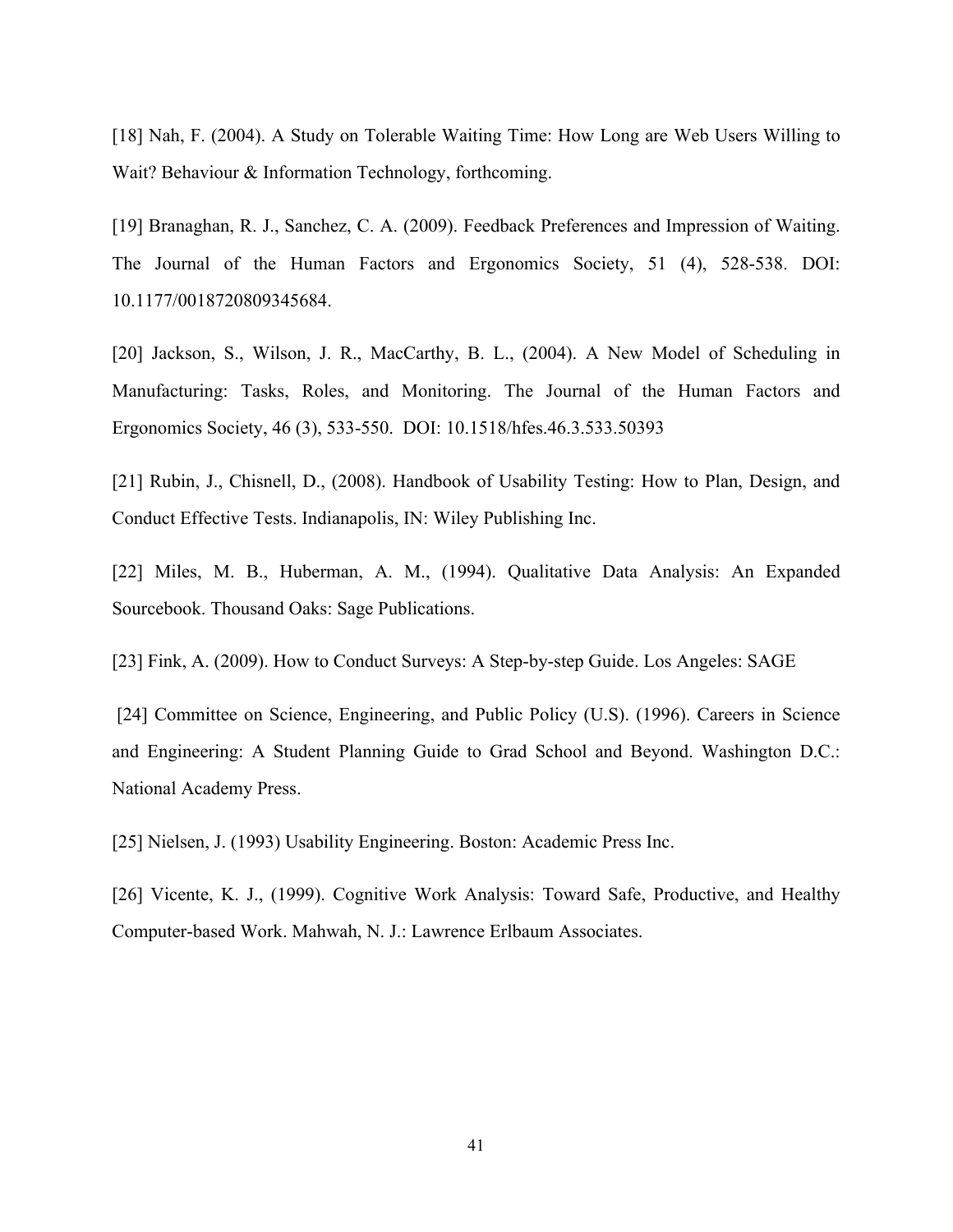### **APPENDIX – A**

### **INTERVIEW QUESTIONNAIRE**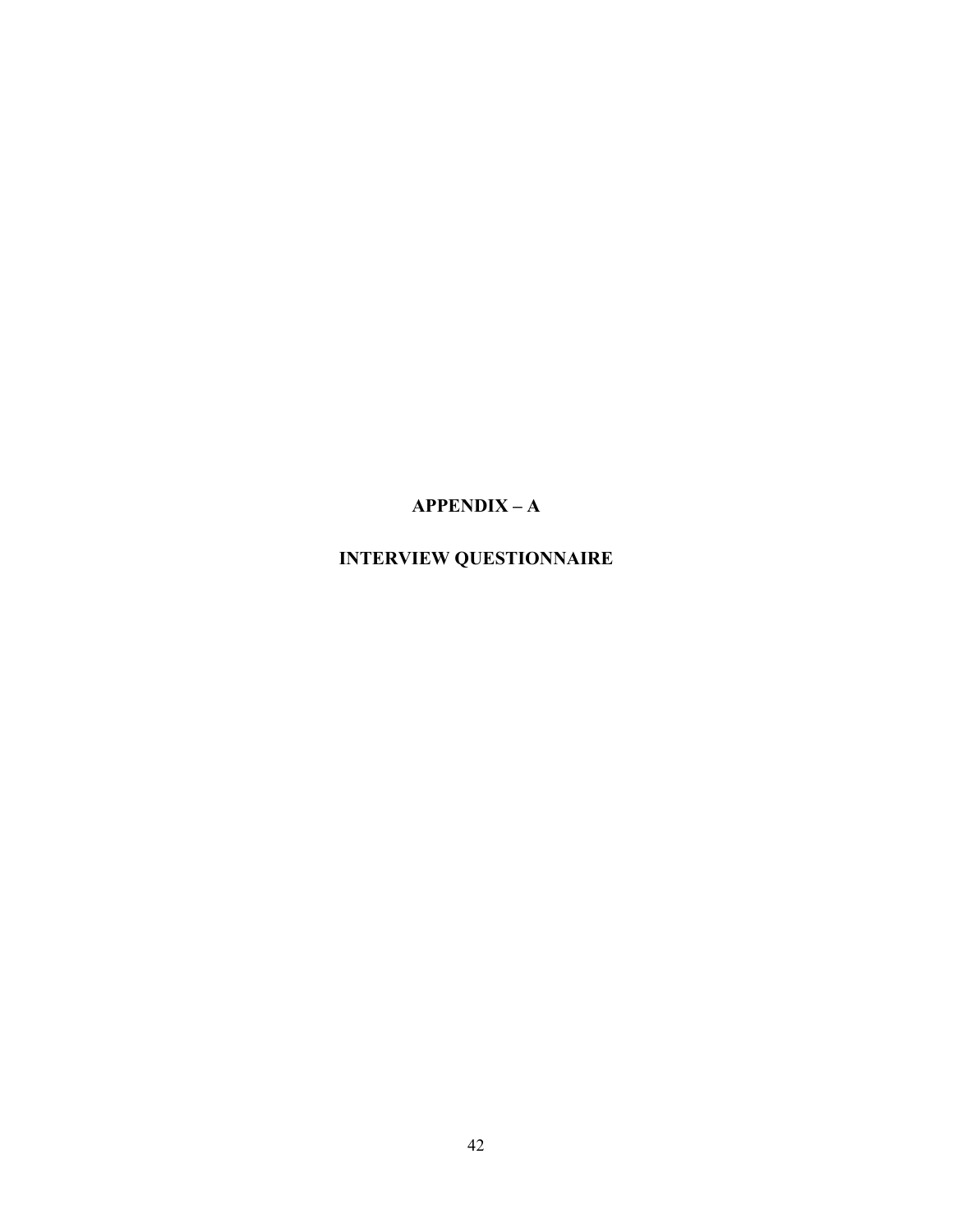### **INTERVIEW QUESTIONNAIRE**

### **1. What generic planning tools participant's use?**

- Do you have a plan for your graduation?
- Can you describe what is your plan?
- How did you create that plan?
	- o What are the some of the things that you need to do in order to plan for your graduation?
- Do you use some type of tools to help you plan?
	- o Which ones?

### **2. How do participants use the mentioned generic planning tools?**

- How do you organize things that you need to do?
	- o Why
- Can you give examples of the tools that you used?
	- o Why
- How often do you look at your calendar or notes?
	- o Why
- Which tool you feel let's you see how you're doing in terms of following your plan? o Why
- How do you recall the information necessary for your plan to make a decision? o Why

### **3. User Preferences**

- What do you like about the tool that you mentioned?
	- o Why
- What do you dislike about the tool you mentioned?
	- o Why
- Why do you choose that tool?
- Do you think that the same tool but in other format (electronic or manual) will affect on how you plan?
	- o Why
- How close do you feel you are able to create a plan with the tools that you use?
	- o Why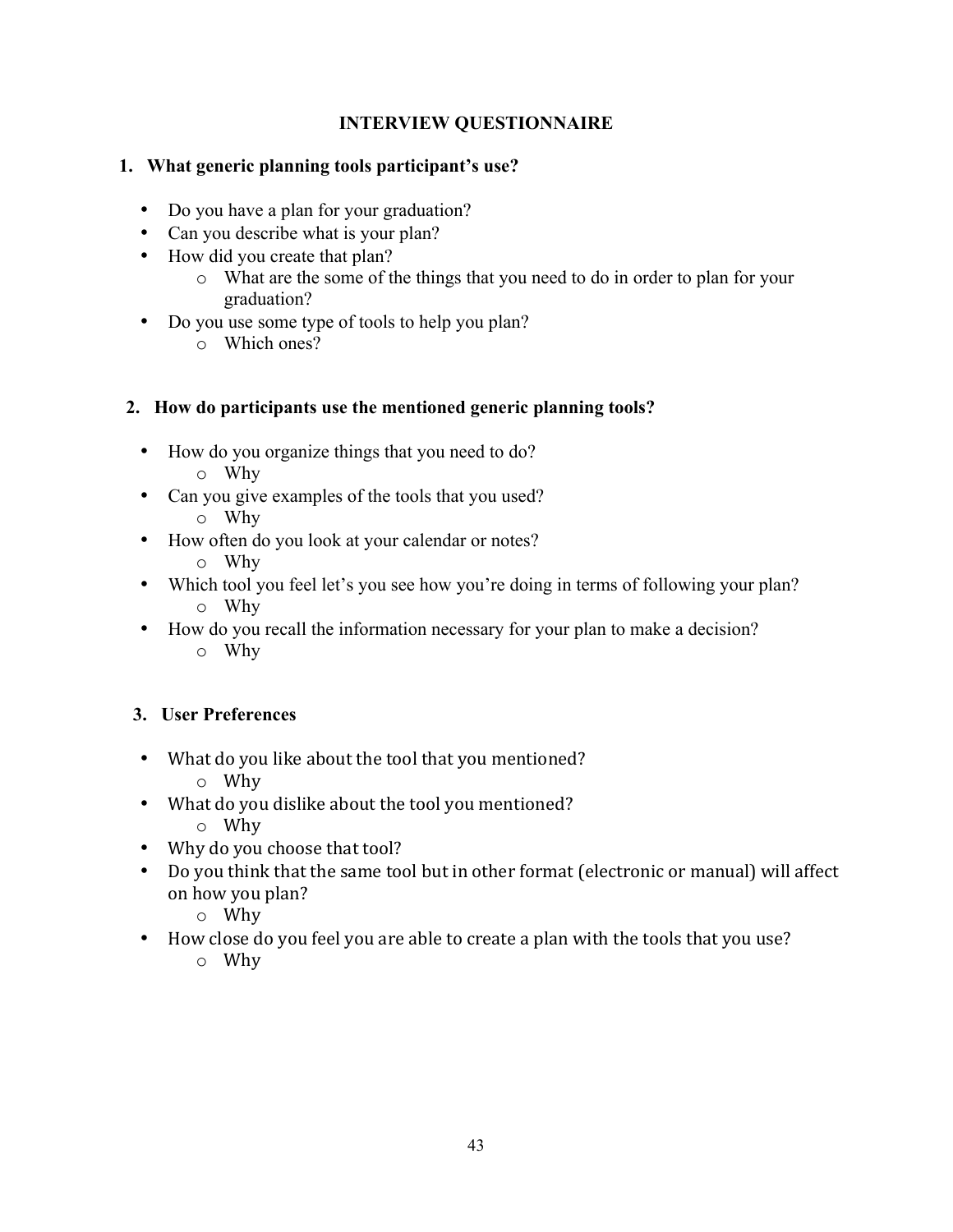### **APPENDIX – B**

### **USER PREFERENCES AND PRINCIPLES OF DESIGN FULL TABLES**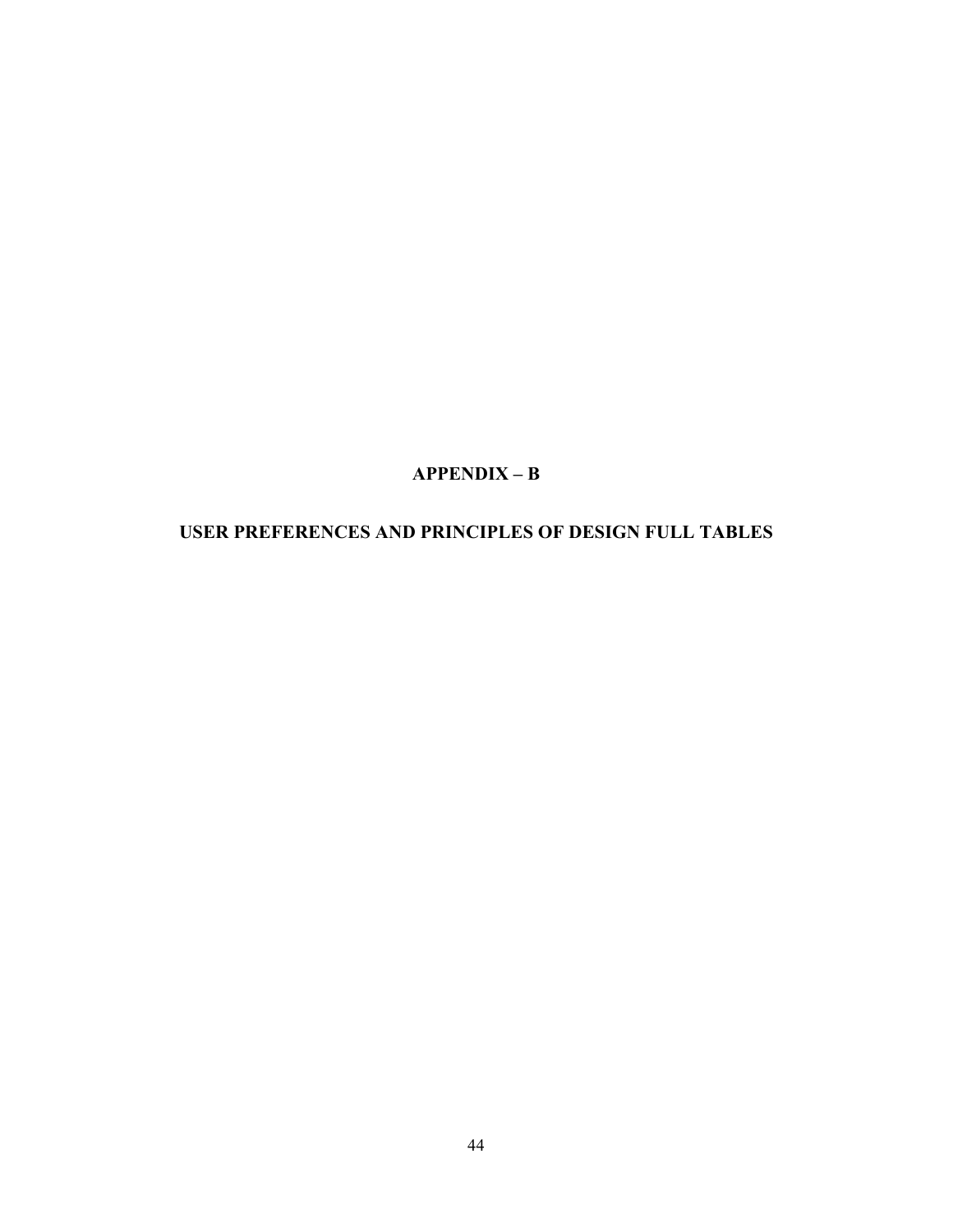### **MANUAL GENERIC PLANNING TOOLS PREFERENCES AND PRINCIPLES OF DESIGN**

| <b>User Preference</b> | <b>Tool Used</b>             | <b>Reasons for Tool Preference</b> | <b>Related Principle of Design</b> |
|------------------------|------------------------------|------------------------------------|------------------------------------|
| Recognize type of      | Weekly Planner, Desktop      | Identify information by            | Afford to emphasize information,   |
| information easily     | Calendar, Wall Calendar,     | highlighting, marking, etc.        | Visibility of information          |
|                        | <b>Notes</b>                 |                                    |                                    |
| Mark down              | Lists, Degree Plans, Desktop | Identify information by            | Afford to emphasize information,   |
| information            | and Wall Calendars           | scratching/knowledge of user       | Visibility of information          |
|                        |                              | progress                           |                                    |
| Spontaneity            | Sticky Notes, Notes,         | Input information, write down      | Affords to capture ideas quickly   |
|                        | Whiteboard                   | ideas as they come to mind         |                                    |
| Big size               | Desktop and Wall Calendars,  | Information input/Aware of         | Visibility of information          |
|                        | Whiteboard                   | situation/Recall information right |                                    |
|                        |                              | away                               |                                    |
| Place information      | <b>Sticky Notes, Notes</b>   | Identify information/Prioritize    | Visibility of information          |
| close                  |                              | actions                            |                                    |
| Write things down      | Manual in general            | Information recall                 | Affords to capture ideas by hand   |
|                        |                              |                                    | to memorize                        |
| Organize required      | Desktop and Wall Calendars,  | Break down activities according to | Afford to arrange or sequence      |
| things to do           | Weekly Planners, Lists       | time                               | activities                         |
| Break down             | Weekly Planner, Degree       | Break down activities according to | Afford to arrange or sequence      |
| classes                | Plan                         | time /Knowledge of user position   | activities                         |
|                        |                              | of in a situation                  |                                    |
| Easy to forget         | <b>Notes</b>                 | Recall Information                 | Tools do not provide auditive or   |
|                        |                              |                                    | other type of feedback             |
| Hard to remember       | Manual in general            | Recall information                 | Tools do not provide auditive or   |
| events                 |                              |                                    | other type of feedback             |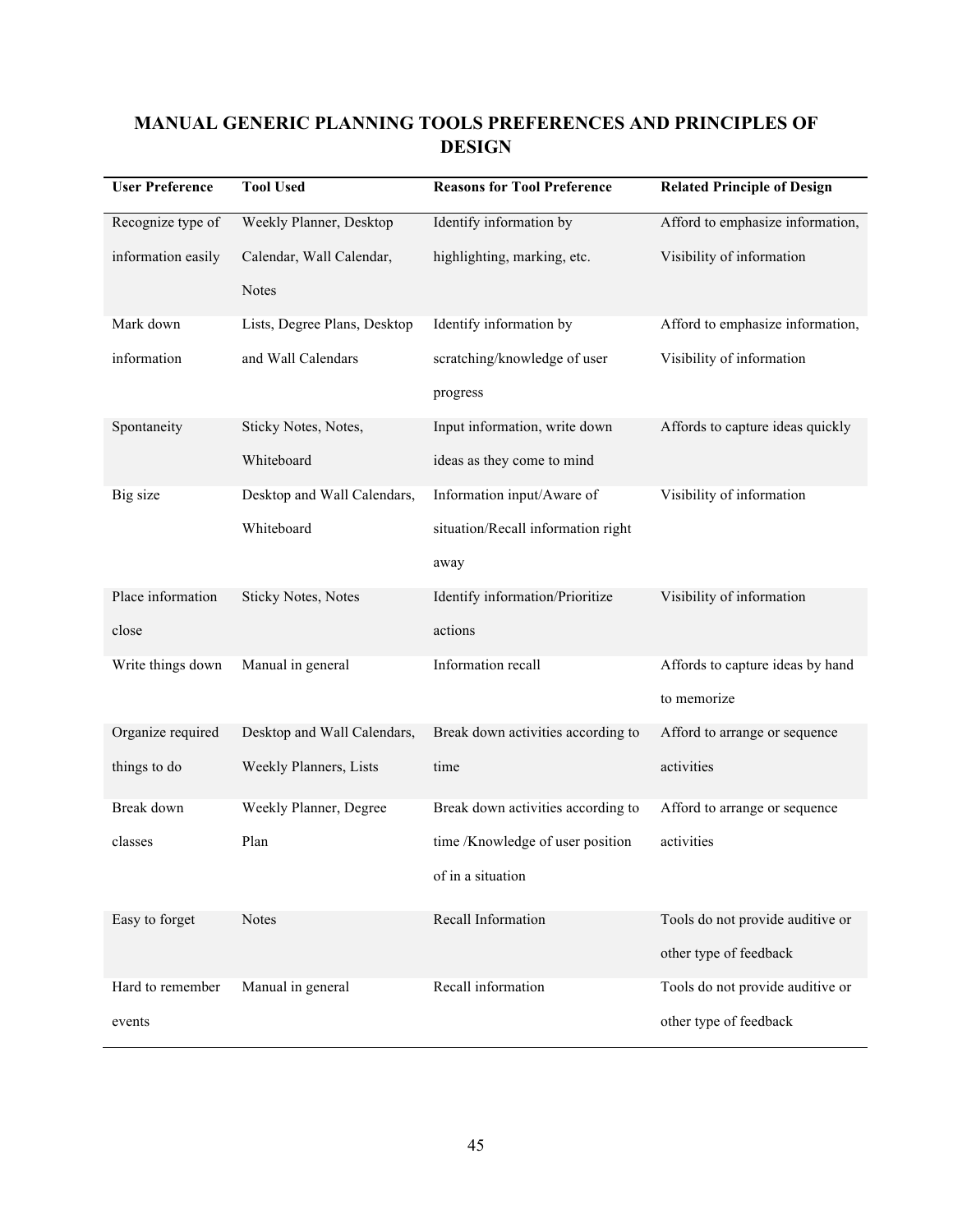### **ELECTRONIC GENERIC PLANNING TOOLS PREFERENCES AND PRINCIPLES OF DESIGN**

| <b>User Preference</b>                        | <b>Tool Used</b>                                                             | <b>Reasons for Tool Preference</b>                                          | <b>Related Principle of Design</b>                |
|-----------------------------------------------|------------------------------------------------------------------------------|-----------------------------------------------------------------------------|---------------------------------------------------|
| Mark down                                     | Phone Lists, Phone Sticky                                                    | Identify information by                                                     | Afford to emphasize information,                  |
| information                                   | <b>Notes</b>                                                                 | highlighting, marking, etc.                                                 | Visibility of information                         |
| Reminders                                     | Phone Calendar, Google<br>Calendar, Outlook Calendar,<br>E-mail, MP3 Players | Information recall by alarms                                                | Feedback                                          |
| Organize required                             | Phone Calendar, Google                                                       | Break down activities according to                                          | Afford to arrange or sequence                     |
| things to do                                  | Calendar, Outlook Calendar,<br>E-mail,                                       | time                                                                        | activities / Similar calendar<br>conceptual model |
| Enter as much as<br>information as<br>desired | <b>Excel Spreadsheets</b>                                                    | Input information without<br>restrictions                                   | Afford to input desired<br>information            |
| Actualize<br>information                      | Electronic Tools in general                                                  | Aware of situation and modify<br>plan if necessary                          | Affords to be aware of situations                 |
| Have information<br>in one tool               | Electronic Tools in general                                                  | Check information for knowledge<br>of user position of in a situation       | Afford to integrate information                   |
| Portable                                      | Phone Calendar, MP3<br>Players                                               | Check information                                                           | Afford to access information<br>anywhere          |
| Information input<br>restrictions             | Phone Calendar                                                               | Restriction in information<br>input/less or more information than<br>needed | Do not afford to input desired<br>information     |
| Slow information<br>input                     | Phone Calendar, Phone<br>Sticky Notes,                                       | Input information                                                           | Does not afford to capture ideas<br>quickly       |
| Small Size                                    | Phone Calendar                                                               | Identify information                                                        | Small size: information not<br>visible            |